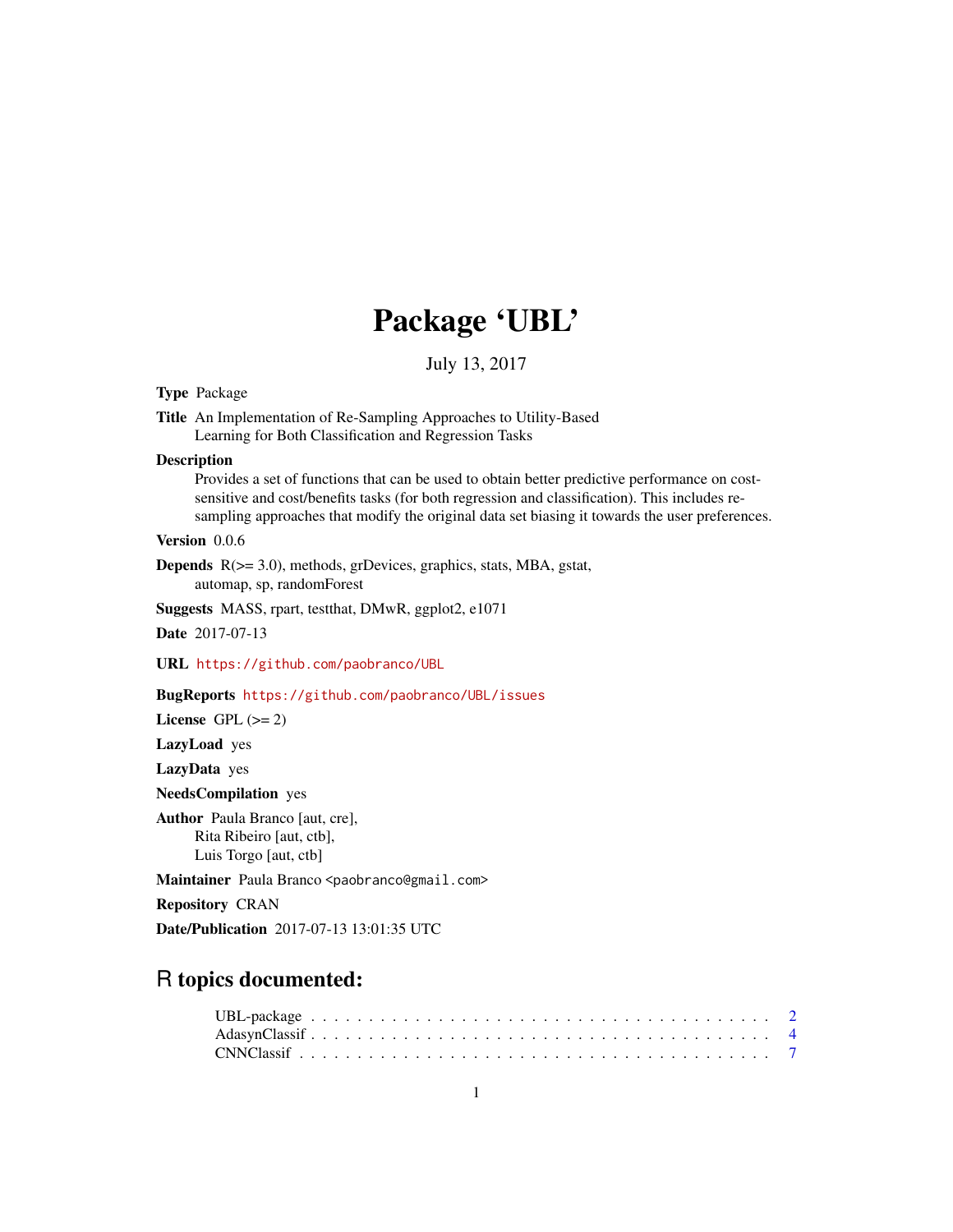<span id="page-1-0"></span>

|       |                                                                                                                          | - 9       |
|-------|--------------------------------------------------------------------------------------------------------------------------|-----------|
|       | $ENNClassif \dots \dots \dots \dots \dots \dots \dots \dots \dots \dots \dots \dots \dots \dots \dots \dots \dots \dots$ | 10        |
|       |                                                                                                                          | 12        |
|       |                                                                                                                          | 14        |
|       |                                                                                                                          | 17        |
|       |                                                                                                                          | <b>18</b> |
|       | ImbC                                                                                                                     | 21        |
|       | ImbR                                                                                                                     | 22        |
|       |                                                                                                                          | 23        |
|       |                                                                                                                          | 24        |
|       |                                                                                                                          | 25        |
|       |                                                                                                                          | 27        |
|       |                                                                                                                          | 29        |
|       |                                                                                                                          | 30        |
|       |                                                                                                                          | 32        |
|       |                                                                                                                          | 34        |
|       |                                                                                                                          | 35        |
|       |                                                                                                                          | 37        |
|       |                                                                                                                          | 39        |
|       |                                                                                                                          | 41        |
|       |                                                                                                                          | 43        |
|       |                                                                                                                          | 46        |
|       |                                                                                                                          | 48        |
|       |                                                                                                                          | 53        |
|       |                                                                                                                          | 55        |
| Index |                                                                                                                          | 61        |

UBL-package *UBL: Utility-Based Learning*

# Description

The package provides a diversity of pre-processing functions to deal with both classification (binary and multi-class) and regression problems that encompass non-uniform costs and/or benefits. These functions can be used to obtain a better predictive performance on this type of tasks. The package also includes two synthetic data sets for regression and classification.

# Details

| Name:    | UBL         |
|----------|-------------|
| Type:    | Package     |
| Version: | 0.0.5       |
| Date:    | 2016-07-01  |
| License: | GPL 2 GPL 3 |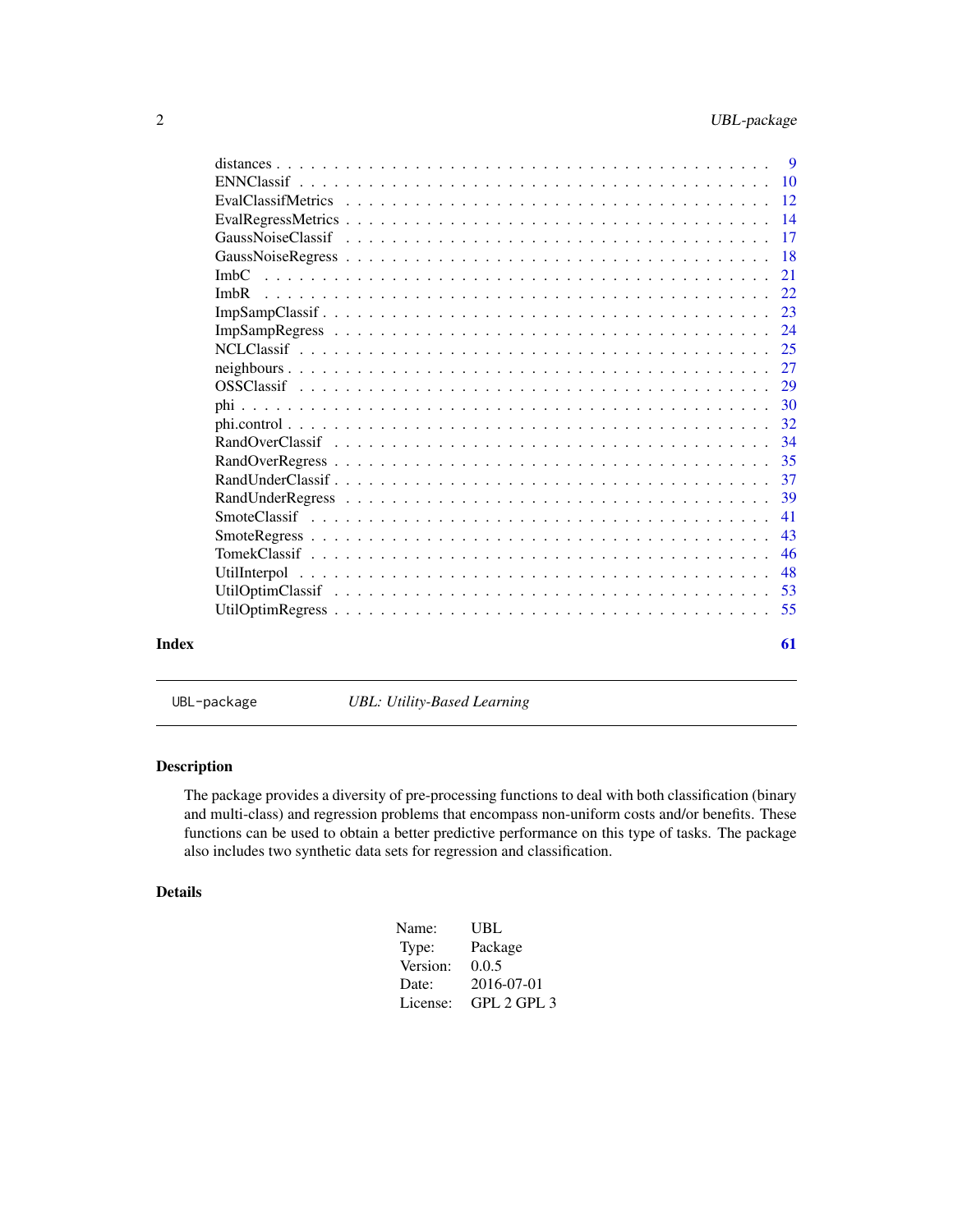The package in focused on utility-based learning, i.e., classification and regression problems with non-uniform benefits and/or costs. The main goal of the implemented functions is to improve the predictive performance of the models obtained. The package provides pre-processing approaches that change the original data set biasing it towards the user preferences.

All the methods avaliable are suitable for classification (binary and multiclass) and regression tasks. Moreover, several distance functions are also implemented which allows the use of the methods in data sets with categorical and/or numeric features.

We also provide two synthetic data sets for classification and regression.

#### Author(s)

Paula Branco <paobranco@gmail.com>, Rita Ribeiro <rpribeiro@dcc.fc.up.pt> and Luis Torgo <ltorgo@dcc.fc.up.pt>

Maintainer: Paula Branco

#### References

Branco, P., Ribeiro, R.P. and Torgo, L. (2016) *UBL: an R package for Utility-based Learning.* arXiv preprint arXiv:1604.08079.

#### Examples

data(ImbR)

```
## Not run:
library(UBL)
# an example with the synthetic classification data set provided with the package
data(ImbC)
plot(ImbC$X1, ImbC$X2, col = ImbC$Class, xlab = "X1", ylab = "X2")
summary(ImbC)
# randomly generate a 30-70% test and train partition
i.train <- sample(1:nrow(ImbC), as.integer(0.7*nrow(ImbC)))
trainD <- ImbC[i.train,]
testD <- ImbC[-i.train,]
model <- rpart(Class~., trainD)
preds <- predict(model, testD, type = "class")
table(preds, testD$Class)
# apply random over-sampling approach to balance the data set:
newTrain <- RandOverClassif(Class~., trainD)
newModel <- rpart(Class~., newTrain)
newPreds <- predict(newModel, testD, type = "class")
table(newPreds, testD$Class)
# an example with the synthetic regression data set provided with the package
```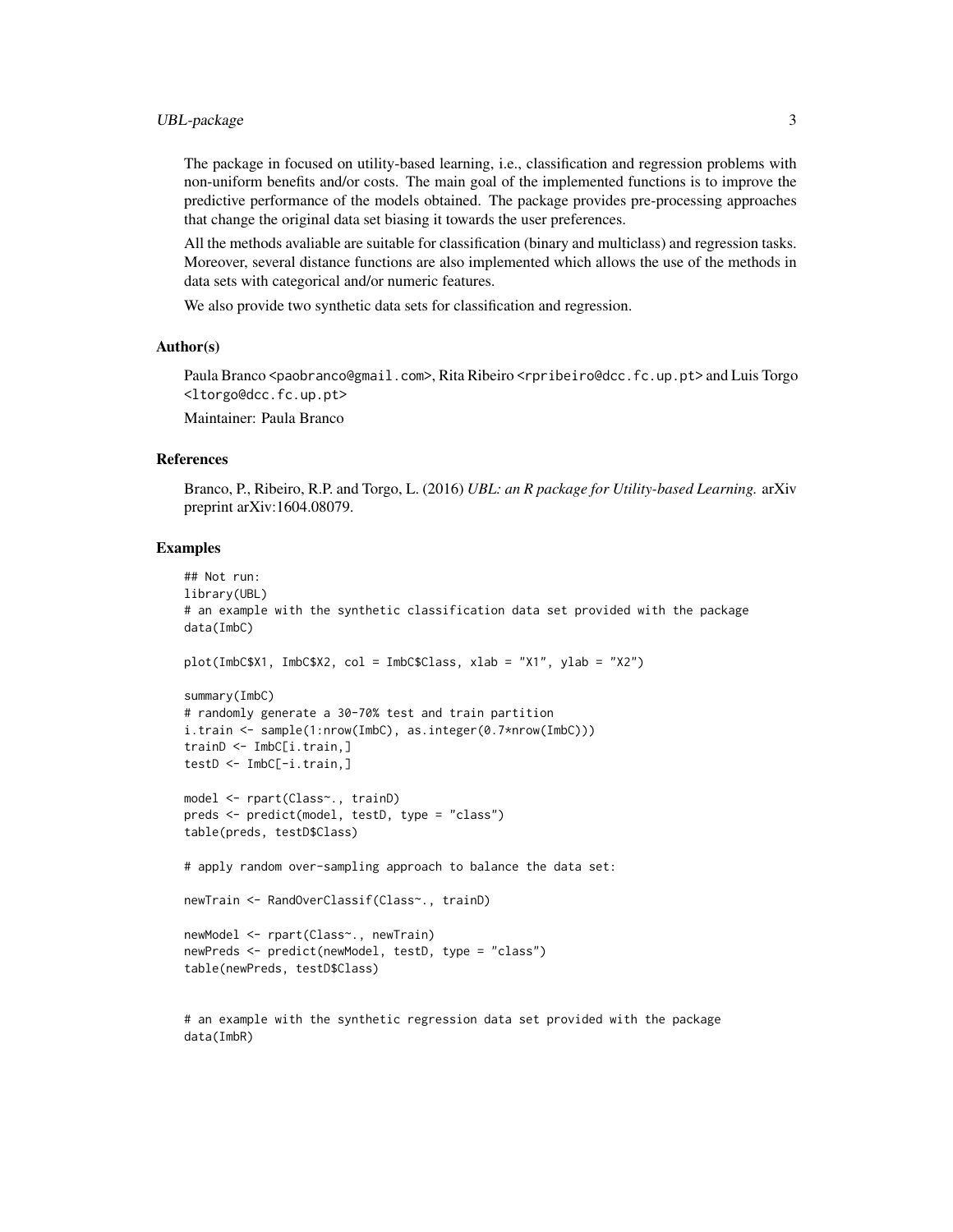```
library(ggplot2)
ggplot(ImbR, aes(x = X1, y = X2)) + geom\_point(data = ImbR, aes(colour=Tgt)) +scale_color_gradient(low = "red", high="blue")
boxplot(ImbR$Tgt)
#relevance function automatically obtained
phiF.args <- phi.control(ImbR$Tgt, method = "extremes", extr.type = "high")
y.phi <- phi(sort(ImbR$Tgt),control.parms = phiF.args)
plot(sort(ImbR$Tgt), y.phi, type = "l", xlab = "Tgt variable", ylab = "relevance value")
# set the train and test data
i.train <- sample(1:nrow(ImbR), as.integer(0.7*nrow(ImbR)))
trainD <- ImbR[i.train,]
testD <- ImbR[-i.train,]
# train a model on the original train data
library(DMwR)
model <- rpartXse(Tgt~., trainD, se = 0)
preds <- predict(model, testD)
plot(testD$Tgt, preds, xlim = c(0,55), ylim = c(0,55))abline(a = 0, b = 1)# obtain a new train using random under-sampling strategy
newTrain <- RandUnderRegress(Tgt~., trainD)
newModel <- rpartXse(Tgt~., newTrain, se = 0)
newPreds <- predict(newModel, testD)
# plot the predictions for the model obtained with
# the original and the modified train data
plot(testD$Tgt, preds, xlim = c(0,55), ylim = c(0,55)) #black for original train
abline(a = 0, b = 1, lty=2, col="grey")points(testD$Tgt, newPreds, col="blue", pch=2) #blue for changed train
abline(h=30, lty=2, col="grey")
abline(v=30, lty=2, col="grey")
## End(Not run)
```
AdasynClassif *ADASYN algorithm for unbalanced classification problems, both binary and multi-class.*

#### Description

This function handles unbalanced classification problems using the ADASYN algorithm. This algorithm generates synthetic cases using a SMOTE-like approache. However, the examples of the class(es) where over-sampling is applied are weighted according to their level of difficulty in learning. This means that more synthetic data is generated for cases which are hrder to learn compared

<span id="page-3-0"></span>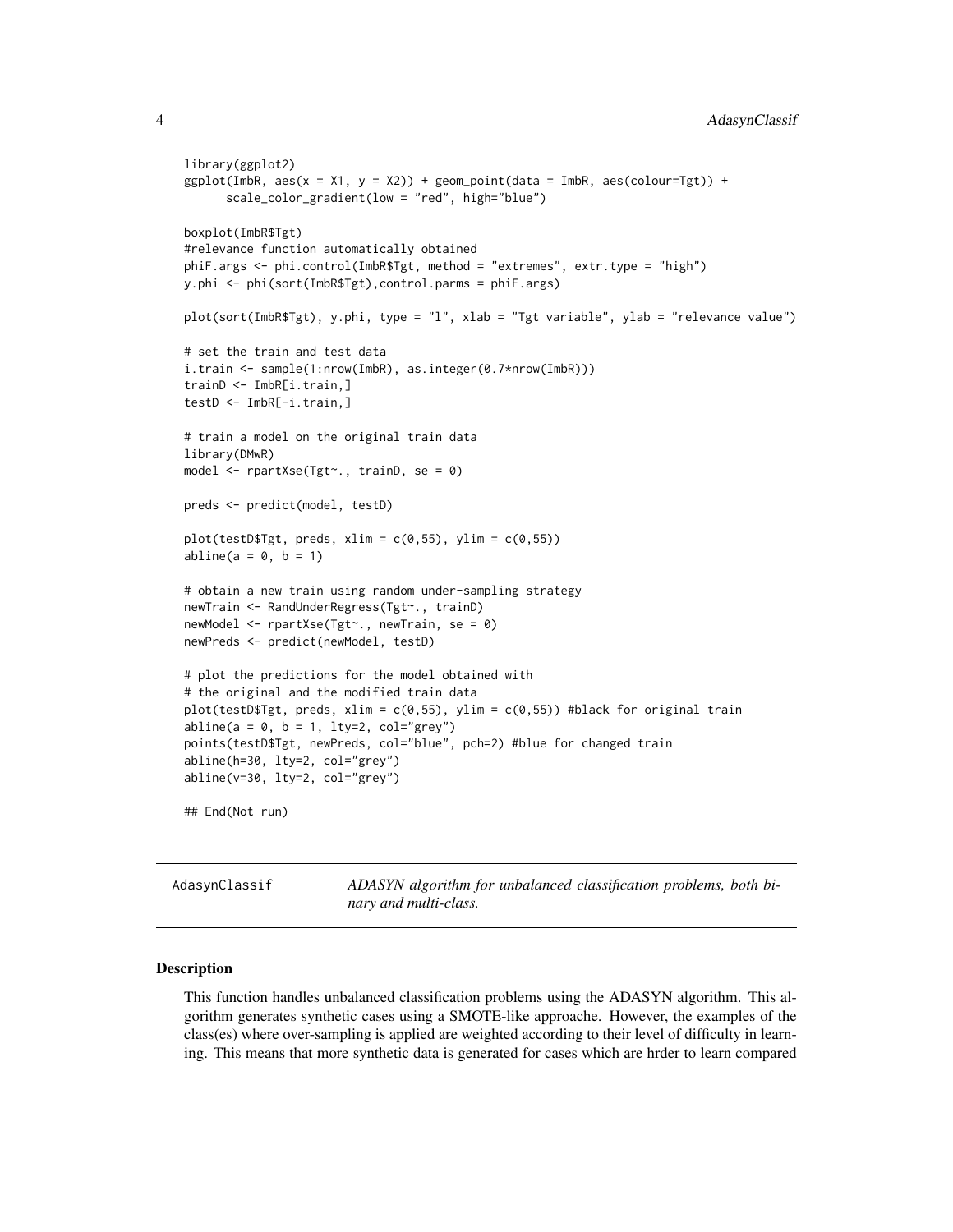# AdasynClassif 5

to the examples of the same class that are easier to learn. This implementation provides a strategy suitable for both binary and multi-class problems.

#### Usage

```
AdasynClassif(form, dat, baseClass = NULL, beta = 1, dth = 0.95,
                          k = 5, dist = "Euclidean", p = 2)
```
#### **Arguments**

| form      | A formula describing the prediction problem                                                                                                                                                                                                                      |
|-----------|------------------------------------------------------------------------------------------------------------------------------------------------------------------------------------------------------------------------------------------------------------------|
| dat       | A data frame containing the original (unbalanced) data set                                                                                                                                                                                                       |
| baseClass | Character specifying the reference class, i.e., the class from which all other<br>classes will be compared to. This can be selected by the user or estimated from<br>the classes distribution. If not defined (the default) the majority class is selected.      |
| beta      | Either a numeric value indicating the desired balance level after synthetic ex-<br>amples generation, or a named list specifying the selected classes beta value.<br>A beta value of 1 (the default) corresponds to full balancing the classes. See<br>examples. |
| dth       |                                                                                                                                                                                                                                                                  |
| k         | A number indicating the number of nearest neighbors that are used to generate<br>the new examples of the minority class(es).                                                                                                                                     |
| dist      | A character string indicating which distance metric to use when determining the<br>k nearest neighbors. See the details. Defaults to "Euclidean".                                                                                                                |
| p         | A number indicating the value of p if the "p-norm" distance is chosen. Only<br>necessary to define if a "p-norm" is chosen in the dist argument. See details.                                                                                                    |

# Details

- dist parameter: The parameter dist allows the user to define the distance metric to be used in the neighbors computation. Although the default is the Euclidean distance, other metrics are available. This allows the computation of distances in data sets with, for instance, both nominal and numeric features. The options available for the distance functions are as follows: - for data with only numeric features: "Manhattan", "Euclidean", "Canberra", "Chebyshev", "p-norm";
	- for data with only nominal features: "Overlap";
	- for dealing with both nominal and numeric features: "HEOM", "HVDM".

When the "p-norm" is selected for the dist parameter, it is also necessary to define the value of parameter p. The value of parameter p sets which "p-norm" will be used. For instance, if p is set to 1, the "1-norm" (or Manhattan distance) is used, and if p is set to 2, the "2-norm" (or Euclidean distance) is applied. For more details regarding the distance functions implemented in UBL package please see the package vignettes.

#### Value

The function returns a data frame with the new data set resulting from the application of ADASYN algorithm.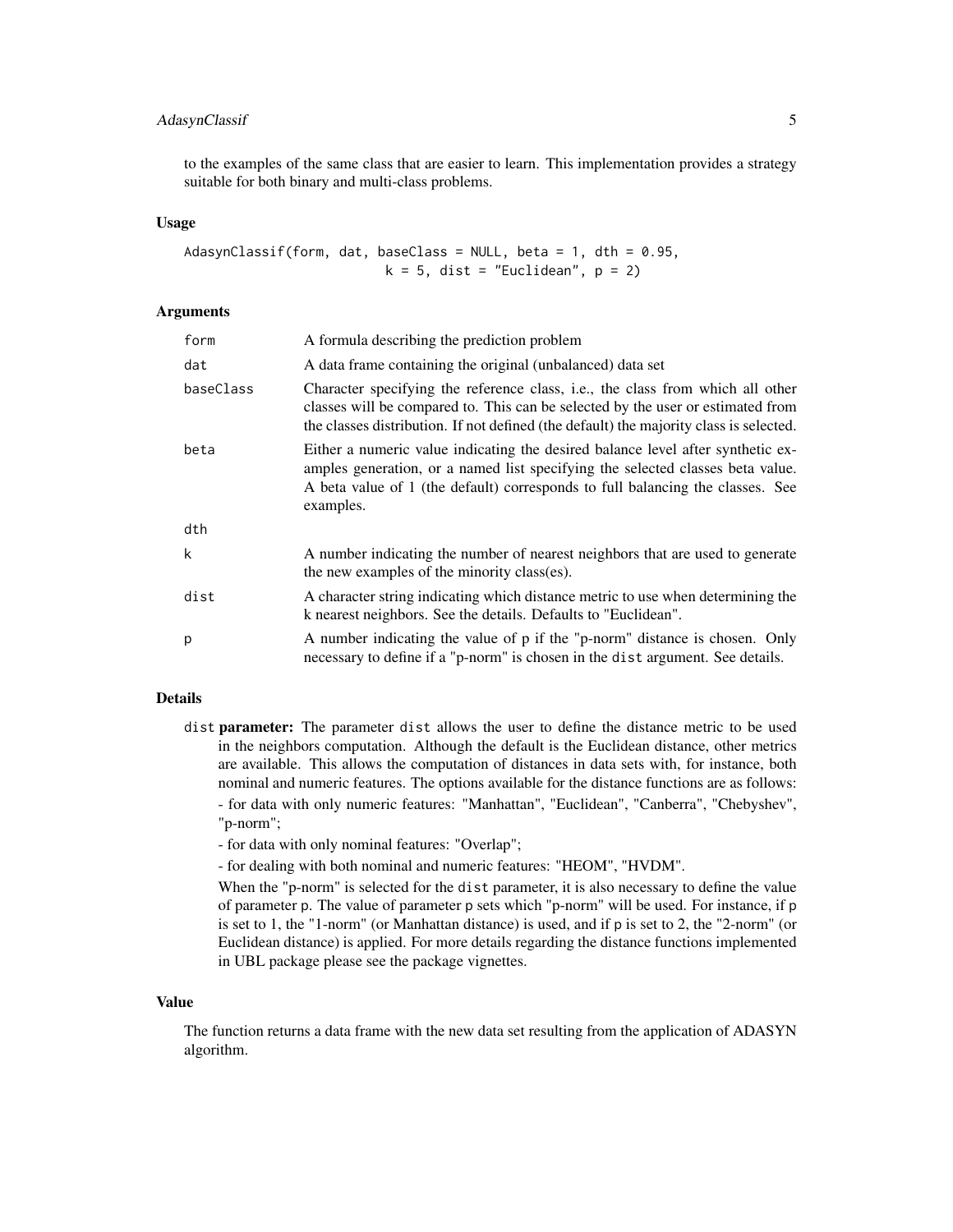#### <span id="page-5-0"></span>Author(s)

Paula Branco <paobranco@gmail.com>, Rita Ribeiro <rpribeiro@dcc.fc.up.pt> and Luis Torgo <ltorgo@dcc.fc.up.pt>

#### References

He, H., Bai, Y., Garcia, E.A. and Li, S., 2008, June. *ADASYN: Adaptive synthetic sampling approach for imbalanced learning.* In 2008 IEEE International Joint Conference on Neural Networks (IEEE World Congress on Computational Intelligence) (pp. 1322-1328). IEEE.

#### See Also

[SmoteClassif,](#page-40-1) [RandOverClassif,](#page-33-1) [ImpSampClassif](#page-22-1)

```
# Example with an imbalanced multi-class problem
data(iris)
dat <- iris[-c(45:75), c(1, 2, 5)]
# checking the class distribution of this artificial data set
table(dat$Species)
newdata <- AdasynClassif(Species~., dat, beta=1)
 table(newdata$Species)
beta <- list("setosa"=1, "versicolor"=0.5)
newdata <- AdasynClassif(Species~., dat, baseClass="virginica", beta=beta)
 table(newdata$Species)
## Checking visually the created data
par(mfrow = c(1, 2))plot(data[, 1], dat[, 2], pch = 19 + as.integer(data[, 3]),col = as.integer(data[, 3]), main = "Original Data",
     xlim=range(newdata[,1]), ylim=range(newdata[,2]))
plot(newdata[, 1], newdata[, 2], pch = 19 + as.integer(newdata[, 3]),
     col = as.integer(newdata[, 3]), main = "New Data",
     xlim=range(newdata[,1]), ylim=range(newdata[,2]))
# A binary example
library(MASS)
data(cats)
table(cats$Sex)
Ada1cats <- AdasynClassif(Sex~., cats)
table(Ada1cats$Sex)
Ada2cats <- AdasynClassif(Sex~., cats, beta=5)
table(Ada2cats$Sex)
```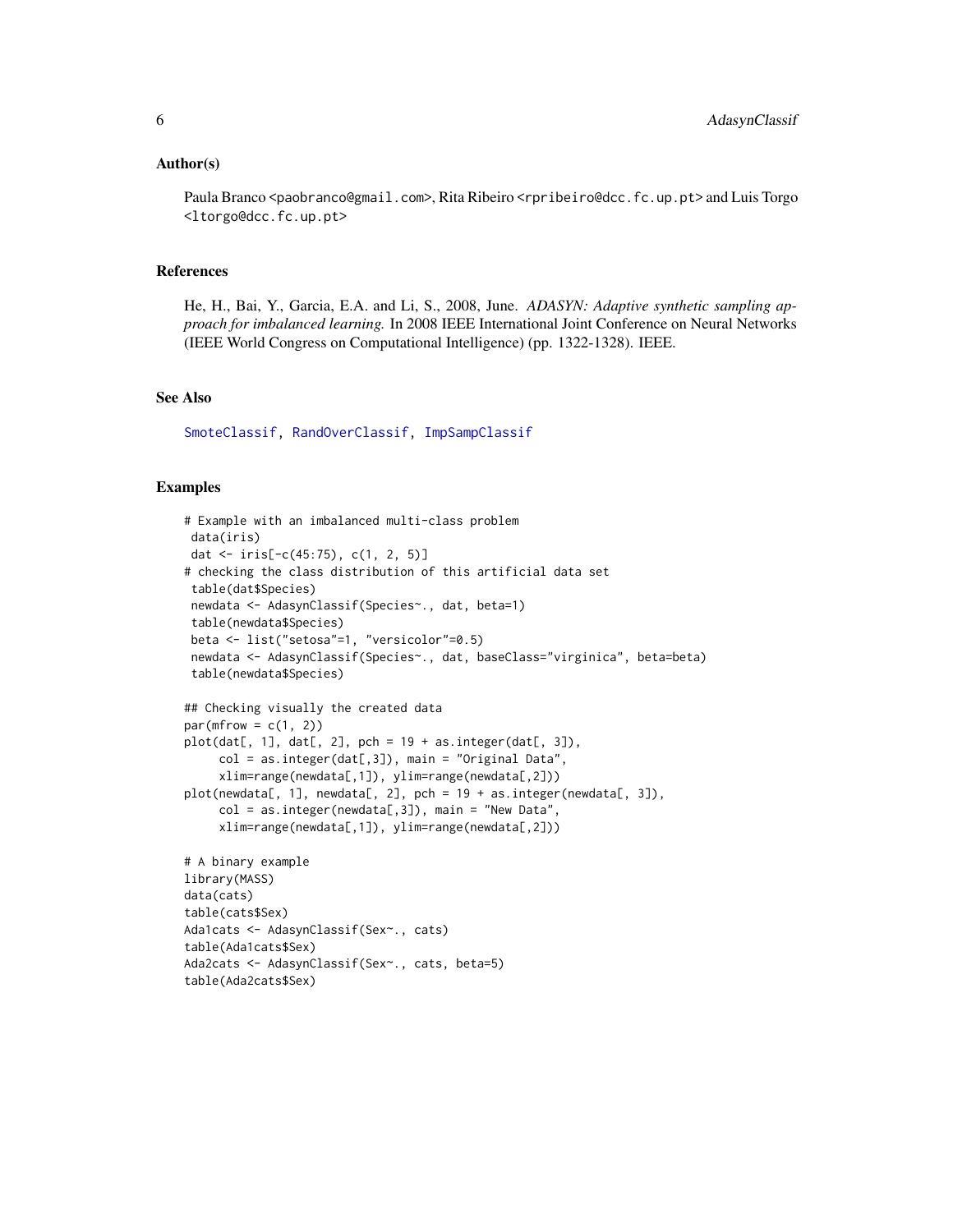# <span id="page-6-1"></span><span id="page-6-0"></span>Description

This function applies the Condensed Nearest Neighbors (CNN) strategy for imbalanced multiclass problems. It constructs a subset of examples which are able to correctly classify the original data set using a one nearest neighbor rule.

#### Usage

```
CNNClassif(form, dat, dist = "Euclidean", p = 2, Cl = "smaller")
```
# Arguments

| form | A formula describing the prediction problem.                                                                                                                                                                                                                                                                                                                               |
|------|----------------------------------------------------------------------------------------------------------------------------------------------------------------------------------------------------------------------------------------------------------------------------------------------------------------------------------------------------------------------------|
| dat  | A data frame containing the original imbalanced data set.                                                                                                                                                                                                                                                                                                                  |
| dist | A character string indicating which distance metric to use when determining the<br>k nearest neighbors. See the details. Defaults to "Euclidean".                                                                                                                                                                                                                          |
| p    | A number indicating the value of p if the "p-norm" distance is chosen. Only<br>necessary to define if a "p-norm" is chosen in the dist argument. See details.                                                                                                                                                                                                              |
| C1   | A character vector indicating which are the most important classes. Defaults<br>to "smaller" which means that the smaller classes are automatically determined.<br>In this case, all the smaller classes are those with a frequency below #exam-<br>ples/#classes. With the selection of option "smaller" those classes are the ones<br>considered important for the user. |

#### Details

- dist parameter: The parameter dist allows the user to define the distance metric to be used in the neighbors computation. Although the default is the Euclidean distance, other metrics are available. This allows the computation of distances in data sets with, for instance, both nominal and numeric features. The options available for the distance functions are as follows: - for data with only numeric features: "Manhattan", "Euclidean", "Canberra", "Chebyshev", "p-norm";
	- for data with only nominal features: "Overlap";
	- for dealing with both nominal and numeric features: "HEOM", "HVDM".

When the "p-norm" is selected for the dist parameter, it is also necessary to define the value of parameter p. The value of parameter p sets which "p-norm" will be used. For instance, if p is set to 1, the "1-norm" (or Manhattan distance) is used, and if p is set to 2, the "2-norm" (or Euclidean distance) is applied. For more details regarding the distance functions implemented in UBL package please see the package vignettes.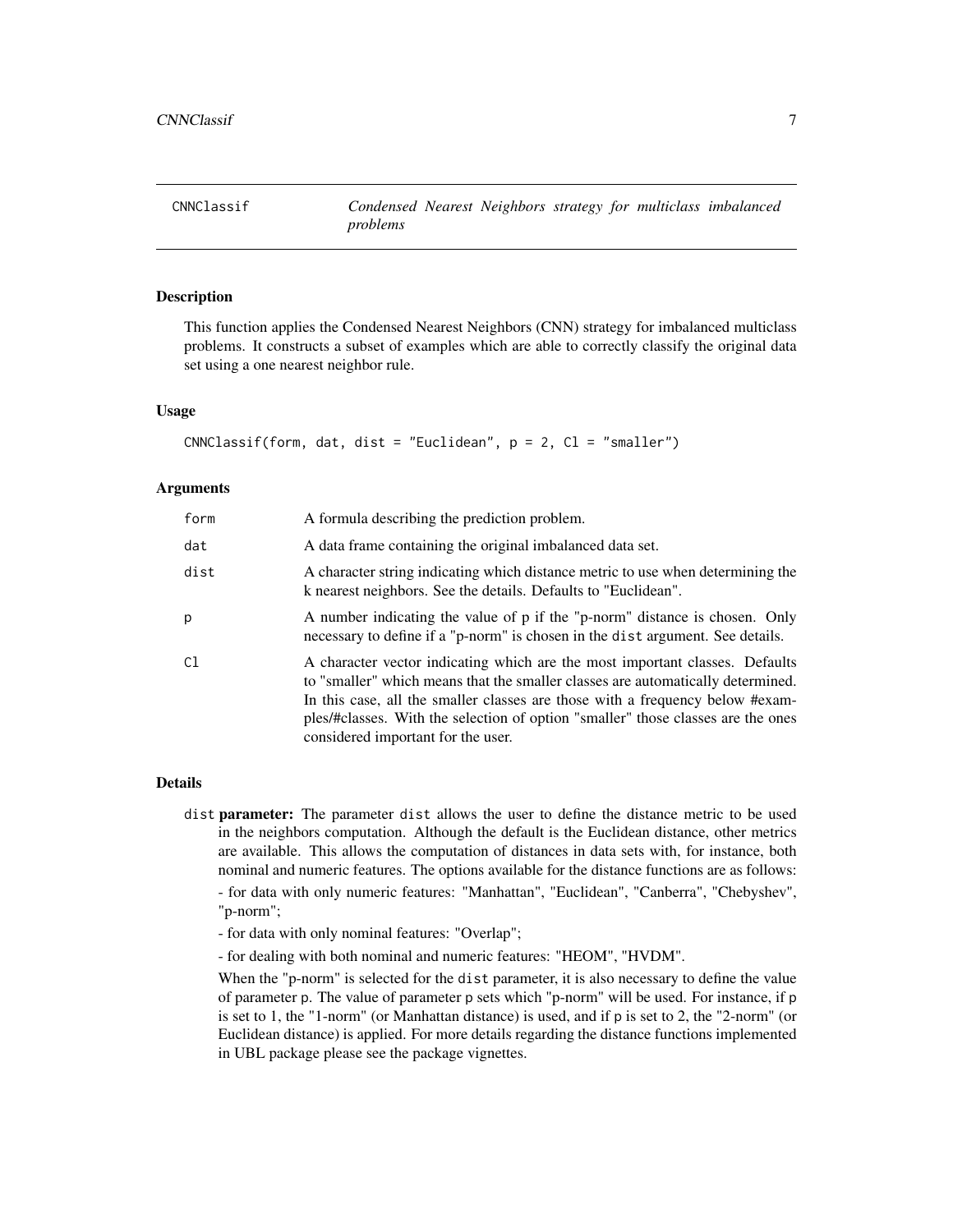<span id="page-7-0"></span>CNN algorithm: This function applies the Condensed Nearest Neighbors (CNN) strategy for dealing with imbalanced multiclass problems. The classes selected in Cl are considered the most important ones and all the others are under-sampled. The CNN under-sampling strategy starts with a set composed by all the examples from the important classes and one randomly selected example from the other classes. Then, examples from the other classes are added to the set forming a subset of examples which correctly classifies the original data set using a one nearest neighbor rule.

#### Value

The function returns a list with a data frame with the new data set resulting from the application of the CNN strategy, a character vector with the important classes, and another character vector with the unimportant classes.

#### Author(s)

Paula Branco <paobranco@gmail.com>, Rita Ribeiro <rpribeiro@dcc.fc.up.pt> and Luis Torgo <ltorgo@dcc.fc.up.pt>

#### **References**

Hart, P. E. (1968). *The condensed nearest neighbor rule* IEEE Transactions on Information Theory, 14, 515-516

# See Also

[OSSClassif,](#page-28-1) [TomekClassif](#page-45-1)

```
library(DMwR)
data(algae)
clean.algae <- algae[complete.cases(algae), ]
myCNN <- CNNClassif(season~., clean.algae,
                    Cl = c("summer", "spring", "winter"),dist = "HEOM")CNN1 <- CNNClassif(season~., clean.algae, Cl = "smaller", dist = "HEOM")
CNN2<- CNNClassif(season~., clean.algae, Cl = "summer",dist = "HVDM")
summary(myCNN[[1]]$season)
summary(CNN1[[1]]$season)
summary(CNN2[[1]]$season)
library(MASS)
data(cats)
CNN.catsF <- CNNClassif(Sex~., cats, Cl = "F")
CNN.cats <- CNNClassif(Sex~., cats, Cl = "smaller")
```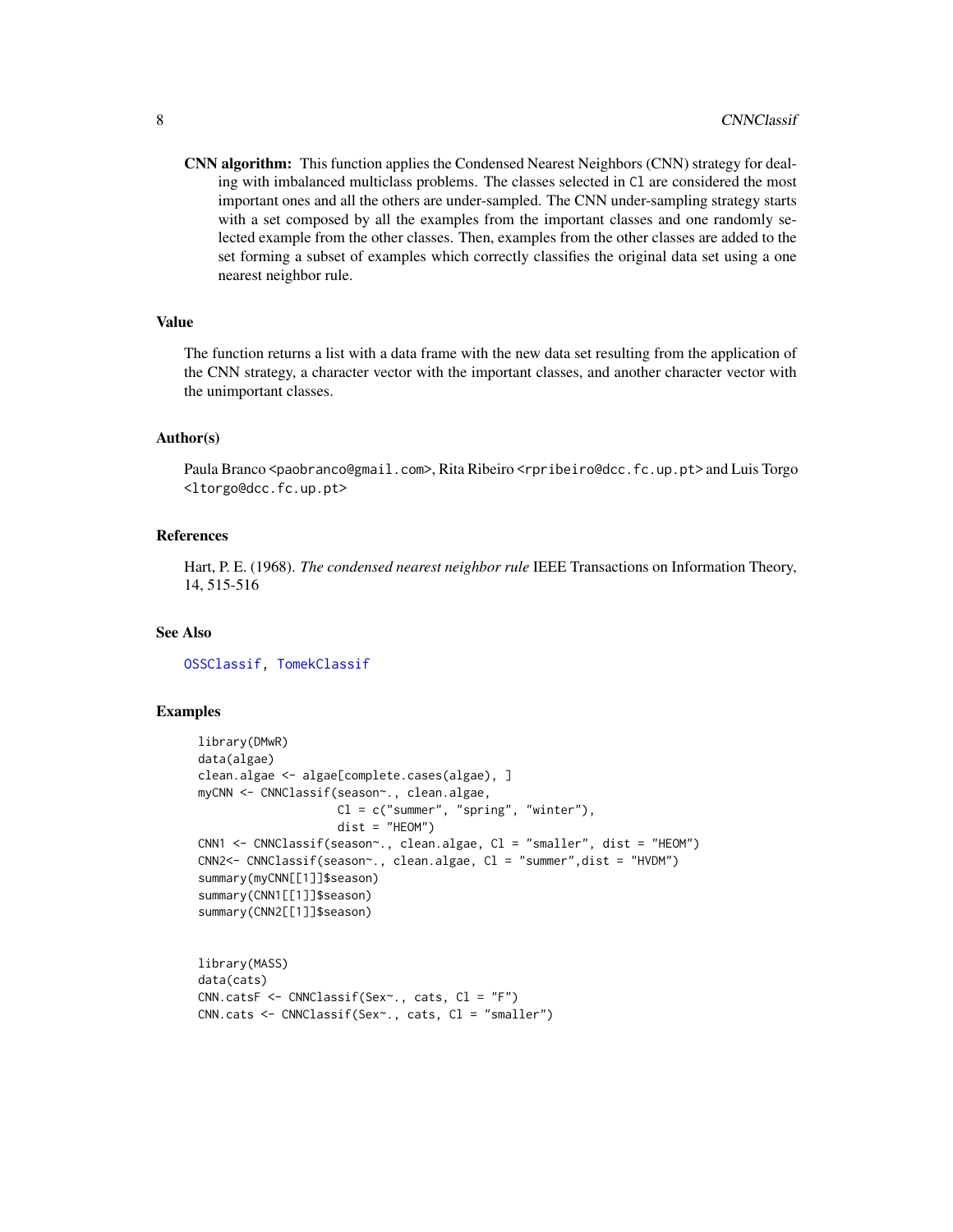<span id="page-8-1"></span><span id="page-8-0"></span>distances *Distance matrix between all data set examples according to a selected distance metric.*

### **Description**

This function computes the distances between all examples in a data set using a selected distance metric. The metrics available are suitable for data sets with numeric and/or nominal features and include, among others: Euclidean, Manhattan, HEOM and HVDM.

#### Usage

distances(tgt, dat, dist, p=2)

#### **Arguments**

| tgt  | The column of the problem target variable.                                                                      |
|------|-----------------------------------------------------------------------------------------------------------------|
| dat  | A data frame containing the problem data.                                                                       |
| dist | A character string specifying the distance function to use in the nearest neigh-<br>bours evaluation.           |
| р    | An optional parameter that is only required if the distance function selected in<br>parameter dist is "p-norm". |

# Details

Several distance function are implemented in UBL package. The goal of having such a diversity of distance functions is to provide the users more flexibility regarding the distance used and also to provide distance fucntions that are able to deal with nominal and numeric features. The options available for the distance functions are as follows:

data with only numeric features: "Manhattan", "Euclidean", "Canberra", "Chebyshev", "p-norm";

data with only nominal features: "Overlap";

data with both nominal and numeric features: "HEOM", "HVDM".

When the "p-norm" is selected for the dist parameter, it is also necessary to define the value of parameter p. The value of parameter p sets which "p-norm" will be used. For instance, if p is set to 1, the "1-norm" (or Manhattan distance) is used, and if p is set to 2, the "2-norm" (or Euclidean distance) is applied. For more details regarding the distance functions implemented in UBL package please see the package vignettes.

#### Value

The function returns a matrix with the distances computed between each pair of examples in the data set.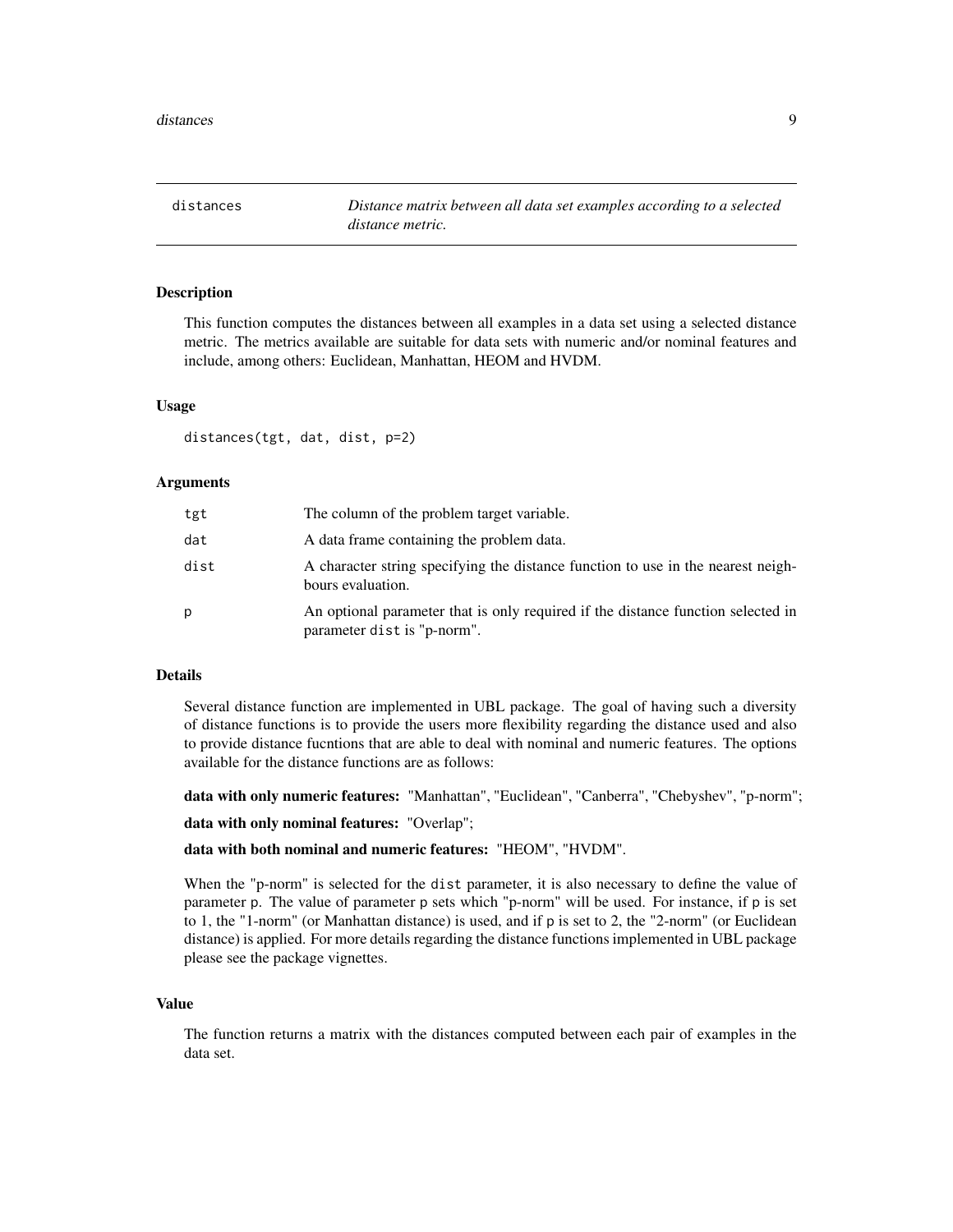#### <span id="page-9-0"></span>Author(s)

Paula Branco <paobranco@gmail.com>, Rita Ribeiro <rpribeiro@dcc.fc.up.pt> and Luis Torgo <ltorgo@dcc.fc.up.pt>

# References

Wilson, D.R. and Martinez, T.R. (1997). *Improved heterogeneous distance functions.* Journal of artificial intelligence research, pp.1-34.

#### See Also

[neighbours](#page-26-1)

#### Examples

```
## Not run:
data(ImbC)
# determine the distances between each example in ImbC data set
# using the "HVDM" distance function.
dist1 <- distances(3, ImbC, "HVDM")
# now using the "HEOM" distance function
dist2 <- distances(3, ImbC, "HEOM")
# check the differences
```

```
head(dist1)
head(dist2)
```

```
## End(Not run)
```
<span id="page-9-1"></span>

ENNClassif *Edited Nearest Neighbor for multiclass imbalanced problems*

# Description

This function handles imbalanced classification problems using the Edited Nearest Neighbor (ENN) algorithm. It removes examples whose class label differs from the class of at least half of its k nearest neighbors. All the existing classes can be under-sampled with this technique. Alternatively a subset of classes to under-sample can be provided by the user.

#### Usage

```
ENNClassif(form, dat, k = 3, dist = "Euclidean", p = 2, Cl = "all")
```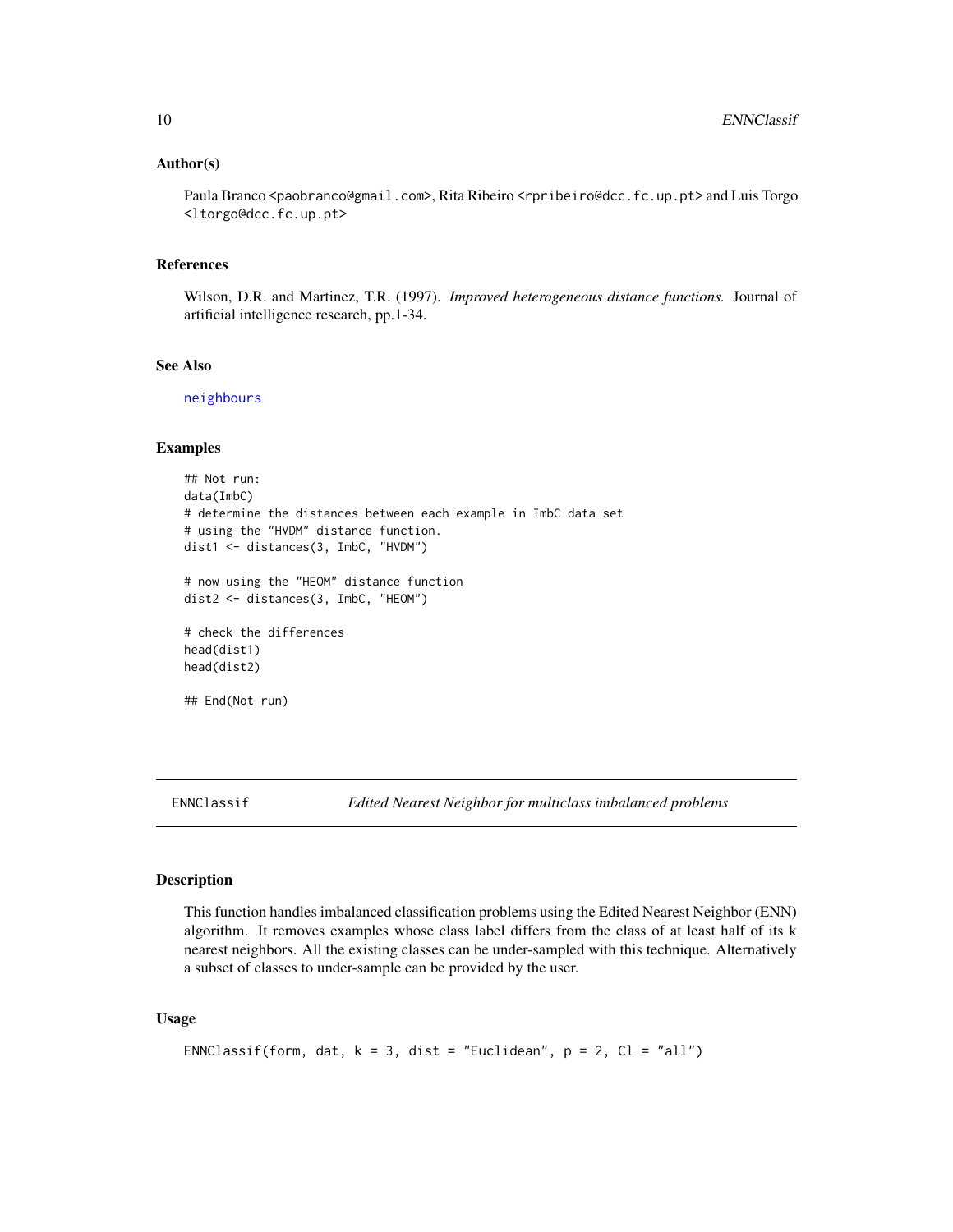#### ENNClassif 11

#### **Arguments**

| form | A formula describing the prediction problem.                                                                                                                                                                                                                       |
|------|--------------------------------------------------------------------------------------------------------------------------------------------------------------------------------------------------------------------------------------------------------------------|
| dat  | A data frame containing the original (imbalanced) data set.                                                                                                                                                                                                        |
| k    | A number indicating the number of nearest neighbors to use.                                                                                                                                                                                                        |
| dist | A character string indicating which distance metric to use when determining the<br>k nearest neighbors. See the details. Defaults to "Euclidean".                                                                                                                  |
| р    | A number indicating the value of p if the "p-norm" distance is chosen. Only<br>necessary to define if a "p-norm" is chosen in the dist argument. See details.                                                                                                      |
| C1   | A character vector indicating which classes should be under-sampled. Defaults<br>to "all" meaning that all classes are candidates for having examples removed.<br>The user may define a subset of the existing classes in which this technique will<br>be applied. |

# Details

- dist **parameter:** The parameter dist allows the user to define the distance metric to be used in the neighbors computation. Although the default is the Euclidean distance, other metrics are available. This allows the computation of distances in data sets with, for instance, both nominal and numeric features. The options available for the distance functions are as follows: - for data with only numeric features: "Manhattan", "Euclidean", "Canberra", "Chebyshev", "p-norm";
	- for data with only nominal features: "Overlap";
	- for dealing with both nominal and numeric features: "HEOM", "HVDM".

When the "p-norm" is selected for the dist parameter, it is also necessary to define the value of parameter p. The value of parameter p sets which "p-norm" will be used. For instance, if p is set to 1, the "1-norm" (or Manhattan distance) is used, and if p is set to 2, the "2-norm" (or Euclidean distance) is applied. For more details regarding the distance functions implemented in UBL package please see the package vignettes.

**ENN algorithm:** The ENN algorithm uses a cleaning method to perform under-sampling. For each example with class label in Cl the k nearest neighbors are computed using a selected distance metric. The example is removed from the data set if it is misclassified by at least half of it's k nearest neighbors. Usually this algorithm uses k=3.

#### Value

The function returns a list containing a data frame with the new data set resulting from the application of the ENN algorithm, and the indexes of the examples removed.

#### Author(s)

Paula Branco <paobranco@gmail.com>, Rita Ribeiro <rpribeiro@dcc.fc.up.pt> and Luis Torgo <ltorgo@dcc.fc.up.pt>

#### References

D. Wilson. (1972). *Asymptotic properties of nearest neighbor rules using edited data*. Systems, Man and Cybernetics, IEEE Transactions on, 408-421.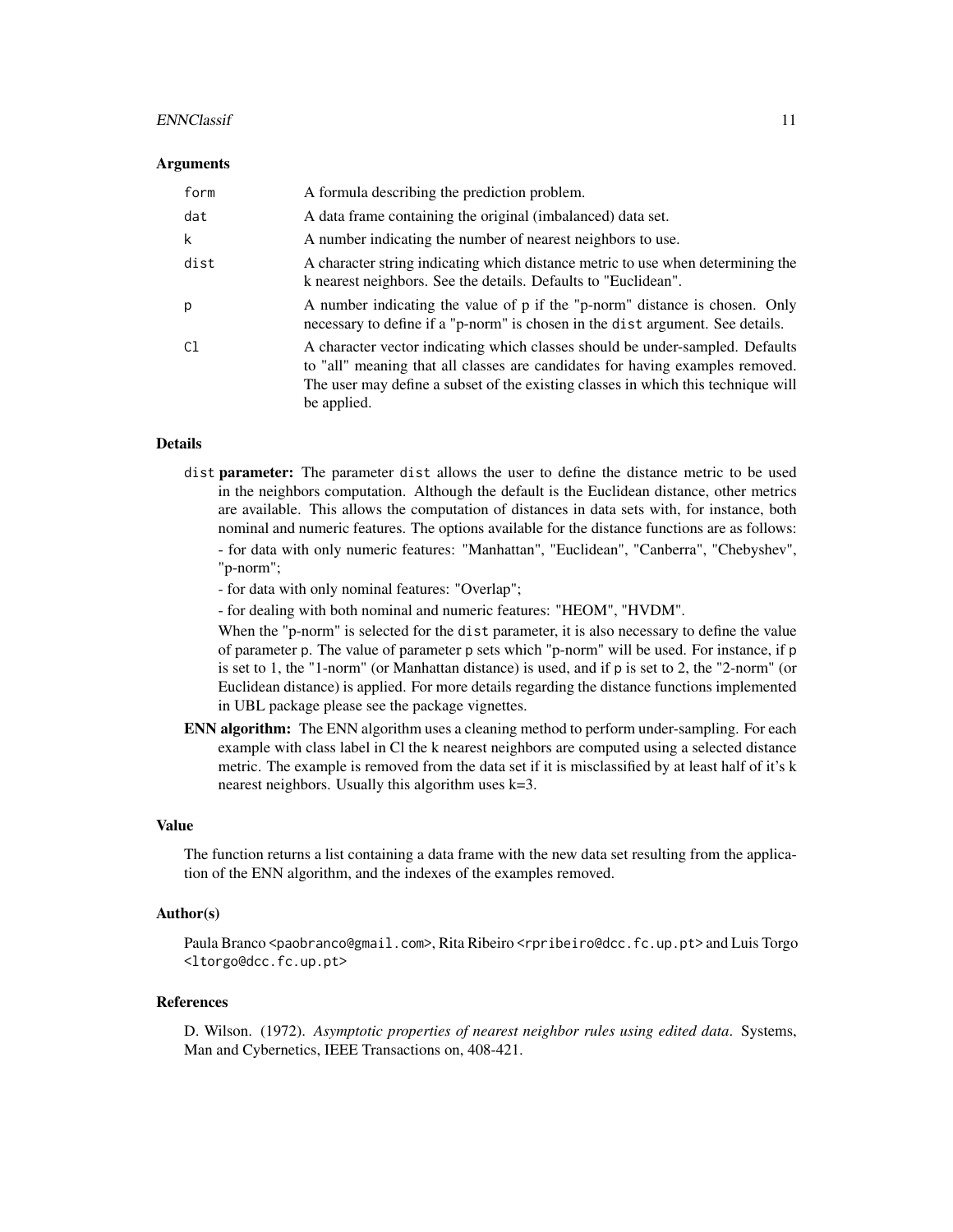# See Also

[NCLClassif](#page-24-1)

#### Examples

```
# generate an small imbalanced data set
  ir<- iris[-c(95:130), ]
# use ENN technique with different metrics, number of neighbours and classes
 ir1norm <- ENNClassif(Species~., ir, k = 5, dist = "p-norm",
                       p = 1, Cl = "all")irEucl <- ENNClassif(Species~., ir) # defaults to Euclidean distance
 irCheby <- ENNClassif(Species~., ir, k = 7, dist = "Chebyshev",
                      Cl = c("virginica", "setosa"))
 irHVDM <- ENNClassif(Species~., ir, k = 3, dist = "HVDM")
# checking the impact
 summary(ir$Species)
 summary(ir1norm[[1]]$Species)
 summary(irEucl[[1]]$Species)
 summary(irCheby[[1]]$Species)
 summary(irHVDM[[1]]$Species)
# check the removed indexes of the ir1norm data set
  ir1norm[[2]]
```
<span id="page-11-1"></span>EvalClassifMetrics *Utility metrics for assessing the performance of utility-based classification tasks.*

# Description

This function allows to evaluate utility-based metrics in classification problems which have defined a cost, benefit, or utility matrix.

#### Usage

```
EvalClassifMetrics(trues, preds, mtr, type = "util", metrics = NULL, thr=0.5, beta = 1)
```
# Arguments

| trues   | A vector with the true target variable values of the problem.                                                                                                                       |
|---------|-------------------------------------------------------------------------------------------------------------------------------------------------------------------------------------|
| preds   | A vector with the prediction values obtained for the vector of trues.                                                                                                               |
| mtr     | A matrix that can be either a cost, a benefit or a utility matrix. The matrix must<br>be always provided with the true class in the rows and the predicted class in the<br>columns. |
| type    | A character specifying the type of matrix provided. Can be set to "cost", "bene-<br>fit" or "utility" (the default).                                                                |
| metrics | A character vector with the metrics names to be evaluated. If not specified (the<br>default), all the metrics avaliable for the type of matrix provided are evaluated.              |

<span id="page-11-0"></span>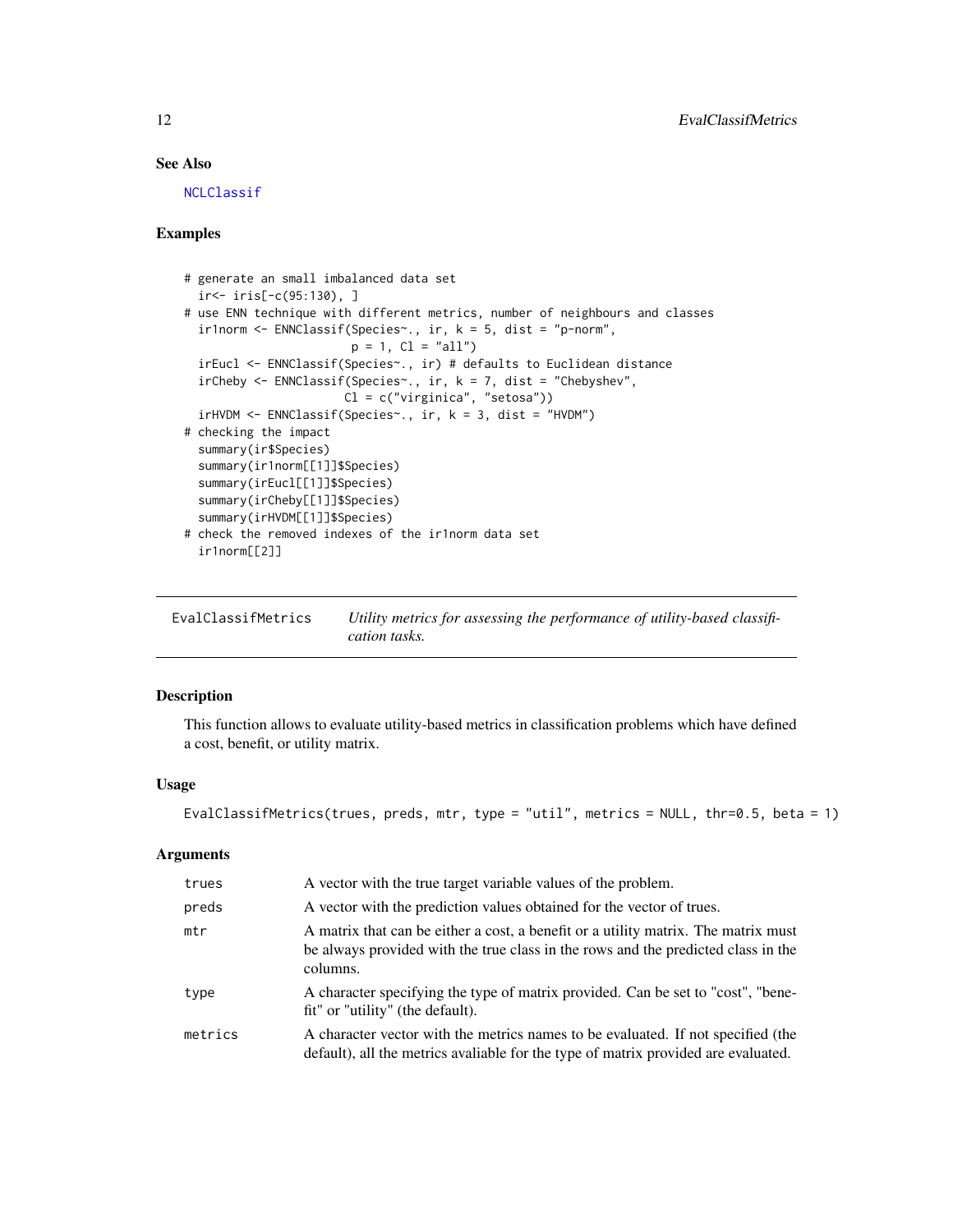<span id="page-12-0"></span>

| thr  | A numeric value between 0 and 1 setting a threshold on the relevance values for |
|------|---------------------------------------------------------------------------------|
|      | determining which are the important classes to consider. This threshold is only |
|      | necessary for the following metrics: precPhi, recPhi and FPhi. Moreover, these  |
|      | metrics are only available for problems based on utility matrices. Defaults to  |
|      | 0.5.                                                                            |
| beta | The numeric value of the beta parameter for F-score.                            |

#### Value

The function returns a named list with the evaluated metrics results.

# Author(s)

Paula Branco <paobranco@gmail.com>, Rita Ribeiro <rpribeiro@dcc.fc.up.pt> and Luis Torgo <ltorgo@dcc.fc.up.pt>

#### References

Ribeiro, R., 2011. Utility-based regression (Doctoral dissertation, PhD thesis, Dep. Computer Science, Faculty of Sciences - University of Porto).

Branco, P., 2014. Re-sampling Approaches for Regression Tasks under Imbalanced Domains (Msc thesis, Dep. Computer Science, Faculty of Sciences - University of Porto).

#### See Also

[phi.control](#page-31-1)

```
# the synthetic data set provided with UBL package for classification
data(ImbC)
sp <- sample(1:nrow(ImbC), round(0.7*nrow(ImbC)))
train <- ImbC[sp, ]
test <- ImbC[-sp,]
# example with a utility matrix
# define a utility matrix (true class in rows and pred class in columns)
matU <- matrix(c(0.2, -0.5, -0.3, -1, 1, -0.9, -0.9, -0.8, 0.9), byrow=TRUE, ncol=3)
# determine optimal preds (predictions that maximize utility)
library(e1071) # for the naiveBayes classifier
resUtil <- UtilOptimClassif(Class~., train, test, mtr = matU, type="util",
                        learner = "naiveBayes",
                        predictor.pars = list(type="raw", threshold = 0.01))# learning a model without maximizing utility
model <- naiveBayes(Class~., train)
resNormal <- predict(model, test, type="class", threshold = 0.01)
#Check the difference in the total utility of the results
EvalClassifMetrics(test$Class, resNormal, mtr=matU, type= "util")
EvalClassifMetrics(test$Class, resUtil, mtr=matU, type= "util")
```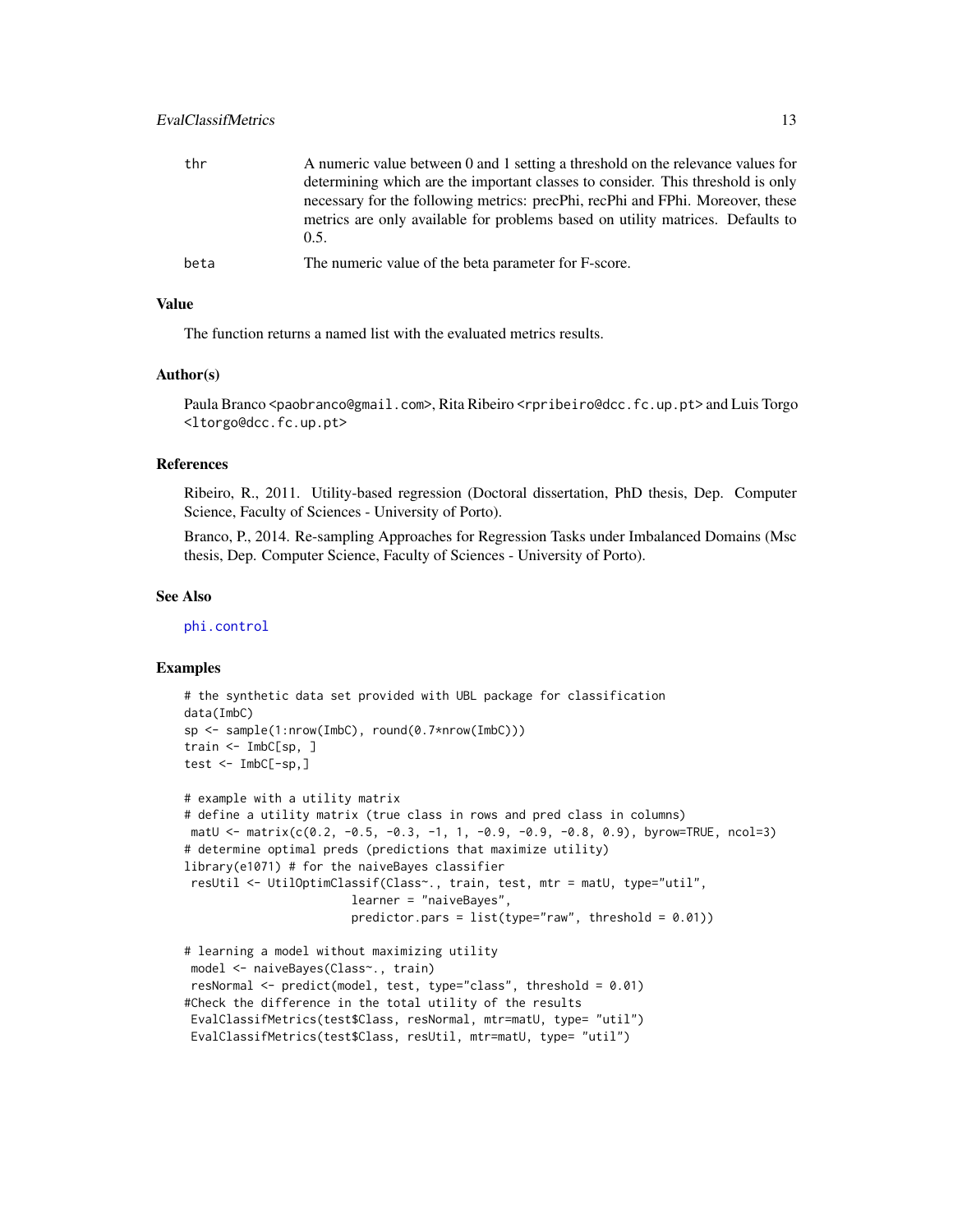```
# example with a classification task that has a cost matrix associated
# define a cost matrix (true class in rows and pred class in columns)
matC <- matrix(c(0, 0.5, 0.3, 1, 0, 0.9, 0.9, 0.8, 0), byrow=TRUE, ncol=3)
resUtil <- UtilOptimClassif(Class~., train, test, mtr = matC, type="cost",
                           learner = "naiveBayes",
                            predictor.pars = list(type="raw", threshold = 0.01))# learning a model without maximizing utility
model <- naiveBayes(Class~., train)
resNormal <- predict(model, test, type="class")
#Check the difference in the total utility of the results
EvalClassifMetrics(test$Class, resNormal, mtr=matC, type= "cost")
EvalClassifMetrics(test$Class, resUtil, mtr=matC, type= "cost")
#example with a benefit matrix
# define a benefit matrix (true class in rows and pred class in columns)
matB <- matrix(c(0.2, 0, 0, 0, 1, 0, 0, 0, 0.9), byrow=TRUE, ncol=3)
resUtil <- UtilOptimClassif(Class~., train, test, mtr = matB, type="ben",
                            learner = "naiveBayes",
                            predictor.pars = list(type="raw", threshold = 0.01))# learning a model without maximizing utility
model <- naiveBayes(Class~., train)
resNormal <- predict(model, test, type="class", threshold = 0.01)
# Check the difference in the total utility of the results
EvalClassifMetrics(test$Class, resNormal, mtr=matB, type= "ben")
EvalClassifMetrics(test$Class, resUtil, mtr=matB, type= "ben")
table(test$Class,resNormal)
table(test$Class,resUtil)
```
EvalRegressMetrics *Utility metrics for assessing the performance of utility-based regression tasks.*

#### Description

This function allows to evaluate utility-based metrics in regression problems which have defined a cost, benefit, or utility surface.

#### Usage

```
EvalRegressMetrics(trues, preds, util.vals, type = "util",
metrics = NULL, thr = 0.5, control.parms = NULL,
beta = 1, maxC = NULL, maxB = NULL
```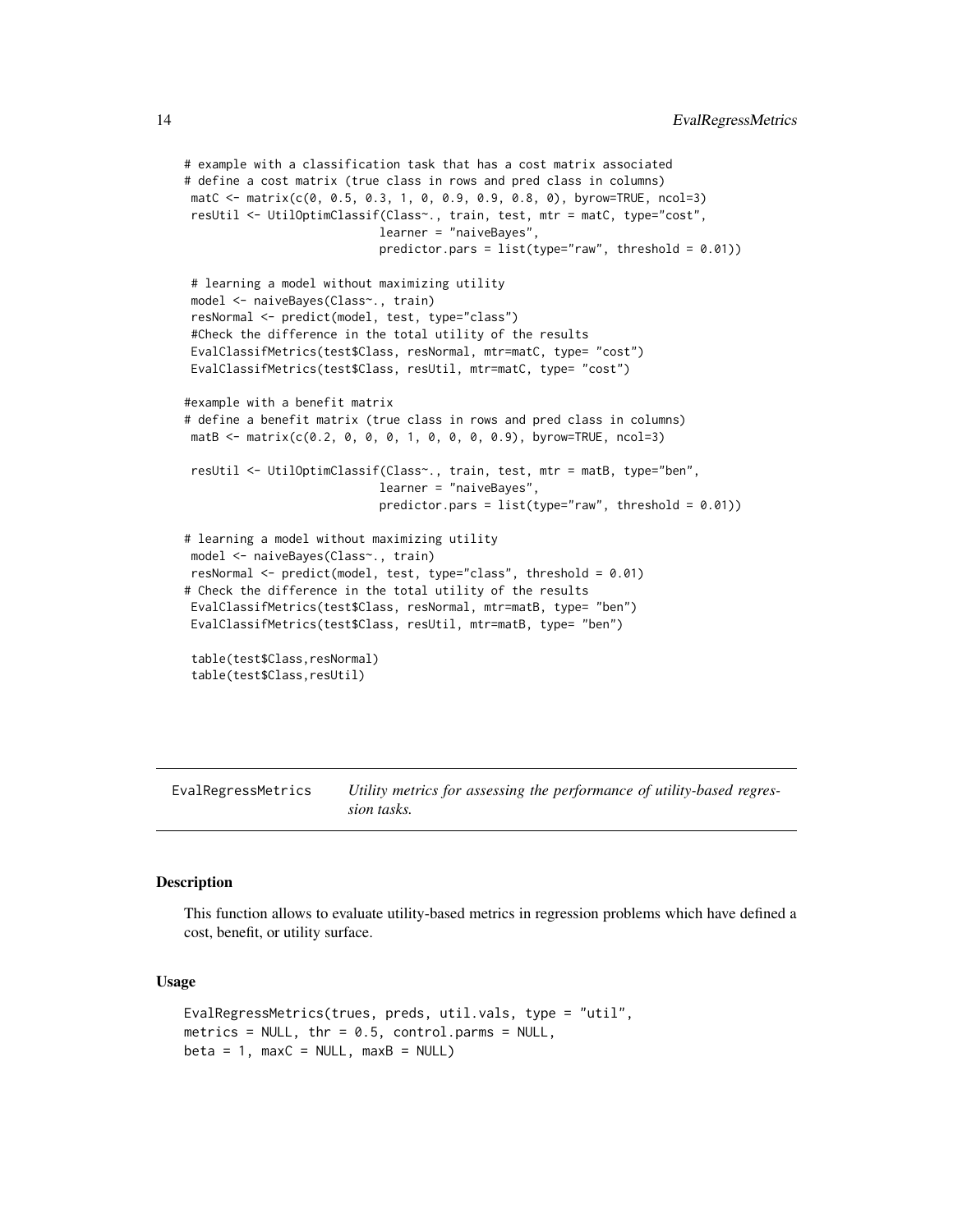# <span id="page-14-0"></span>Arguments

| trues         | A vector with the true target variable values of the problem.                                                                                                                                                                                                                                                                                |
|---------------|----------------------------------------------------------------------------------------------------------------------------------------------------------------------------------------------------------------------------------------------------------------------------------------------------------------------------------------------|
| preds         | A vector with the prediction values obtained for the vector of trues.                                                                                                                                                                                                                                                                        |
| util.vals     | Either the cost, benefit or utility values corresponding to the provided points<br>(trues, preds).                                                                                                                                                                                                                                           |
| type          | A character specifying the type of surface under consideration. Can be set to<br>"cost", "benefit" or "utility" (the default).                                                                                                                                                                                                               |
| metrics       | A character vector with the metrics names to be evaluated. If not specified (the<br>default), all the metrics avaliable for the type of surface provided are evaluated.                                                                                                                                                                      |
| thr           | A numeric value between 0 and 1 setting a threshold on the relevance values for<br>determining which are the important cases to consider. This threshold is only<br>necessary for the following metrics: precPhi, recPhi and FPhi. Moreover, these<br>metrics are only available for problems based on utility surfaces. Defaults to<br>0.5. |
| control.parms | the control.parms of the relevance function phi. Can be obtained through func-<br>tion phi.control. These are only necessary for evaluating the following utility<br>metrics: recPhi, precPhi and FPhi.                                                                                                                                      |
| beta          | The numeric value of the beta parameter for F-score.                                                                                                                                                                                                                                                                                         |
| maxC          | the maximum cost achievable in the cost surface. Parameter only required when<br>the problem depends on a cost surface.                                                                                                                                                                                                                      |
| maxB          | the maximum Benefit achievable in the benefit surface. Parameter only required<br>when the problem depends on a benefit surface.                                                                                                                                                                                                             |

# Value

The function returns a named list with the evaluated metrics results.

#### Author(s)

Paula Branco <paobranco@gmail.com>, Rita Ribeiro <rpribeiro@dcc.fc.up.pt> and Luis Torgo <ltorgo@dcc.fc.up.pt>

# References

Ribeiro, R., 2011. Utility-based regression (Doctoral dissertation, PhD thesis, Dep. Computer Science, Faculty of Sciences - University of Porto).

Branco, P., 2014. Re-sampling Approaches for Regression Tasks under Imbalanced Domains (Msc thesis, Dep. Computer Science, Faculty of Sciences - University of Porto).

# See Also

[phi.control](#page-31-1)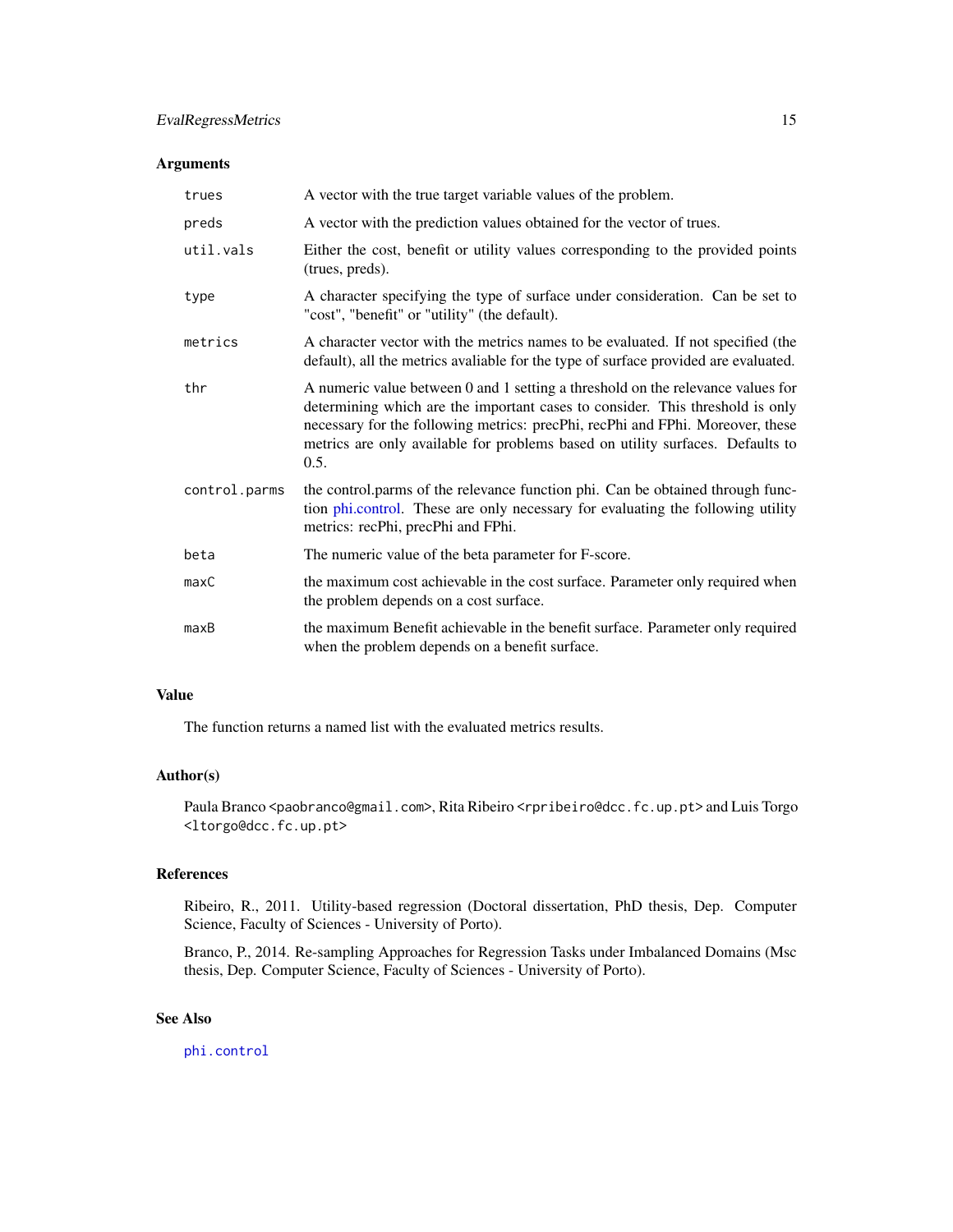### Examples

## Not run:

```
#Example using a utility surface interpolated and observing the performance of
# two models: i) a model obtained with a strategy designed for maximizing
# predictions utility and a model obtained through a standard random Forest.
data(Boston, package = "MASS")
tgt <- which(colnames(Boston) == "medv")
sp <- sample(1:nrow(Boston), as.integer(0.7*nrow(Boston)))
train <- Boston[sp,]
test <- Boston[-sp,]
control.parms <- phi.control(Boston[,tgt], method="extremes", extr.type="both")
# the boundaries of the domain considered
minds <- min(train[,tgt])
maxds <- max(train[,tgt])
# build m.pts to include at least (minds, maxds) and (maxds, minds) points
# m.pts must only contain points in [minds, maxds] range.
m.pts <- matrix(c(minds, maxds, -1, maxds, minds, -1),
                byrow=TRUE, ncol=3)
pred.res <- UtilOptimRegress(medv~., train, test, type = "util", strat = "interpol",
                             strat.parms=list(method = "bilinear"),
                             control.parms = control.parms,
                             m.pts = m.pts, minds = minds, maxds = maxds)
# assess the performance
eval.util <- EvalRegressMetrics(test$medv, pred.res$optim, pred.res$utilRes,
                                thr = 0.8, control.parms = control.parms)
# now train a normal model
model <- randomForest(medv~.,train)
normal.preds <- predict(model, test)
#obtain the utility of this model predictions
NormalUtil <- UtilInterpol(test$medv, normal.preds, type = "util",
                           control.parms = control.parms,
                           minds, maxds, m.pts, method = "bilinear")
#check the performance
eval.normal <- EvalRegressMetrics(test$medv, normal.preds, NormalUtil,
                                  thr=0.8, control.parms = control.parms)
# 3 check visually the utility surface and the predictions of both models
UtilInterpol(NULL, NULL, type = "util", control.parms = control.parms,
                           minds, maxds, m.pts, method = "bilinear",
                           visual=TRUE, full.output = TRUE)
points(test$medv, normal.preds) # standard model predition points
points(test$medv, pred.res$optim, col="blue") # model with optimized predictions
```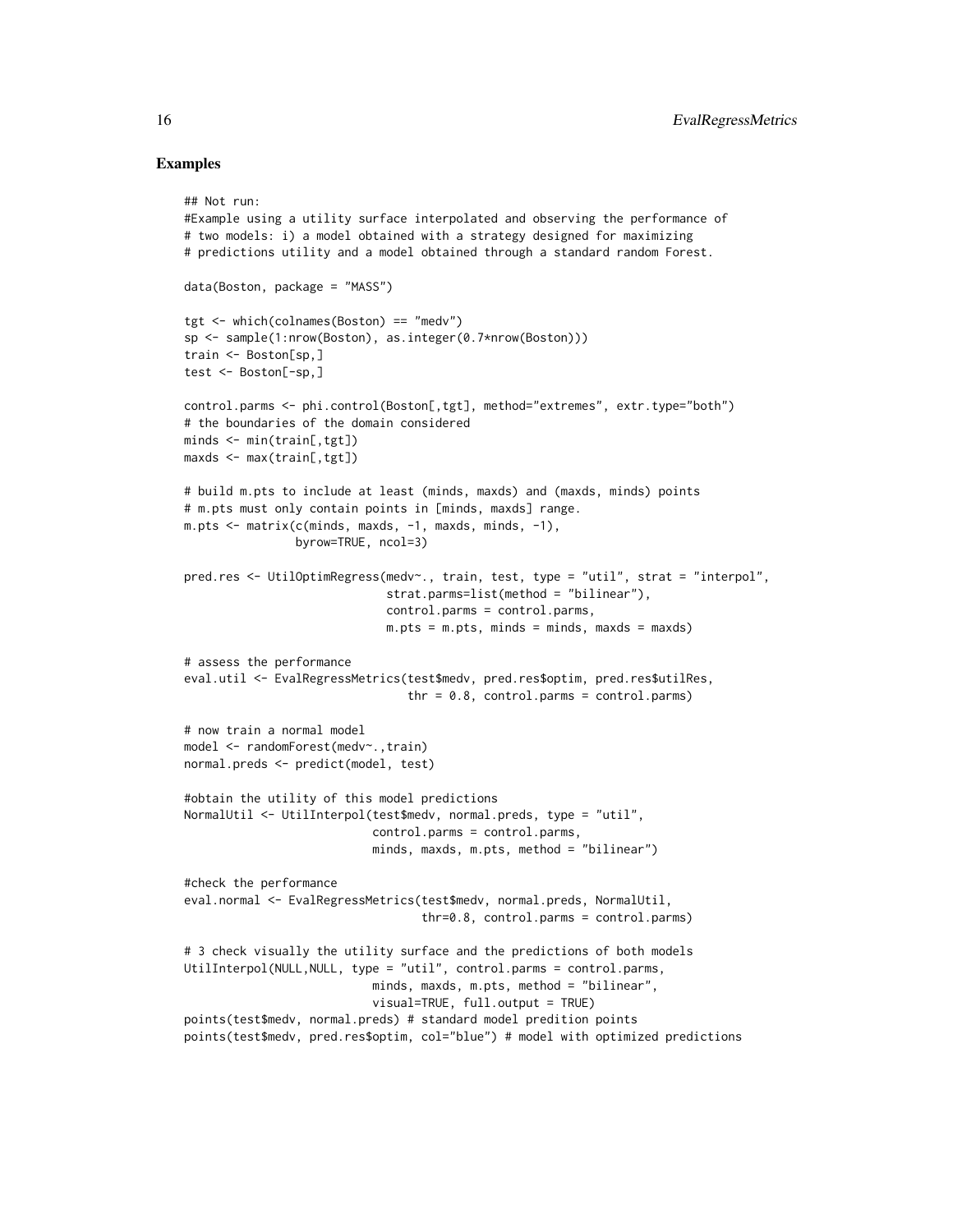<span id="page-16-0"></span>## End(Not run)

GaussNoiseClassif *Introduction of Gaussian Noise for the generation of synthetic examples to handle imbalanced multiclass problems.*

#### Description

This strategy performs both over-sampling and under-sampling. The under-sampling is randomly performed on the examples of the classes defined by the user through the C.perc parameter. Regarding the over-sampling method, this is based on the generation of new synthetic examples with the introduction of a small perturbation on existing examples through Gaussian noise. A new example from a minority class is obtained by perturbing each feature a percentage of its standard deviation (evaluated on the minority class examples). For nominal features, the new example randomly selects a label according to the frequency of examples belonging to the minority class. The C.perc parameter is also used to express which percentage of over-sampling should be applied and to which classes.

# Usage

GaussNoiseClassif(form, dat, C.perc = "balance", pert = 0.1, repl = FALSE)

#### Arguments

| form   | A formula describing the prediction problem                                                                                                                                                                                                                                                                                                                                                                                                                                                                                                                                                                                                                              |
|--------|--------------------------------------------------------------------------------------------------------------------------------------------------------------------------------------------------------------------------------------------------------------------------------------------------------------------------------------------------------------------------------------------------------------------------------------------------------------------------------------------------------------------------------------------------------------------------------------------------------------------------------------------------------------------------|
| dat    | A data frame containing the original (unbalanced) data set                                                                                                                                                                                                                                                                                                                                                                                                                                                                                                                                                                                                               |
| C.perc | A named list containing the percentage(s) of under-or/and over-sampling to ap-<br>ply to each class. The over-sampling percentage is a number above 1 while the<br>under-sampling percentage should be a number below 1. If the number 1 is pro-<br>vided for a given class then that class remains unchanged. Alternatively it may<br>be "balance" (the default) or "extreme", cases where the sampling percentages<br>are automatically estimated either to balance the examples between the minority<br>and majority classes or to invert the distribution of examples across the existing<br>classes transforming the majority classes into minority and vice-versa. |
| pert   | A number indicating the level of perturbation to introduce when generating syn-<br>thetic examples. Assuming as center the base example, this parameter defines<br>the radius (based on the standard deviation) where the new example is generated.                                                                                                                                                                                                                                                                                                                                                                                                                      |
| repl   | A boolean value controlling the possibility of having repetition of examples<br>when performing under-sampling by selecting among the majority class(es) ex-<br>amples.                                                                                                                                                                                                                                                                                                                                                                                                                                                                                                  |

# Value

The function returns a data frame with the new data set resulting from the application of random under-sampling and over-sampling through the generation of synthetic examples using Gaussian noise.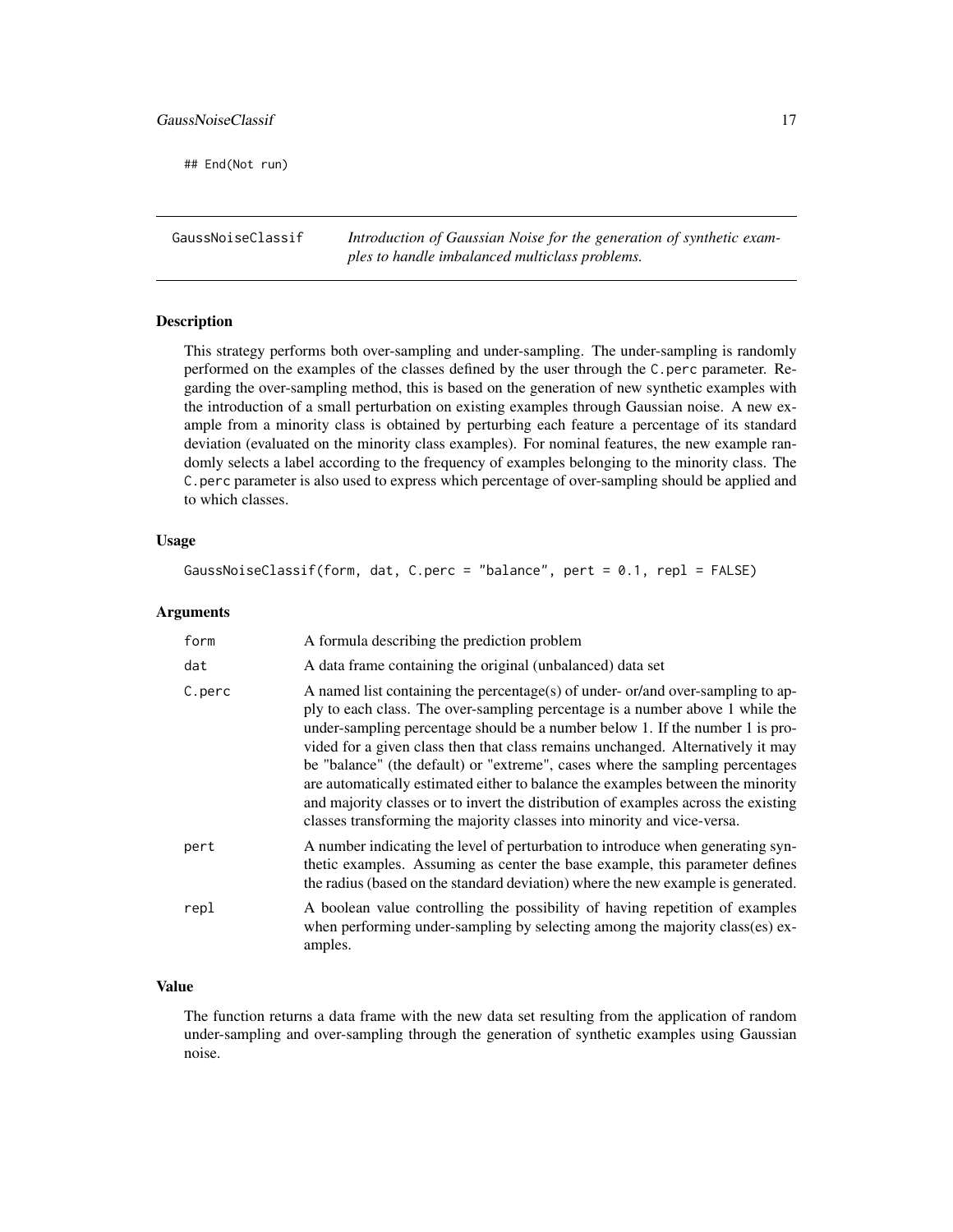#### <span id="page-17-0"></span>Author(s)

Paula Branco <paobranco@gmail.com>, Rita Ribeiro <rpribeiro@dcc.fc.up.pt> and Luis Torgo <ltorgo@dcc.fc.up.pt>

# References

Sauchi Stephen Lee. (1999) *Regularization in skewed binary classification.* Computational Statistics Vol.14, Issue 2, 277-292.

Sauchi Stephen Lee. (2000) *Noisy replication in skewed binary classification.* Computaional stistics and data analysis Vol.34, Issue 2, 165-191.

#### See Also

**[SmoteClassif](#page-40-1)** 

#### Examples

```
library(DMwR)
data(algae)
clean.algae <- algae[complete.cases(algae), ]
# autumn and summer are the most important classes and winter
# is the least important
C.perc = list(autumn = 3, summer = 1.5, winter = 0.2)
gn <- GaussNoiseClassif(season~., clean.algae, C.perc)
table(algae$season)
table(gn$season)
# another example
data(iris)
dat <- iris[, c(1, 2, 5)]
dat$Species <- factor(ifelse(dat$Species == "setosa", "rare", "common"))
## checking the class distribution of this artificial data set
table(dat$Species)
## now using gaussian noise to create a more "balanced problem"
new.gn <- GaussNoiseClassif(Species ~ ., dat)
table(new.gn$Species)
## Checking visually the created data
 par(mfrow = c(1, 2))plot(data[, 1], dat[, 2], pch = as.integer(data[, 3]),col = as.integer(dat[, 3]), main = "Original Data")
 plot(new.gn[, 1], new.gn[, 2], pch = as.integer(new.gn[, 3]),
      col = as.integer(new.gn[, 3]), main = "Data with Gaussian Noise")
```
GaussNoiseRegress *Introduction of Gaussian Noise for the generation of synthetic examples to handle imbalanced regression problems*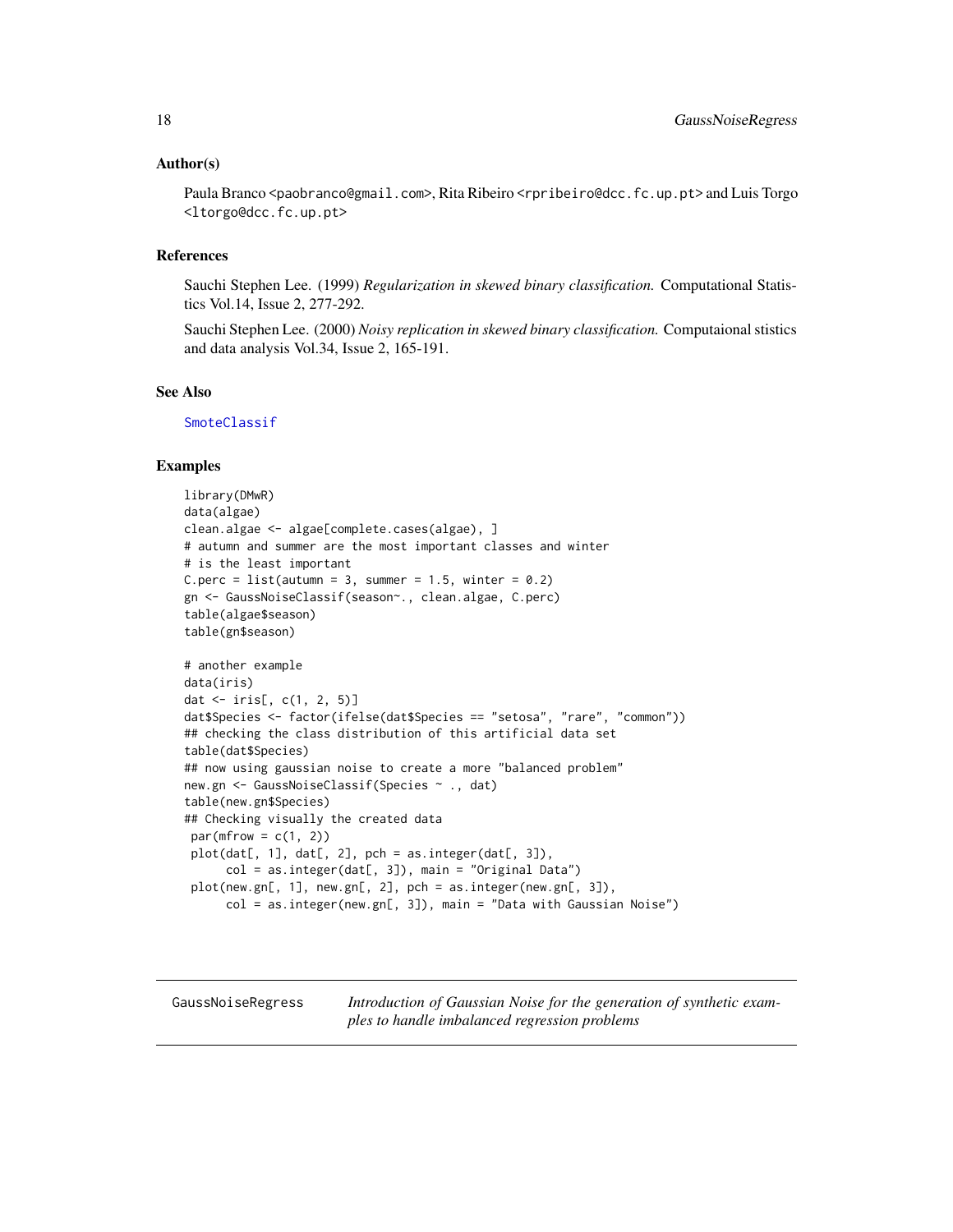# GaussNoiseRegress 19

#### Description

This strategy performs both over-sampling and under-sampling. The under-sampling is randomly performed on the examples below the relevance threshold defined by the user. Regarding the oversampling method, this is based on the generation of new synthetic examples with the introduction of a small perturbation on existing examples through Gaussian noise. A new example from a rare "class"" is obtained by perturbing all the features and the target variable a percentage of its standard deviation (evaluated on the rare examples). The value of nominal features of the new example is randomly selected according to the frequency of the values existing in the rare cases of the bump in consideration.

#### Usage

GaussNoiseRegress(form, dat, rel = "auto", thr.rel = 0.5, C.perc = "balance",  $pert = 0.1$ ,  $rep1 = FALSE$ 

#### Arguments

| form    | A formula describing the prediction problem                                                                                                                                                                                                                                                                                                                                                                                                                                                                                                                                                                                                                                                                                                                   |
|---------|---------------------------------------------------------------------------------------------------------------------------------------------------------------------------------------------------------------------------------------------------------------------------------------------------------------------------------------------------------------------------------------------------------------------------------------------------------------------------------------------------------------------------------------------------------------------------------------------------------------------------------------------------------------------------------------------------------------------------------------------------------------|
| dat     | A data frame containing the original (unbalanced) data set                                                                                                                                                                                                                                                                                                                                                                                                                                                                                                                                                                                                                                                                                                    |
| rel     | The relevance function which can be automatically ("auto") determined (the de-<br>fault) or may be provided by the user through a matrix with interpolating points.                                                                                                                                                                                                                                                                                                                                                                                                                                                                                                                                                                                           |
| thr.rel | A number indicating the relevance threshold above which a case is considered<br>as belonging to the rare "class".                                                                                                                                                                                                                                                                                                                                                                                                                                                                                                                                                                                                                                             |
| C.perc  | A list containing the percentage(s) of under- or/and over-sampling to apply to<br>each "class" (bump) obtained with the threshold. The C. perc values should be<br>provided in ascending order of target variable values. The over-sampling per-<br>centage(s) should be numbers above 1 and represent the increase that is applied<br>to the examples of the bump. The under-sampling percentage(s) should be num-<br>bers below 1 and represent the decrease applied to the cases in the corresponding<br>bump. If the value of 1 is provided for a given bump, then the examples in that<br>bump will remain unchanged. Alternatively it may be "balance" (the default) or<br>"extreme", cases where the sampling percentages are automatically estimated. |
| pert    | A number indicating the level of perturbation to introduce when generating syn-<br>thetic examples. Assuming as center the base example, this parameter defines<br>the radius (based on the standard deviation) where the new example is generated.                                                                                                                                                                                                                                                                                                                                                                                                                                                                                                           |
| repl    | A boolean value controlling the possibility of having repetition of examples<br>when performing under-sampling by selecting among the "normal" examples.                                                                                                                                                                                                                                                                                                                                                                                                                                                                                                                                                                                                      |

# Value

The function returns a data frame with the new data set resulting from the application of random under-sampling and over-sampling through the generation of synthetic examples using Gaussian noise.

#### Author(s)

Paula Branco <paobranco@gmail.com>, Rita Ribeiro <rpribeiro@dcc.fc.up.pt> and Luis Torgo <ltorgo@dcc.fc.up.pt>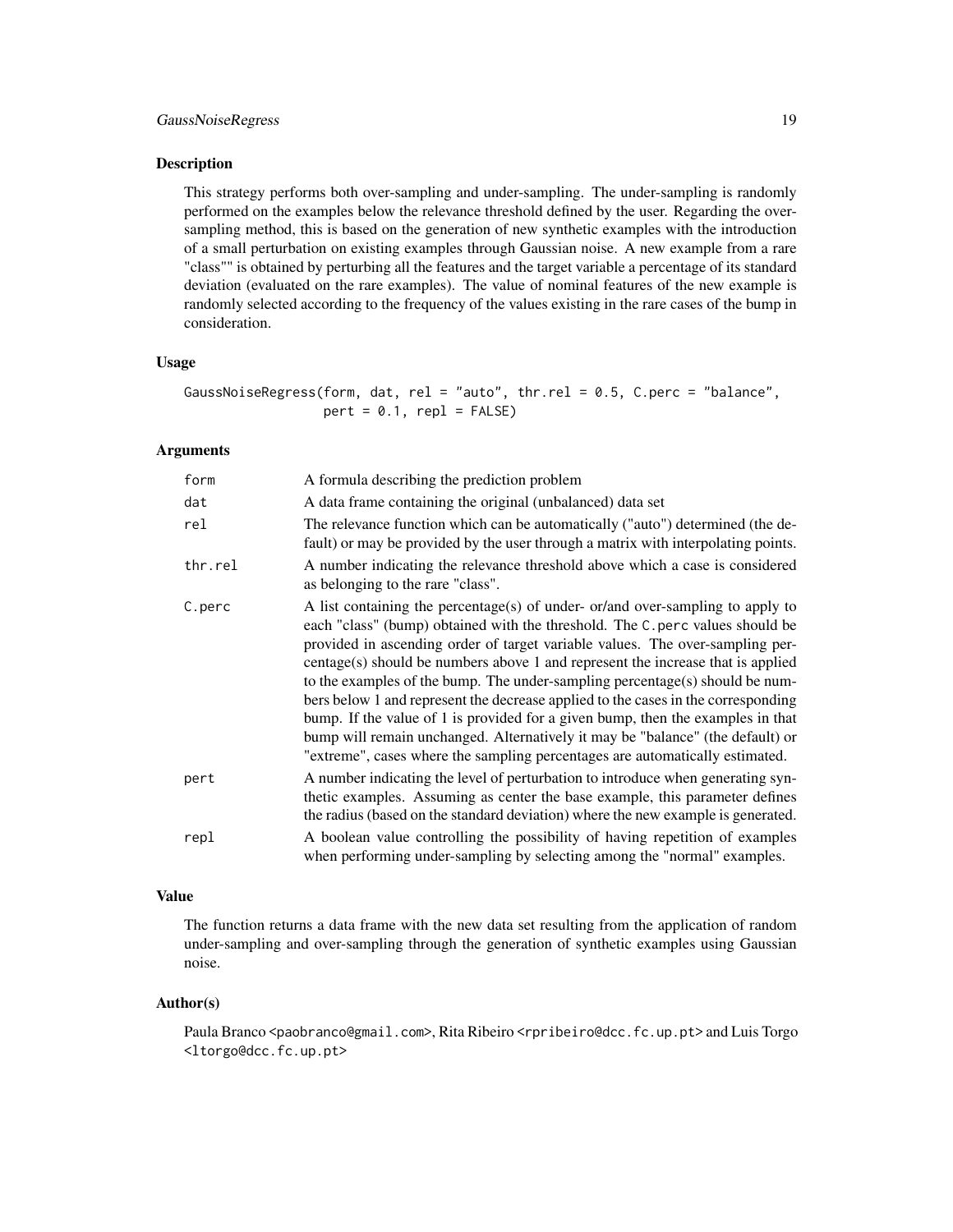#### <span id="page-19-0"></span>References

Sauchi Stephen Lee. (1999) *Regularization in skewed binary classification.* Computational Statistics Vol.14, Issue 2, 277-292.

Sauchi Stephen Lee. (2000) *Noisy replication in skewed binary classification.* Computaional stistics and data analysis Vol.34, Issue 2, 165-191.

#### See Also

**[SmoteRegress](#page-42-1)** 

```
library(DMwR)
data(algae)
clean.algae <- algae[complete.cases(algae), ]
C.perc = list(0.5, 3)mygn.alg <- GaussNoiseRegress(a7~., clean.algae, C.perc = C.perc)
gnB.alg <- GaussNoiseRegress(a7~., clean.algae, C.perc = "balance",
                             pert = 0.1)gnE.alg <- GaussNoiseRegress(a7~., clean.algae, C.perc = "extreme")
plot(density(clean.algae$a7))
lines(density(gnE.alg$a7), col = 2)
lines(density(gnB.alg$a7), col = 3)
lines(density(mygn.alg$a7), col = 4)
ir \leftarrow iris[-c(95:130), ]mygn1.iris <- GaussNoiseRegress(Sepal.Width~., ir, C.perc = list(0.5, 2.5))
mygn2.iris <- GaussNoiseRegress(Sepal.Width~., ir, C.perc = list(0.2, 4),
                                thr.rel = 0.8)
gnB.iris <- GaussNoiseRegress(Sepal.Width~., ir, C.perc = "balance")
gnE.iris <- GaussNoiseRegress(Sepal.Width~., ir, C.perc = "extreme")
# defining a relevance function
rel \leq matrix(0, ncol = 3, nrow = 0)
rel <- rbind(rel, c(2, 1, 0))
rel \le rbind(rel, c(3, 0, 0))
rel \le- rbind(rel, c(4, 1, 0))
gn.rel <- GaussNoiseRegress(Sepal.Width~., ir, rel = rel,
                            C.perc = list(5, 0.2, 5)plot(density(ir$Sepal.Width), ylim = c(0,1))lines(density(gnB.iris$Sepal.Width), col = 3)
lines(density(gnE.iris$Sepal.Width, bw = 0.3), col = 4)
# check the impact of a different relevance threshold
lines(density(gn.rel$Sepal.Width), col = 2)
```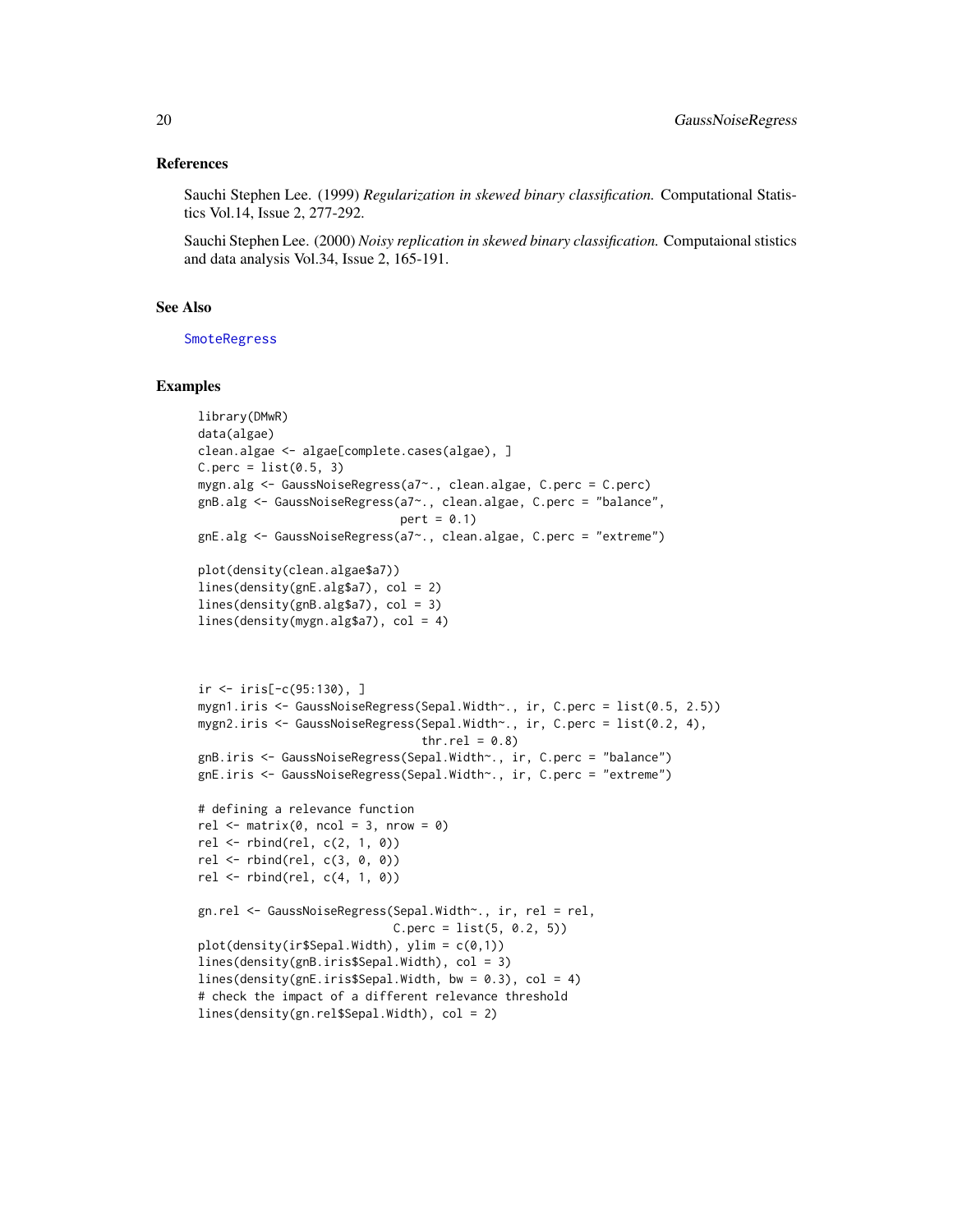<span id="page-20-0"></span>

# **Description**

Synthetic imbalanced data set for a multi-class task. The data set has a numeric feature ("X1"), a nominal feature ("X2") and a target class named "Class". The three classes of the problem ("normal", "rare1" and "rare2") are assigned according to the rules described below. These rules depend of the two features ("X1" and "X2").

## Usage

data(ImbC)

# Format

The data set has one continuous feature (X1) and one nominal feature (X2). The target class (denoted as Class) has three possible values ("normal" , "rare1" and "rare2"). Classes "rare1" and "rare2" are the minority classes. Examples of class "rare1" occur in  $1\%$  of the data while those of class "rare2" occur in 13.1% of the data. The remaining class, "normal", is the majority class and occurs in about 85.9% of the data. Data set ImbC has 1000 examples distributed in classes "rare1", "rare2" and "normal" with 10, 131 and 859 examples respectively.

ImbC data has been simulated as follows:

#### $-$  X1∼ N (0, 4)

- X2 labels "cat", "fish" and "dog" where randomly distributed with the restriction of having a frequency of 30%, 30% and 40% respectively.
- To obtain the target variable Class, we have define the following sets:
	- $S_1 = \{(X1, X2) : X1 > 9 \land (X2 \in \{"cat", "dog"\})\}$
	- $S_2 = \{(X1, X2) : X1 > 7 \land X2 = "fish"\}$
	- $S_3 = \{(X1, X2) : -1 < X1 < 0.5\}$
	- $S_4 = \{(X1, X2) : X1 < -7 \wedge X2 = "fish"\}$
- The following conditions define the target variable distribution of the ImbC synthetic data set:
	- Assign class label "rare1" to: a random sample of 90% of set  $S_1$  and a random sample of 40% of set  $S_2$
	- Assign class label "rare2" to: a random sample of 80% of set  $S_3$  and a random sample of 70% of set  $S_4$
	- Assign class label "normal" to the remaing examples.

#### Author(s)

Paula Branco <paobranco@gmail.com>, Rita Ribeiro <rpribeiro@dcc.fc.up.pt> and Luis Torgo <ltorgo@dcc.fc.up.pt>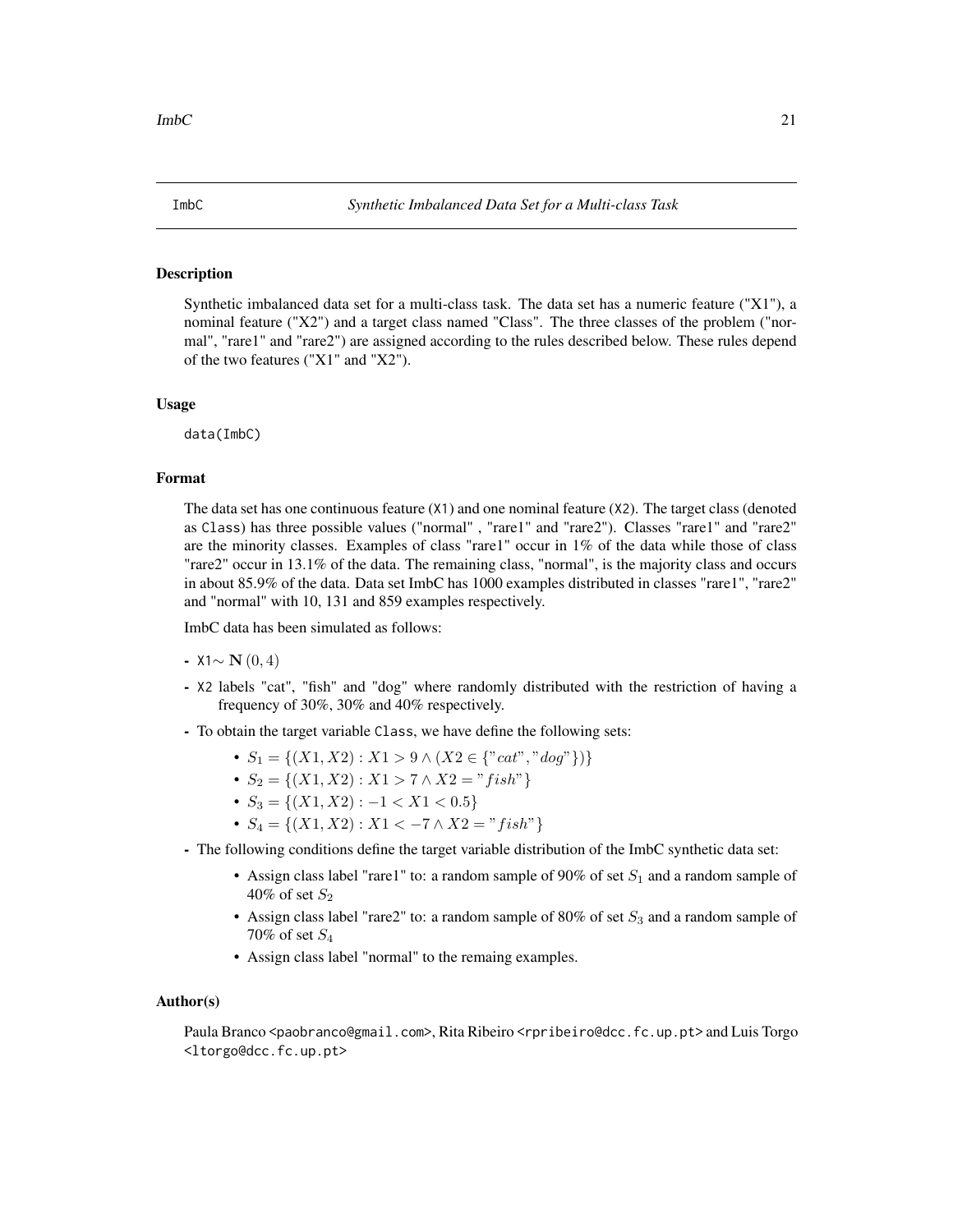#### Examples

```
require(ggplot2)
data(ImbC)
summary(ImbC)
ggplot(data=ImbC, aes(x=X2, y=X1, color=Class))+geom_jitter()
```
ImbR *Synthetic Regression Data Set*

# Description

Simulated data set for imbalanced domain on regression. The rare cases corresponden to the higher extreme values and are described by a circle with white noise. The normal cases have a normal distribution with the same center of the circunference with elliptical contours.

#### Usage

data(ImbR)

# Format

The data set has 2 continuous features (X1 and X2) and a continuous target variable (denoted as Tgt). The rare examples, i.e, cases with higher values of the target variable occur in 5% of the data. Data set ImbR has 1000 examples.

ImbR data has been simulated as follows:

- lower Tgt values: (X1, X2)∼  $N_2(10_2, 2.5_2)$  and Tgt∼  $\Gamma(0.5, 1) + 10$
- higher Tgt values: (X1, X2)∼ ( $\rho * cos(\theta) + 10$ ,  $\rho * sin(\theta) + 10$ ), where  $\rho \sim 9^2 + N^2 (0^2, I^2)$ and  $\theta \sim U_2\left(\mathbf{0}_2, 2\pi \mathbf{I}_2\right)$  Tgt $\sim \Gamma\left(1, 1\right) + 20$

#### Author(s)

Paula Branco <paobranco@gmail.com>, Rita Ribeiro <rpribeiro@dcc.fc.up.pt> and Luis Torgo <ltorgo@dcc.fc.up.pt>

#### Examples

data(ImbR) summary(ImbR)

boxplot(ImbR\$Tgt)

<span id="page-21-0"></span>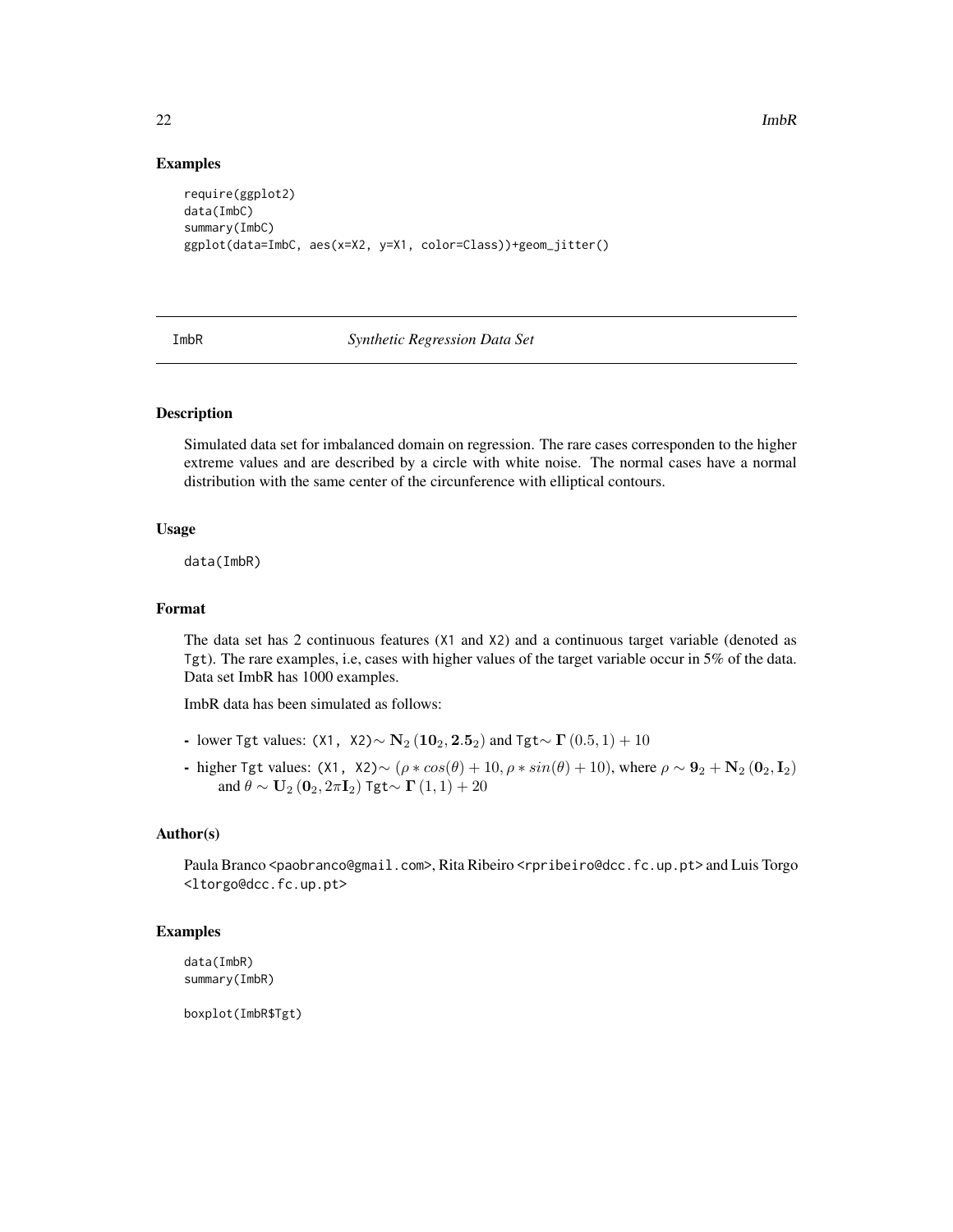<span id="page-22-1"></span><span id="page-22-0"></span>

# Description

This function handles imbalanced classification problems using the importance/relevance provided to re-sample the data set. The relevance is used to introduce replicas of the most important examples and to remove the least important examples. This function combines random over-sampling with random under-sampling which are applied in the problem classes according to the corresponding relevance.

#### Usage

```
ImpSampClassif(form, dat, C.perc = "balance")
```
#### Arguments

| form   | A formula describing the prediction problem                                                                                                                                                                                                                                                                                                                                                                                                        |
|--------|----------------------------------------------------------------------------------------------------------------------------------------------------------------------------------------------------------------------------------------------------------------------------------------------------------------------------------------------------------------------------------------------------------------------------------------------------|
| dat    | A data frame containing the original (unbalanced) data set                                                                                                                                                                                                                                                                                                                                                                                         |
| C.perc | A list containing the percentage(s) of random under- or over-sampling to ap-<br>ply to each class. The over-sampling percentage is a number above 1 while the<br>under-sampling percentage should be a number below 1. If the number 1 is pro-<br>vided for a given class then that class remains unchanged. Alternatively it may<br>be "balance" (the default) or "extreme", cases where the sampling percentages<br>are automatically estimated. |

#### Value

The function returns a data frame with the new data set resulting from the application of the importance sampling strategy.

#### Author(s)

Paula Branco <paobranco@gmail.com>, Rita Ribeiro <rpribeiro@dcc.fc.up.pt> and Luis Torgo <ltorgo@dcc.fc.up.pt>

#### See Also

[RandUnderClassif,](#page-36-1) [RandOverClassif](#page-33-1)

```
data(iris)
# generating an artificially imbalanced data set
ir <- iris[-c(51:70,111:150), ]
IS.ext <-ImpSampClassif(Species~., ir, C.perc = "extreme")
IS.bal <-ImpSampClassif(Species~., ir, C.perc = "balance")
```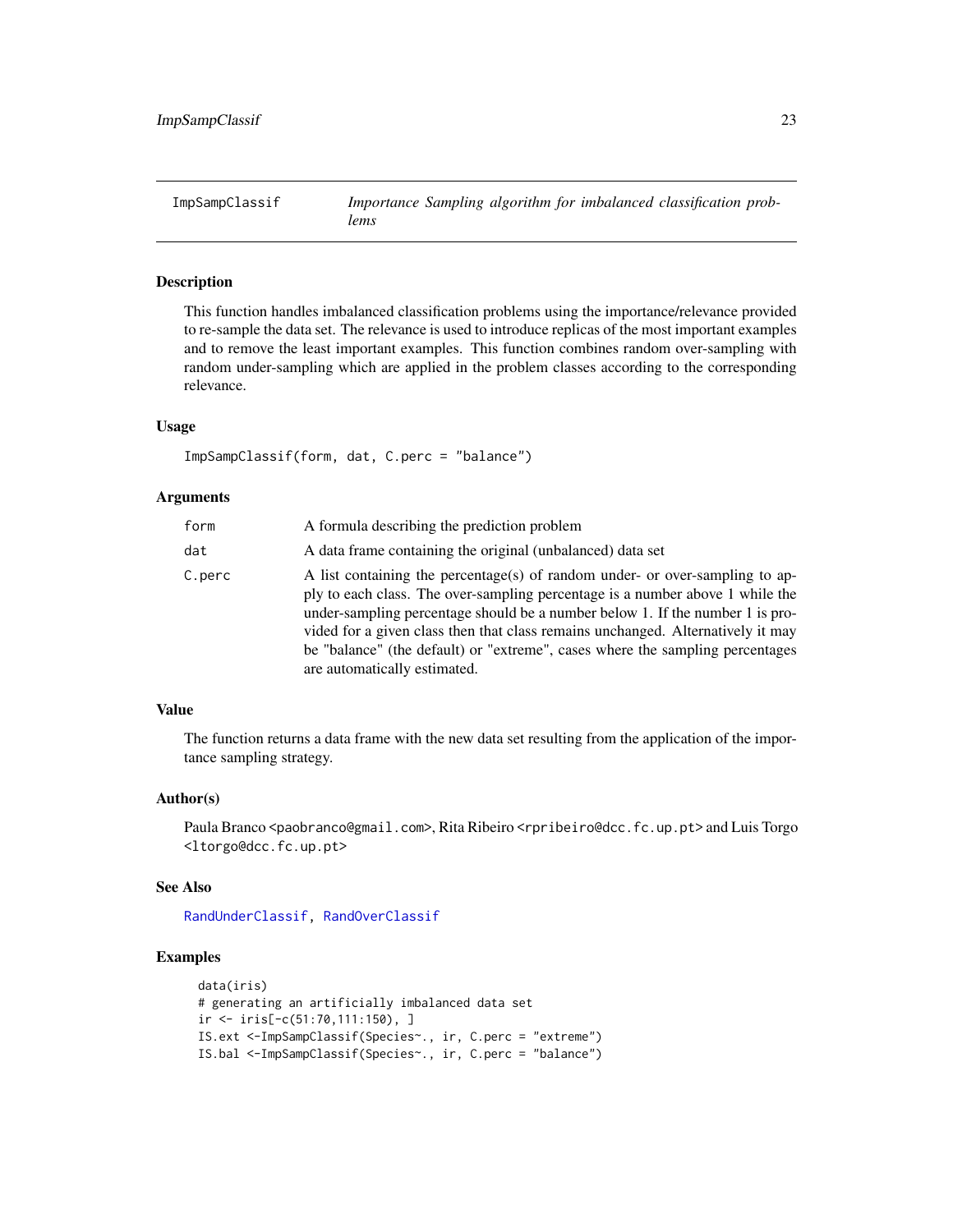```
myIS <-ImpSampClassif(Species~., ir, C.perc = list(setosa = 0.2,
                                                  versicolor = 2,
                                                  virginica = 6))
# check the results
table(ir$Species)
table(IS.ext$Species)
table(IS.bal$Species)
table(myIS$Species)
```
ImpSampRegress *Importance Sampling algorithm for imbalanced regression problems*

# Description

This function handles imbalanced regression problems using the relevance function provided to re-sample the data set. The relevance function is used to introduce replicas of the most important examples and to remove the least important examples.

# Usage

ImpSampRegress(form, dat, rel = "auto", thr.rel = NA, C.perc = "balance",  $0 = 0.5$ ,  $U = 0.5$ )

#### Arguments

| form    | A formula describing the prediction problem                                                                                                                                                                                                                                                                                                                                                                                                                                                                                                                                                                                                                                                                                                                                                                                                                         |
|---------|---------------------------------------------------------------------------------------------------------------------------------------------------------------------------------------------------------------------------------------------------------------------------------------------------------------------------------------------------------------------------------------------------------------------------------------------------------------------------------------------------------------------------------------------------------------------------------------------------------------------------------------------------------------------------------------------------------------------------------------------------------------------------------------------------------------------------------------------------------------------|
| dat     | A data frame containing the original (unbalanced) data set                                                                                                                                                                                                                                                                                                                                                                                                                                                                                                                                                                                                                                                                                                                                                                                                          |
| rel     | The relevance function which can be automatically ("auto") determined (the de-<br>fault) or may be provided by the user through a matrix with interpolating points.                                                                                                                                                                                                                                                                                                                                                                                                                                                                                                                                                                                                                                                                                                 |
| thr.rel | The default is NA which means that no threshold is used when performing the<br>over/under-sampling. In this case, the over-sampling is performed by assigning<br>a higher probability for selecting an example to the examples with higher rel-<br>evance. On the other hand, the under-sampling is performed by removing the<br>examples with less relevance. The user may chose a number between 0 and 1<br>indicating the relevance threshold above which a case is considered as belonging<br>to the rare "class".                                                                                                                                                                                                                                                                                                                                              |
| C.perc  | A list containing the percentage(s) of under- or/and over-sampling to apply to<br>each "class" obtained with the threshold. This parameter is only used when a<br>relevance threshold (thr.rel) is set. Otherwise it is ignored. The C.perc val-<br>ues should be provided in ascending order of target variable values. The over-<br>sampling percentage(s) must be numbers higher than 1 and represent the in-<br>crease applied to the examples of the bump. The under-sampling percentage(s)<br>should be numbers below 1 and represent the decrease applyed in the corre-<br>sponding bump. If the value of 1 is provided for a given bump, then the examples<br>in that bump will remain unchanged. Alternatively, this parameter may be set to<br>"balance" (the default) or "extreme", cases where the sampling percentages are<br>automatically estimated. |

<span id="page-23-0"></span>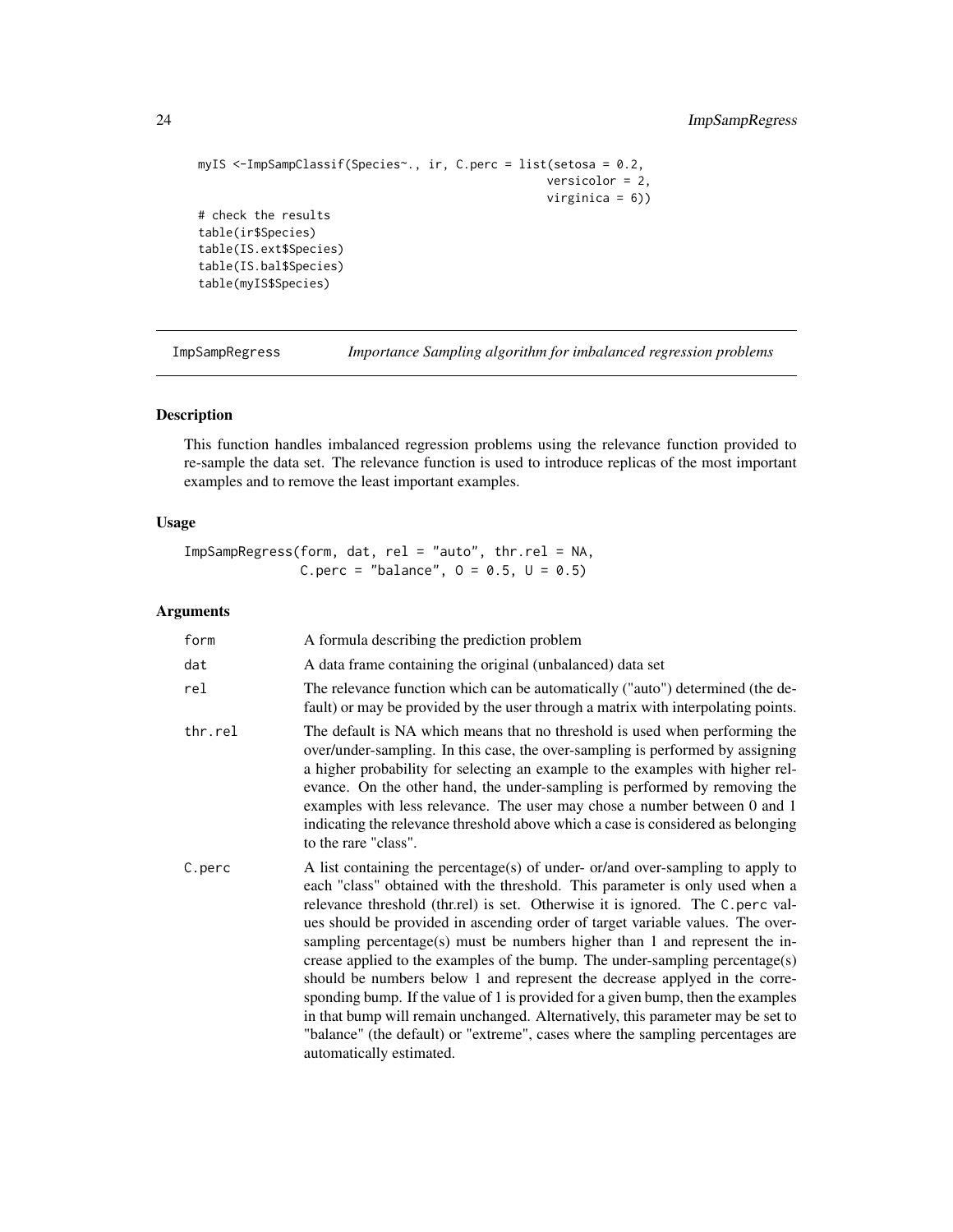<span id="page-24-0"></span>

| 0 | A number expressing the importance given to over-sampling when the thr.rel<br>parameter is NA. When O increases the number of examples to include during<br>the over-sampling step also increases. Default to 0.5.   |
|---|----------------------------------------------------------------------------------------------------------------------------------------------------------------------------------------------------------------------|
| U | A number expressing the importance given to under-sampling when the thr.rel<br>parameter is NA. When U increases, the number of examples selected during<br>the under-sampling step also increases. Defaults to 0.5. |

#### Value

The function returns a data frame with the new data set resulting from the application of the importance sampling strategy.

#### Author(s)

Paula Branco <paobranco@gmail.com>, Rita Ribeiro <rpribeiro@dcc.fc.up.pt> and Luis Torgo <ltorgo@dcc.fc.up.pt>

#### See Also

[RandUnderRegress,](#page-38-1) [RandOverRegress](#page-34-1)

#### Examples

```
library(DMwR)
data(algae)
clean.algae <- algae[complete.cases(algae), ]
# defining a threshold on the relevance
IS.ext <-ImpSampRegress(a7~., clean.algae, rel = "auto",
                        thr.rel = 0.7, C.perc = "extreme")
IS.bal <-ImpSampRegress(a7~., clean.algae, rel = "auto", thr.rel = 0.7,
                        C.perc = "balance")
myIS <-ImpSampRegress(a7~., clean.algae, rel = "auto", thr.rel = 0.7,
                      C.perc = list(0.2, 6)# neither threshold nor C.perc defined
IS.auto <- ImpSampRegress(a7~., clean.algae, rel = "auto")
```
<span id="page-24-1"></span>

Neighborhood Cleaning Rule (NCL) algorithm for multiclass imbal*anced problems*

#### Description

This function handles imbalanced classification problems using the Neighborhood Cleaning Rule (NCL) method.

#### Usage

```
NCLClassif(form, dat, k = 3, dist = "Euclidean", p = 2, Cl = "smaller")
```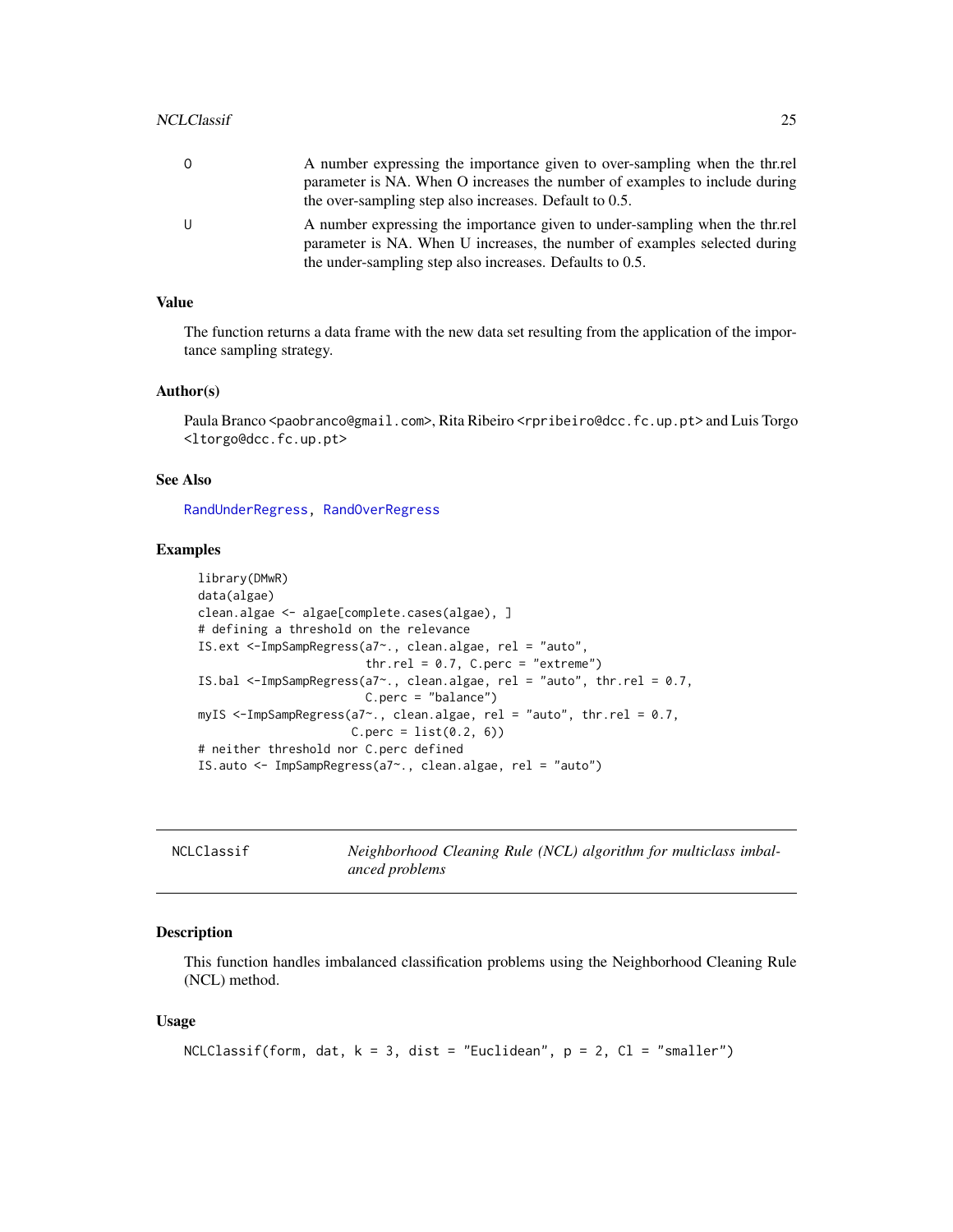#### **Arguments**

| form | A formula describing the prediction problem.                                                                                                                                                                                                                                                                                                  |
|------|-----------------------------------------------------------------------------------------------------------------------------------------------------------------------------------------------------------------------------------------------------------------------------------------------------------------------------------------------|
| dat  | A data frame containing the original imbalanced data set.                                                                                                                                                                                                                                                                                     |
| k    | A number indicating the number of nearest neighbors to use.                                                                                                                                                                                                                                                                                   |
| dist | A character string indicating which distance metric to use when determining the<br>k nearest neighbors. See the details. Defaults to "Euclidean".                                                                                                                                                                                             |
| p    | A number indicating the value of p if the "p-norm" distance is chosen. Only<br>necessary to define if a "p-norm" is chosen in the dist argument. See details.                                                                                                                                                                                 |
| C1   | A character vector indicating which classes should be under-sampled. Defaults<br>to "smaller" meaning that all "smaller"" classes are the most important and there-<br>fore only examples from the remaining classes should be removed. The user<br>may define a subset of the existing classes in which this technique will be ap-<br>plied. |

# Details

- dist **parameter:** The parameter dist allows the user to define the distance metric to be used in the neighbors computation. Although the default is the Euclidean distance, other metrics are available. This allows the computation of distances in data sets with, for instance, both nominal and numeric features. The options available for the distance functions are as follows: - for data with only numeric features: "Manhattan", "Euclidean", "Canberra", "Chebyshev", "p-norm";
	- for data with only nominal features: "Overlap";

- for dealing with both nominal and numeric features: "HEOM", "HVDM".

When the "p-norm" is selected for the dist parameter, it is also necessary to define the value of parameter p. The value of parameter p sets which "p-norm" will be used. For instance, if p is set to 1, the "1-norm" (or Manhattan distance) is used, and if p is set to 2, the "2-norm" (or Euclidean distance) is applied. For more details regarding the distance functions implemented in UBL package please see the package vignettes.

NCL algorithm: The NCL algorithm includes two phases. In the first phase the ENN algorithm is used to under-sample the examples whose class label is not in Cl. Then, a second step is performed which aims at further clean the neighborhood of the examples in Cl. To achieve this, the k nearest neighbors of examples in Cl are scanned. An example is removed if all the previous neighbors have a class label which is not in Cl, and if the example belongs to a class which is larger than half of the smaller class in Cl. In either steps the examples with class labels in Cl are always maintained.

#### Value

The function returns a data frame with the new data set resulting from the application of the NCL algorithm.

# Author(s)

Paula Branco <paobranco@gmail.com>, Rita Ribeiro <rpribeiro@dcc.fc.up.pt> and Luis Torgo <ltorgo@dcc.fc.up.pt>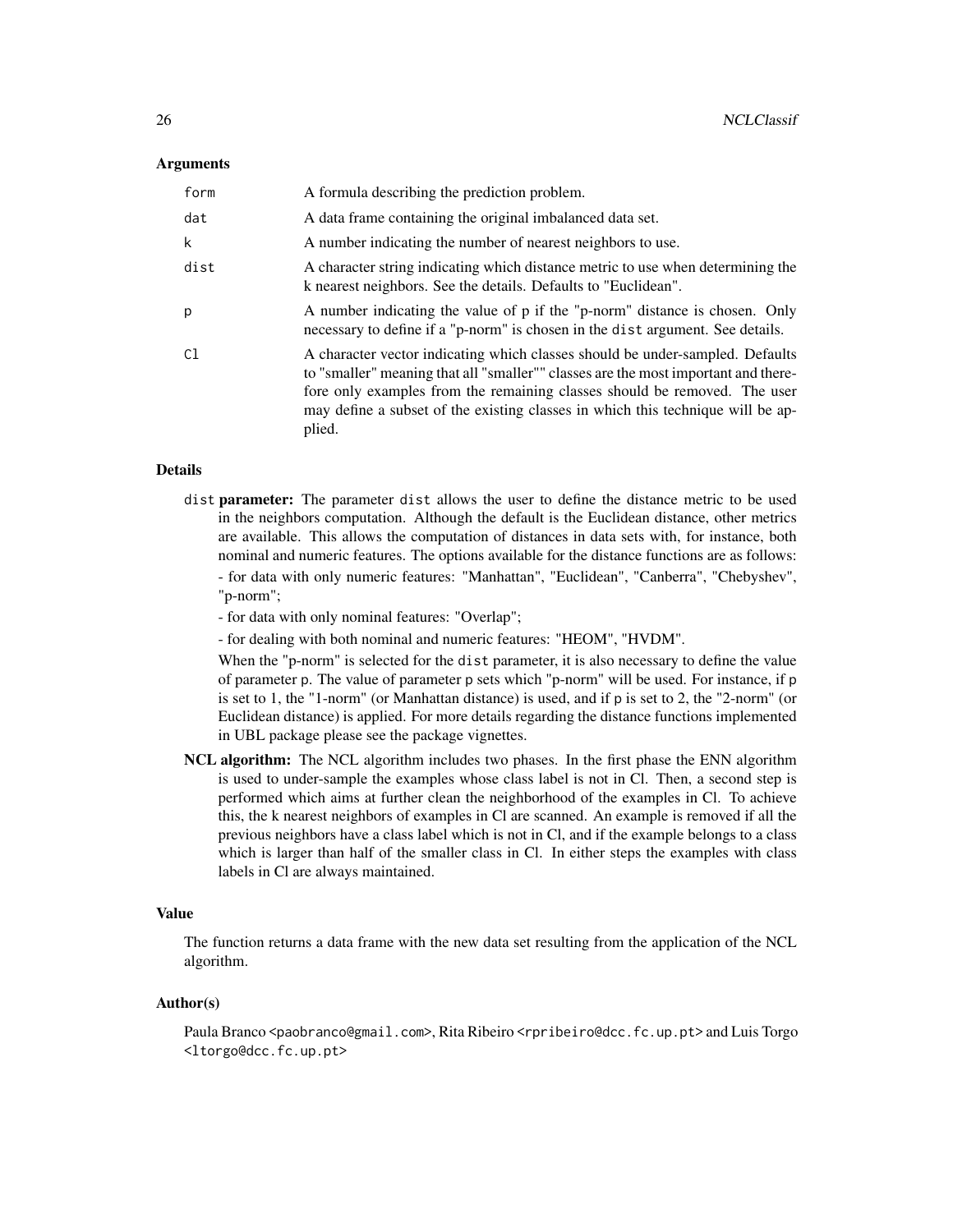# <span id="page-26-0"></span>neighbours 27

# References

J. Laurikkala. (2001). *Improving identification of difficult small classes by balancing class distribution*. Artificial Intelligence in Medicine, pages 63-66.

#### See Also

[ENNClassif](#page-9-1)

#### Examples

```
# generate a small imbalanced data set
ir <- iris[-c(90:135), ]
# apply NCL method with different metrics, number of neighbors and classes
ir.M1 <- NCLClassif(Species~., ir, k = 3, dist = "Manhattan", Cl = "smaller")
ir.Def <- NCLClassif(Species~., ir)
ir.Ch \leftarrow \text{NCLClassif(Species~, ir, k = 7, dist = "Chebyshev", Cl = "virginica")}ir.Eu <- NCLClassif(Species~., ir, k = 5, Cl = c("versicolor", "virginica"))
# check the results
summary(ir$Species)
summary(ir.M1$Species)
summary(ir.Def$Species)
summary(ir.Ch$Species)
summary(ir.Eu$Species)
```
<span id="page-26-1"></span>

| neighbours |  |  | Computation of nearest neighbours using a selected distance function. |
|------------|--|--|-----------------------------------------------------------------------|

#### Description

This function allows to obtain the nearest neighbours of each example in a data set using a distance function selected by the user.

# Usage

```
neighbours(tgt, dat, dist, p=2, k)
```
#### Arguments

| tgt  | The column of the problem target variable.                                                                      |
|------|-----------------------------------------------------------------------------------------------------------------|
| dat  | A data frame containing the problem data.                                                                       |
| dist | A character string specifying the distance function to use in the nearest neigh-<br>bours evaluation.           |
| p    | An optional parameter that is only required if the distance function selected in<br>parameter dist is "p-norm". |
| k    | The number of nearest neighbours to return for each example.                                                    |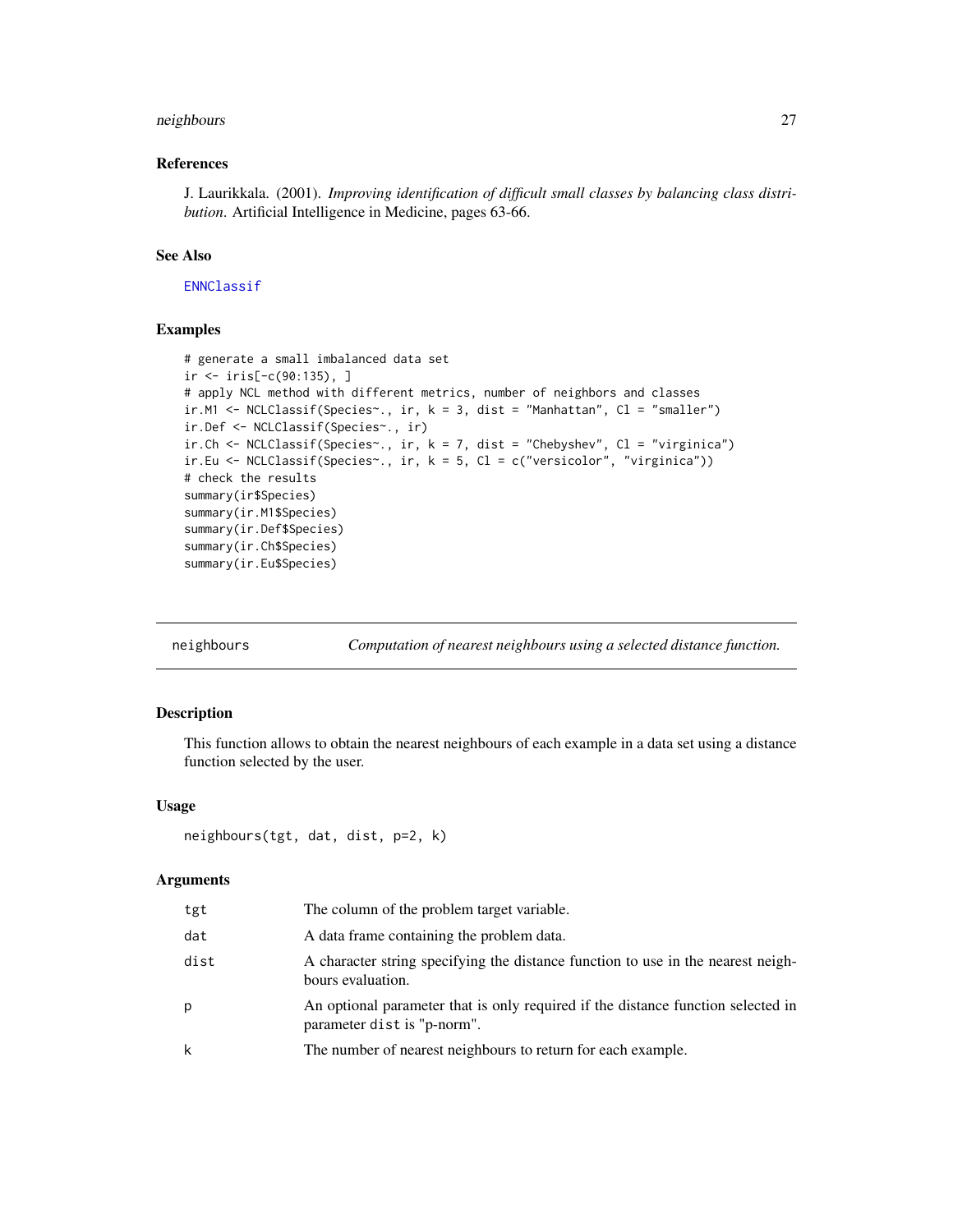# Details

Several distance function are implemented in UBL package. The goal of having such a diversity of distance functions is to provide the users more flexibility regarding the distance used and also to provide distance fucntions that are able to deal with nominal and numeric features. The options available for the distance functions are as follows:

data with only numeric features: "Manhattan", "Euclidean", "Canberra", "Chebyshev", "p-norm"; data with only nominal features: "Overlap";

data with both nominal and numeric features: "HEOM", "HVDM".

When the "p-norm" is selected for the dist parameter, it is also necessary to define the value of parameter p. The value of parameter p sets which "p-norm" will be used. For instance, if p is set to 1, the "1-norm" (or Manhattan distance) is used, and if p is set to 2, the "2-norm" (or Euclidean distance) is applied. For more details regarding the distance functions implemented in UBL package please see the package vignettes.

# Value

The function returns a matrix with the indexes of the k nearest neighbours for each example in the data set.

#### Author(s)

Paula Branco <paobranco@gmail.com>, Rita Ribeiro <rpribeiro@dcc.fc.up.pt> and Luis Torgo <ltorgo@dcc.fc.up.pt>

#### References

Wilson, D.R. and Martinez, T.R. (1997). *Improved heterogeneous distance functions.* Journal of artificial intelligence research, pp.1-34.

#### See Also

#### [distances](#page-8-1)

```
## Not run:
data(ImbC)
# determine the 2 nearest neighbours of each example in ImbC data set
# using the "HVDM" distance function.
neig1 <- neighbours(3, ImbC, "HVDM", k=2)
# now using the "HEOM" distance function
neig2 <- neighbours(3, ImbC, "HEOM", k=2)
# check the differences
head(neig1)
head(neig2)
## End(Not run)
```
<span id="page-27-0"></span>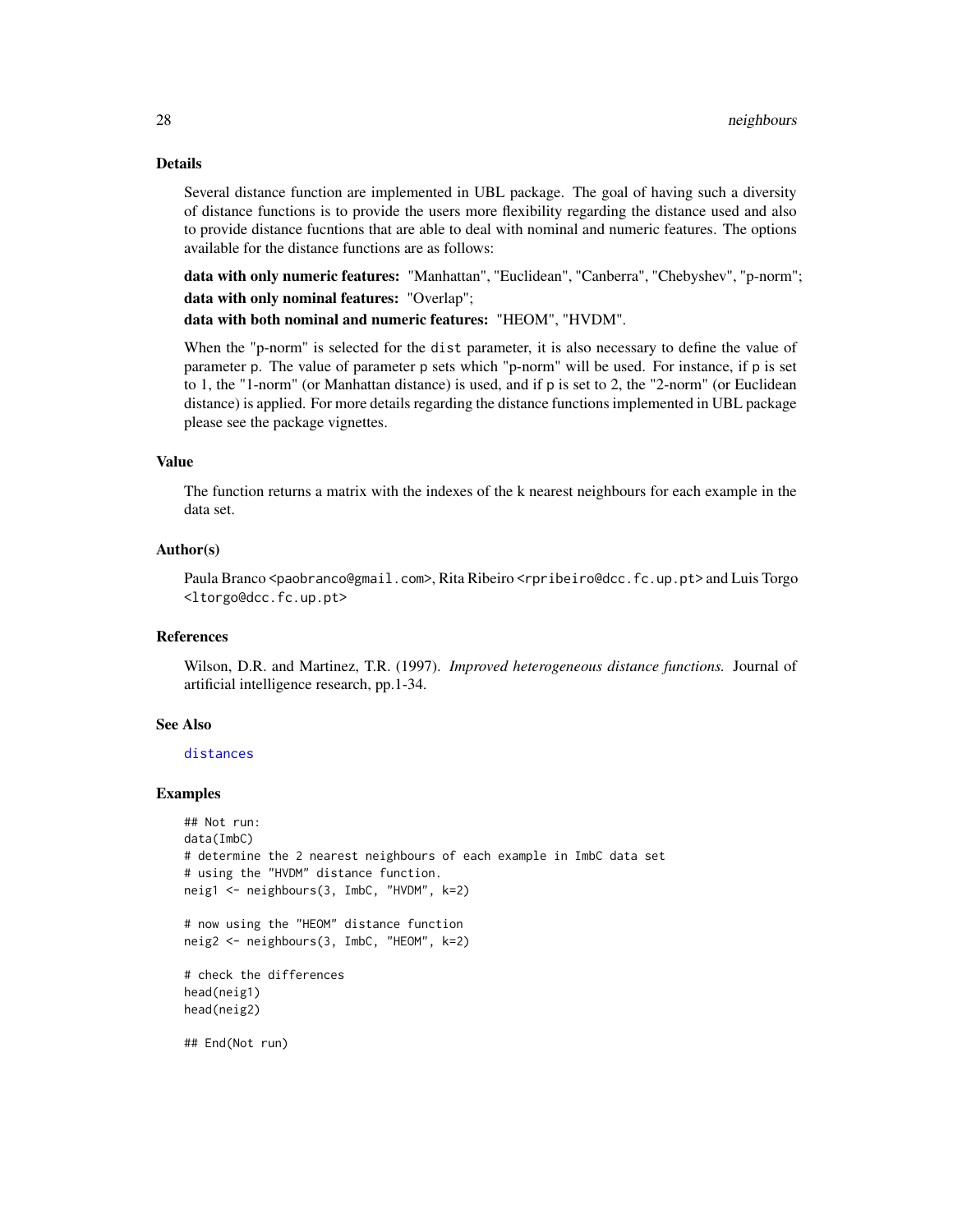<span id="page-28-1"></span><span id="page-28-0"></span>

# **Description**

This function performs an adapted one-sided selection strategy for multiclass imbalanced problems.

#### Usage

```
OSSClassif(form, dat, dist = "Euclidean", p = 2, Cl = "smaller", start = "CNN")
```
#### Arguments

| form  | A formula describing the prediction problem.                                                                                                                                                                                                                                                                                                                                                                |
|-------|-------------------------------------------------------------------------------------------------------------------------------------------------------------------------------------------------------------------------------------------------------------------------------------------------------------------------------------------------------------------------------------------------------------|
| dat   | A data frame containing the original imbalanced data set.                                                                                                                                                                                                                                                                                                                                                   |
| dist  | A character string indicating which distance metric to use when determining the<br>k nearest neighbors. See the details. Defaults to "Euclidean".                                                                                                                                                                                                                                                           |
| p     | A number indicating the value of p if the "p-norm" distance is chosen. Only<br>necessary to define if a "p-norm" is chosen in the dist argument. See details.                                                                                                                                                                                                                                               |
| C1    | A character vector indicating which are the most important classes. Defaults to<br>"smaller" which means that the smaller classes are automatically determined. In<br>this case, all the smaller classes are those with a frequency below (nr.examples)/(nr.classes).<br>With the selection of option "smaller" those classes are the ones considered im-<br>portant for the user.                          |
| start | A string which determines which strategy (CNN or Tomek links) should be<br>performed first. The existing options are "CNN" and "Tomek". The first one,<br>"CNN", which is the default, means that CNN strategy will be performed first<br>and Tomek links are applied after. On the other hand, if start is set to "Tomek"<br>then the reverse order is applied (first Tomek links and after CNN strategy). |

#### Details

- dist parameter: The parameter dist allows the user to define the distance metric to be used in the neighbors computation. Although the default is the Euclidean distance, other metrics are available. This allows the computation of distances in data sets with, for instance, both nominal and numeric features. The options available for the distance functions are as follows: - for data with only numeric features: "Manhattan", "Euclidean", "Canberra", "Chebyshev", "p-norm";
	- for data with only nominal features: "Overlap";
	- for dealing with both nominal and numeric features: "HEOM", "HVDM".

When the "p-norm" is selected for the dist parameter, it is also necessary to define the value of parameter p. The value of parameter p sets which "p-norm" will be used. For instance, if p is set to 1, the "1-norm" (or Manhattan distance) is used, and if p is set to 2, the "2-norm" (or Euclidean distance) is applied. For more details regarding the distance functions implemented in UBL package please see the package vignettes.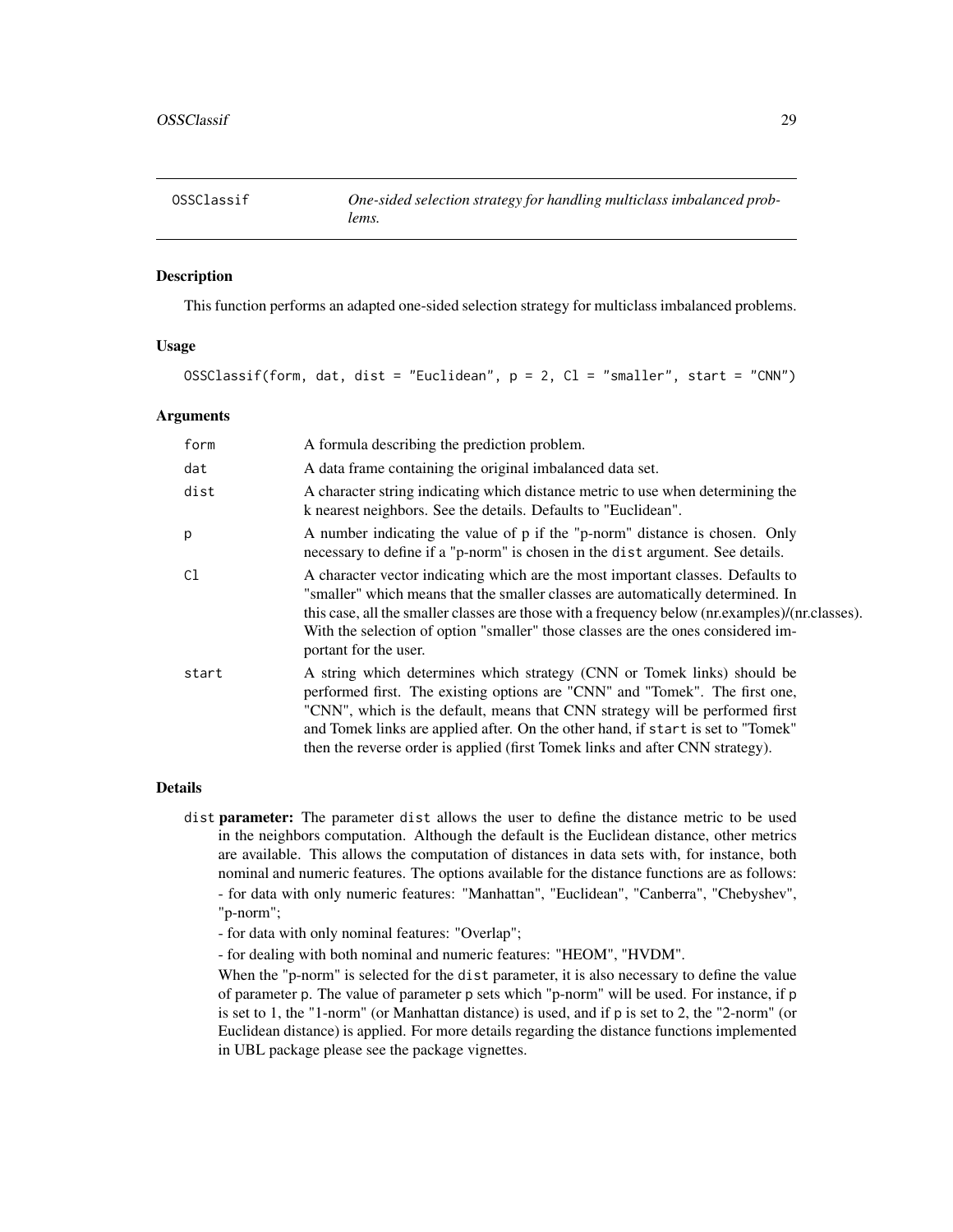# <span id="page-29-0"></span>Value

The function returns a data frame with the new data set resulting from the application of the selected OSS strategy.

#### Author(s)

Paula Branco <paobranco@gmail.com>, Rita Ribeiro <rpribeiro@dcc.fc.up.pt> and Luis Torgo <ltorgo@dcc.fc.up.pt>

# References

Kubat, M. & Matwin, S. (1997). *Addressing the Curse of Imbalanced Training Sets: One-Sided Selection* Proc. of the 14th Int. Conf. on Machine Learning, Morgan Kaufmann, 179-186.

Batista, G. E.; Prati, R. C. & Monard, M. C. (2004). *A study of the behavior of several methods for balancing machine learning training data* ACM SIGKDD Explorations Newsletter, ACM, 6, 20-29

## See Also

[TomekClassif,](#page-45-1) [CNNClassif](#page-6-1)

#### Examples

```
## Not run:
library(DMwR)
data(algae)
clean.algae <- algae[complete.cases(algae), ]
alg1 <- OSSClassif(season~., clean.algae, dist = "HVDM",
                   Cl = c("spring", "summer"))
alg2 <- OSSClassif(season~., clean.algae, dist = "HEOM",
                   Cl = c("spring", "sumer"), start = "Tomek")alg3 <- OSSClassif(season~., clean.algae, dist = "HVDM", start = "CNN")
alg4 <- OSSClassif(season~., clean.algae, dist = "HVDM", start = "Tomek")
alg5 <- OSSClassif(season~., clean.algae, dist = "HEOM", Cl = "winter")
summary(alg1$season)
summary(alg2$season)
summary(alg3$season)
summary(alg4$season)
summary(alg5$season)
```
## End(Not run)

<span id="page-29-1"></span>

phi *Relevance function.*

#### Description

This function allows to obtain the relevance function values on a set of target variable values given the interpolating points.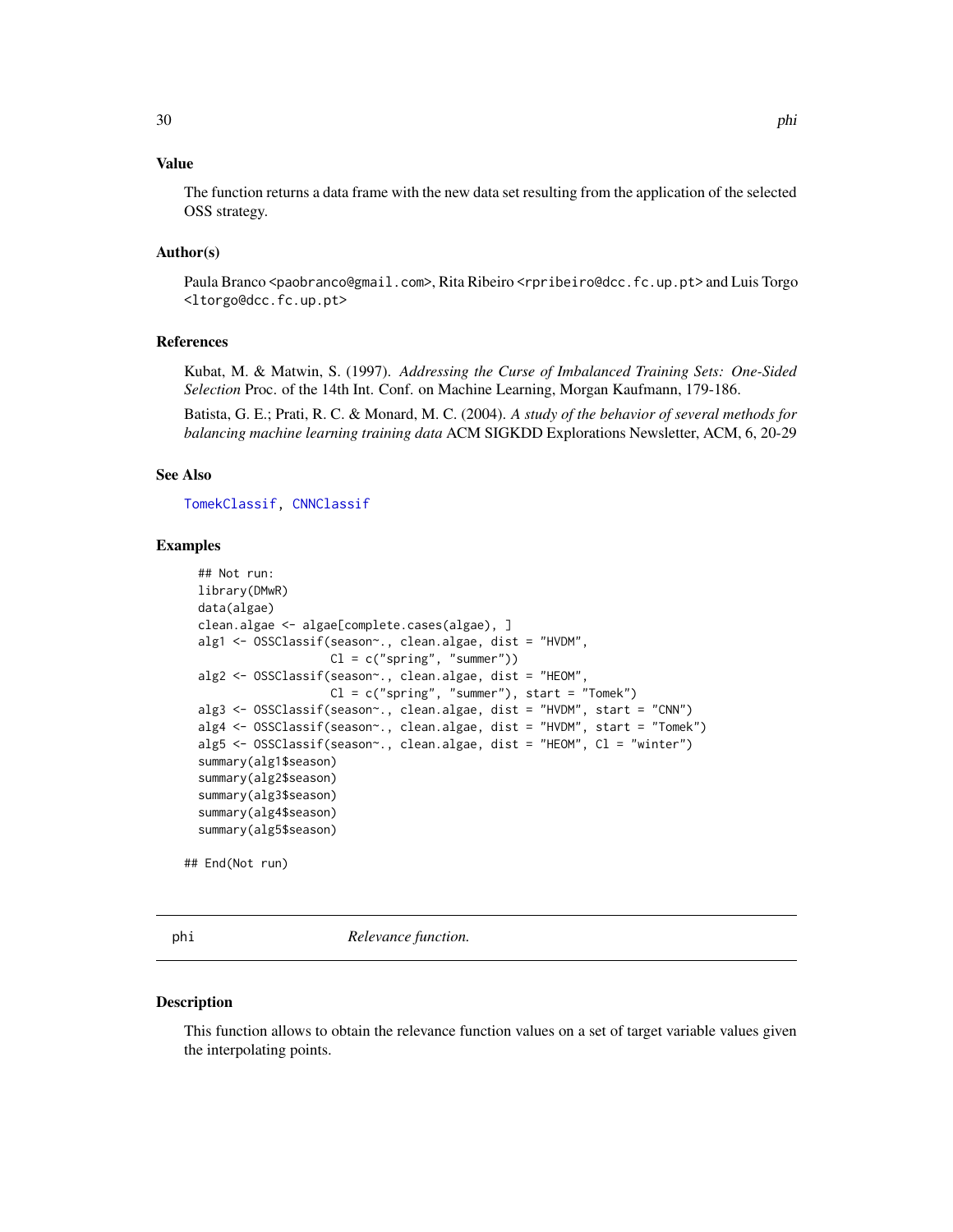<span id="page-30-0"></span>phi 31

### Usage

phi(y, control.parms)

#### Arguments

| The target variable values of the problem.                                                 |
|--------------------------------------------------------------------------------------------|
| control parms A named list supplied by the phi.control function with the parameters needed |
| for obtaining the relevance values.                                                        |

# Details

The phi function specifies the regions of interest in the target variable. It does so by performing a Monotone Cubic Spline Interpolation over a set of maximum and minimum relevance points. The notion of relevance can be associated with rarity. Nonetheless, this notion may depend on the domain experts knowledge.

# Value

The function returns the relevance values.

#### Author(s)

Rita Ribeiro <rpribeiro@dcc.fc.up.pt>, Paula Branco <paobranco@gmail.com>, and Luis Torgo <ltorgo@dcc.fc.up.pt>

# References

Ribeiro, R., 2011. Utility-based regression (Doctoral dissertation, PhD thesis, Dep. Computer Science, Faculty of Sciences - University of Porto).

Fritsch, F.N. and Carlson, R.E., 1980. Monotone piecewise cubic interpolation. SIAM Journal on Numerical Analysis, 17(2), pp.238-246.

#### See Also

[phi.control](#page-31-1)

```
# example of a relevance function where the extremes are the important values.
data(morley)
# the target variable
y <- morley$Speed
phiF.args <- phi.control(y,method="extremes",extr.type="both")
y.phi <- phi(y, control.parms=phiF.args)
plot(y, y.phi)
```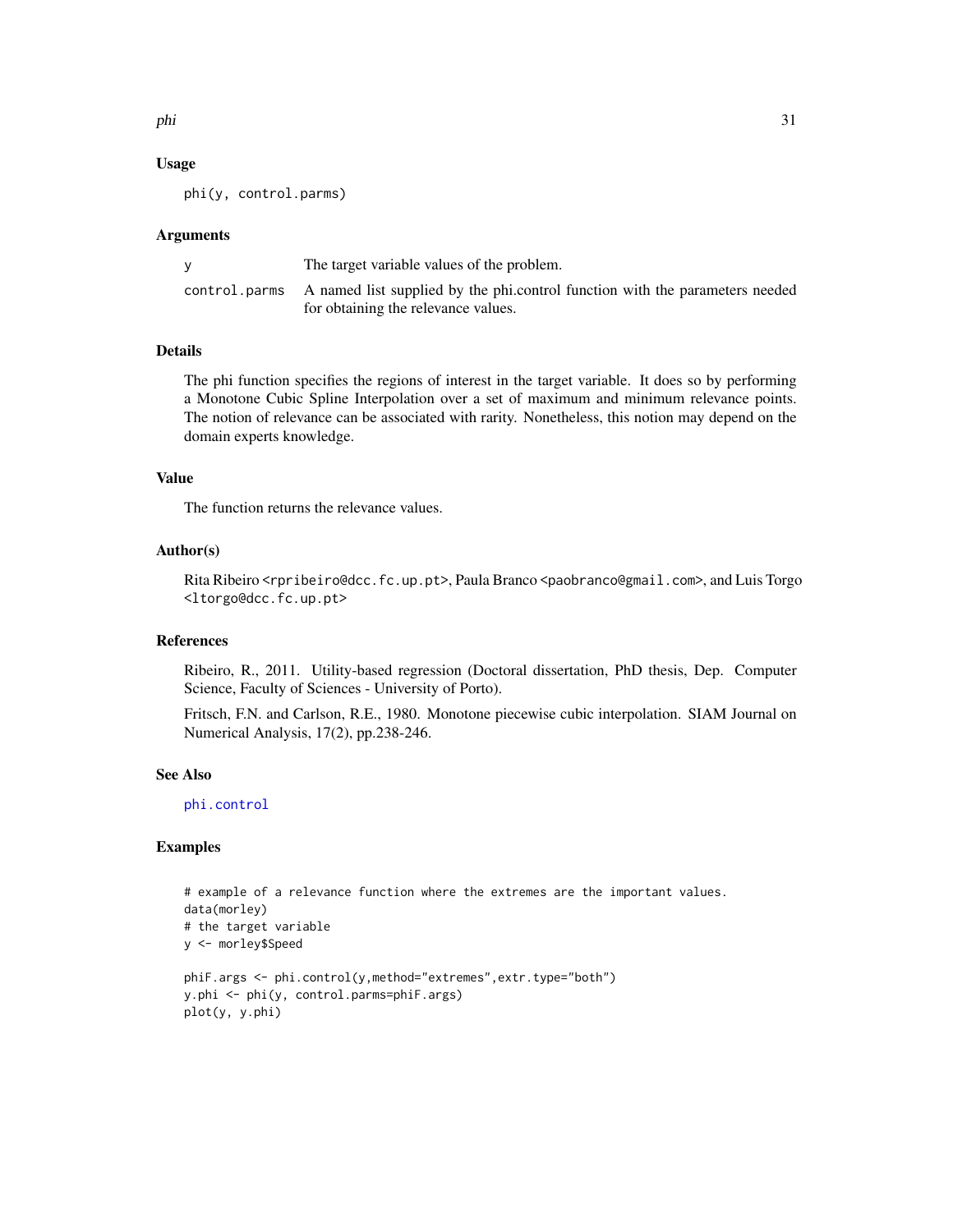<span id="page-31-1"></span><span id="page-31-0"></span>

#### Description

This function allows to obtain the parameters of the relevance function [\(phi\)](#page-29-1). The parameters can be obtained using one of the following methods: "extremes" or "range". If the selected method is "extremes", the distribution of the target variable values is used to assign more importance to the most extreme values according to the boxplot. If the selected method is "range", a matrix should be provided defining the important and unimportant values (see section details).

#### Usage

```
phi.control(y, method="extremes", extr.type="both", coef=1.5, control.pts=NULL)
```
#### Arguments

| y           | The target variable values.                                                                                                                                                                                                                                                                                                                                                                              |
|-------------|----------------------------------------------------------------------------------------------------------------------------------------------------------------------------------------------------------------------------------------------------------------------------------------------------------------------------------------------------------------------------------------------------------|
| method      | "extremes" (default) or "range".                                                                                                                                                                                                                                                                                                                                                                         |
| extr.type   | parameter needed for method "extremes" to specify which type of extremes are<br>to be considered relevant: "high", "low" or "both" (default).                                                                                                                                                                                                                                                            |
| coef        | parameter needed for method "extremes" to specify how far the wiskers extend<br>to the most extreme data point in the boxplot. The default is 1.5.                                                                                                                                                                                                                                                       |
| control.pts | parameter needed for method "range" to specify the interpolating points to the<br>relevance function (phi). It should be a matrix with three columns. The first<br>column represents the y value, the second column represents the corresponding<br>relevance value (phi $(y)$ ) in [0,1], and the third optional column represents the<br>corresponding relevance value derivative $(\text{phi'}(y))$ . |

#### Details

The method "extremes" uses the target variable distribution to automatically determine the most relevant values. This method uses the boxplot to automatically derive a matrix with the interpolating points for the relevance function (phi). According to the extr. type parameter it assigns maximum relevance to: only the "high" extremes, only the "low" extremes or "both". In the latter case, it assigns maximum relevance to "both" types of extremes if they exist. If "both" is selected and only one type of extremes is present, then only the existing extremes are considered.

The method "range" uses the control.pts matrix provided by the user to define the interpolating points for the relevance function (phi). The values supplied in the third column (phi derivative) of the matrix are only indicative, meaning that they will be adjusted afterwards by the relevance function (phi) to create a smooth continuous function.

#### Value

The function returns a list with the parameters needed for obtaining and evaluating the relevance function (phi).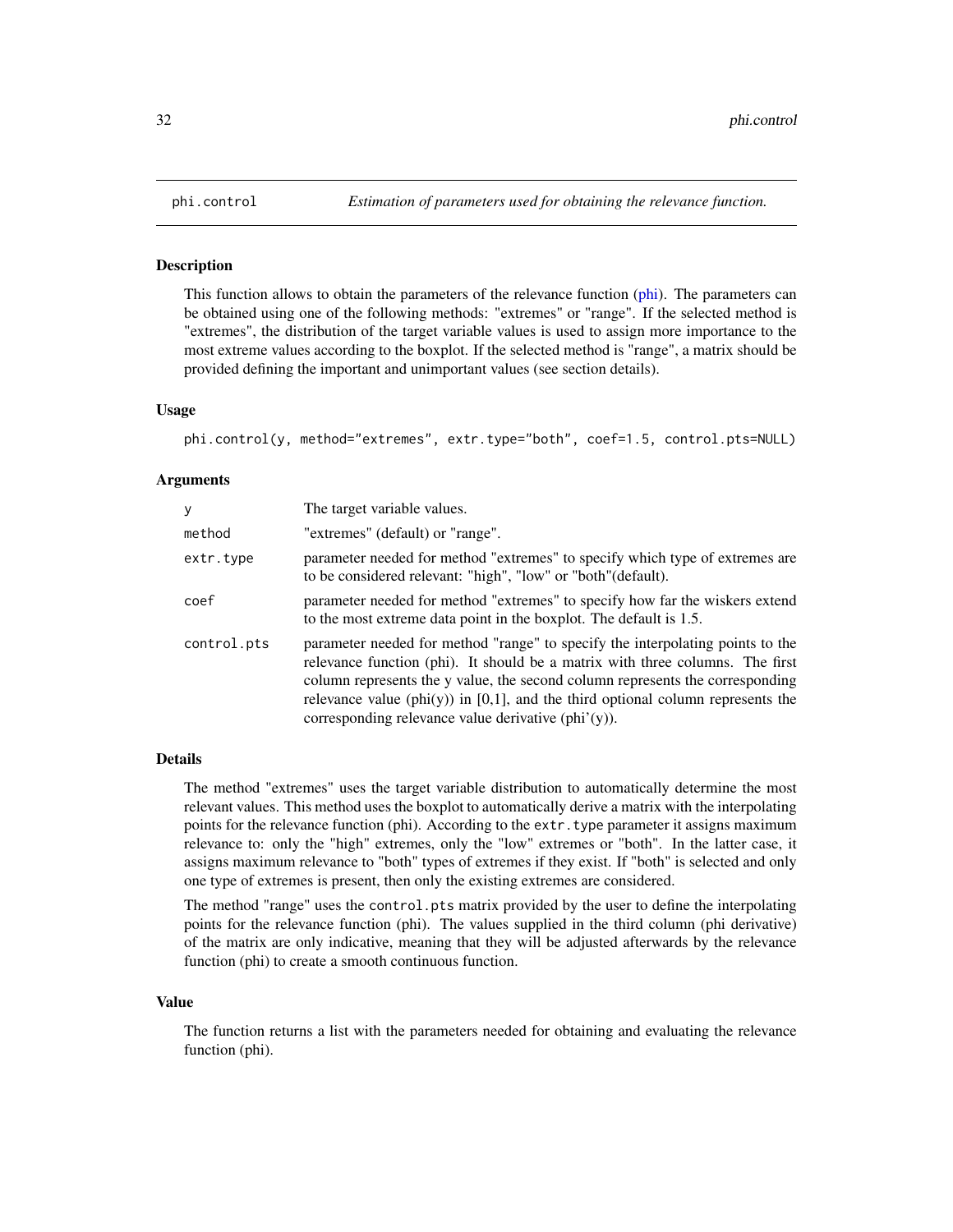#### <span id="page-32-0"></span>phi.control 33

#### Author(s)

Rita Ribeiro <rpribeiro@dcc.fc.up.pt>, Paula Branco <paobranco@gmail.com> and Luis Torgo <ltorgo@dcc.fc.up.pt>

# References

Ribeiro, R., 2011. Utility-based regression (Doctoral dissertation, PhD thesis, Dep. Computer Science, Faculty of Sciences - University of Porto).

#### See Also

[phi](#page-29-1)

#### Examples

```
data(morley)
# the target variable
y <- morley$Speed
# the target variable has "low" and "high"extremes
boxplot(y)
## using method "extremes" considering that
## "both" extremes are important
phiF.argsB <- phi.control(y,method="extremes",extr.type="both")
y.phiB <- phi(y, control.parms=phiF.argsB)
plot(y, y.phiB)
## using method "extremes" considering that only the
## "high" extremes are relevant
phiF.argsH <- phi.control(y,method="extremes",extr.type="high")
y.phiH <- phi(y, control.parms=phiF.argsH)
plot(y, y.phiH)
## using method "range" to choose the important values:
rel <- matrix(0,ncol=3,nrow=0)
rel <- rbind(rel,c(700,0,0))
rel <- rbind(rel,c(800,1,0))
rel <- rbind(rel,c(900,0,0))
rel <- rbind(rel,c(1000,1,0))
rel
phiF.argsR <- phi.control(y,method="range",control.pts=rel)
y.phiR <- phi(y, control.parms=phiF.argsR)
```
plot(y, y.phiR)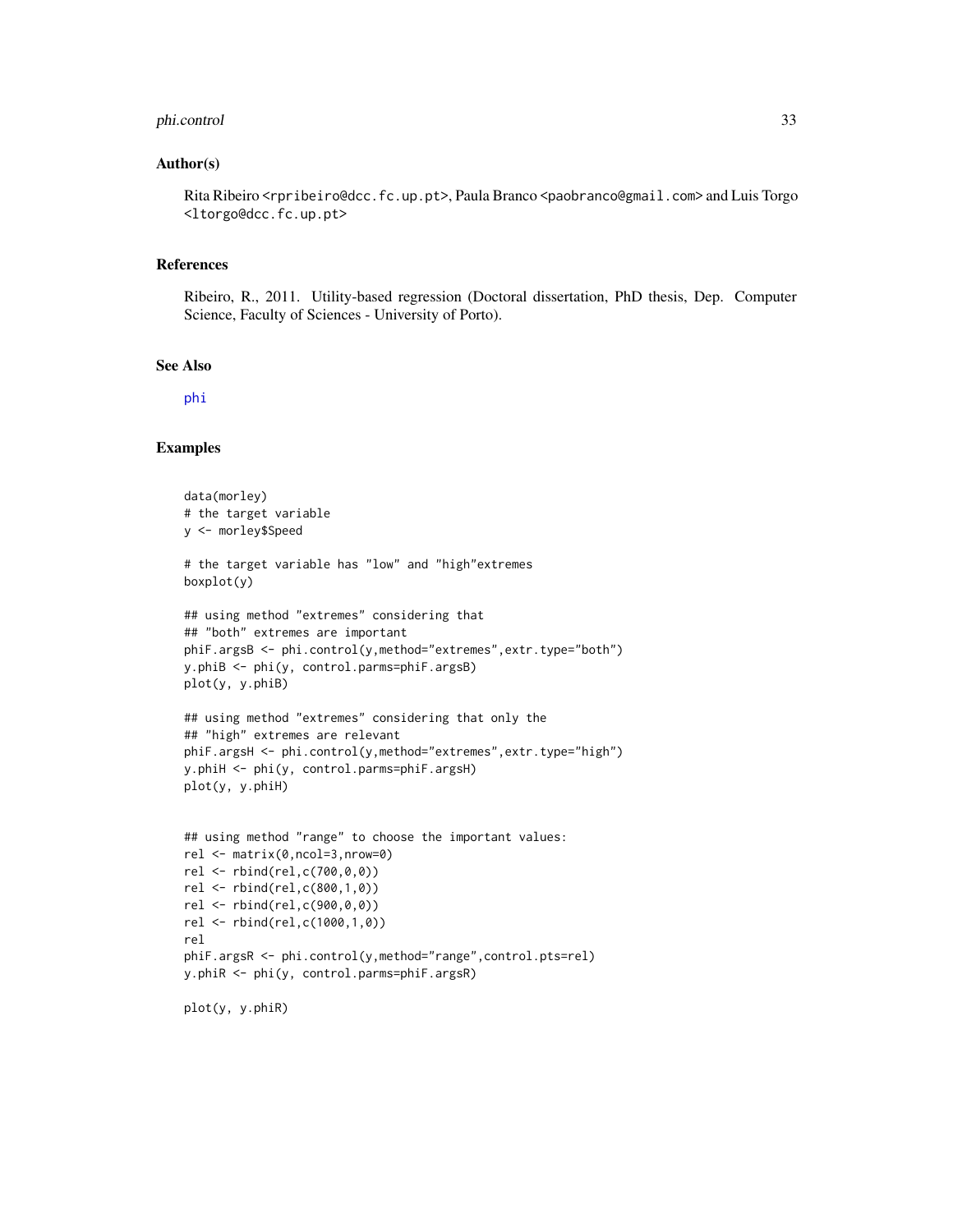<span id="page-33-1"></span><span id="page-33-0"></span>

#### Description

This function performs a random over-sampling strategy for imbalanced multiclass problems. Essentially, a percentage of cases of the class(es) selected by the user are randomly over-sampled by the introduction of replicas of examples. Alternatively, the strategy can be applied to either balance all the existing classes or to "smoothly invert" the frequency of the examples in each class.

# Usage

```
RandOverClassif(form, dat, C.perc = "balance", repl = TRUE)
```
#### **Arguments**

| form   | A formula describing the prediction problem.                                                                                                                                                                                                                                                                                                                                                                                                                                                                                                                                                                                                                                                                                            |
|--------|-----------------------------------------------------------------------------------------------------------------------------------------------------------------------------------------------------------------------------------------------------------------------------------------------------------------------------------------------------------------------------------------------------------------------------------------------------------------------------------------------------------------------------------------------------------------------------------------------------------------------------------------------------------------------------------------------------------------------------------------|
| dat    | A data frame containing the original imbalanced data set.                                                                                                                                                                                                                                                                                                                                                                                                                                                                                                                                                                                                                                                                               |
| C.perc | A named list containing each class name and the corresponding over-sampling<br>percentage, greater than or equal to 1, where 1 means that no over-sampling is<br>to be applied in the corresponding class. The user may indicate only the classes<br>where he wants to apply random over-sampling. For instance, a percenatge of<br>2 means that, in the changed data set, the number of examples of that class are<br>doubled. Alternatively, this parameter can be set to "balance" (the default) or<br>"extreme", cases where the over-sampling percentages are automatically esti-<br>mated. The "balance" option tries to balance all the existing classes while the<br>"extreme" option inverts the classes original frequencies. |
| repl   | A boolean value controlling the possibility of having repetition of examples<br>when choosing the examples to repeat in the over-sampled data set. Defaults to<br>TRUE because this is a necessary condition if the selected percentage is greater<br>than 2. This parameter is only important when the over-sampling percentage is<br>between 1 and 2. In this case, it controls if all the new examples selected from a<br>given class can be repeated or not.                                                                                                                                                                                                                                                                        |

#### Details

This function performs a random over-sampling strategy for dealing with imbalanced multiclass problems. The new examples included in the new data set are replicas of the examples already present in the original data set.

### Value

The function returns a data frame with the new data set resulting from the application of the random over-sampling strategy.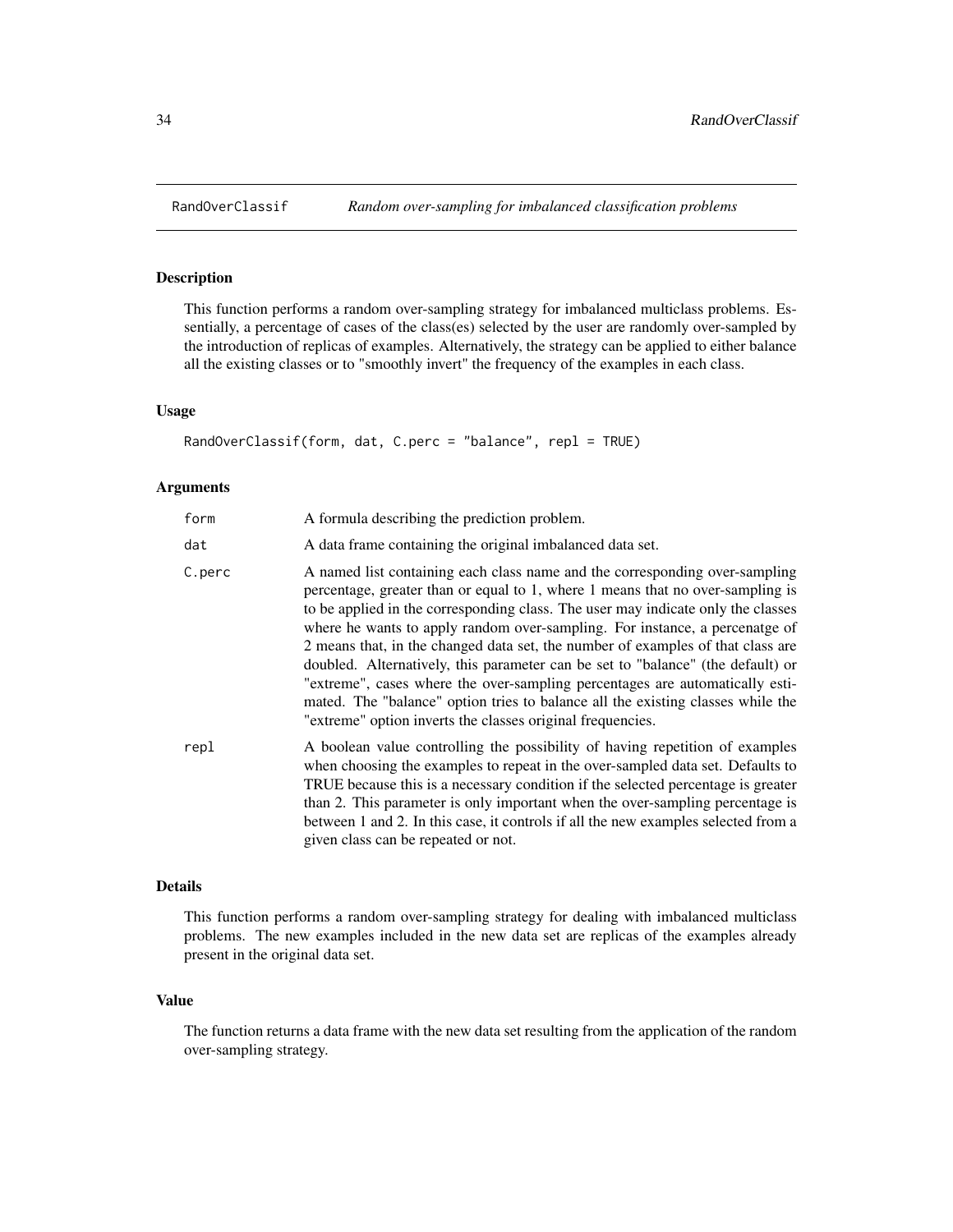#### <span id="page-34-0"></span>RandOverRegress 35

#### Author(s)

Paula Branco <paobranco@gmail.com>, Rita Ribeiro <rpribeiro@dcc.fc.up.pt> and Luis Torgo <ltorgo@dcc.fc.up.pt>

## See Also

[RandUnderClassif](#page-36-1)

#### Examples

```
library(DMwR)
data(algae)
# classes spring and winter remain unchanged
C.perc = list(autumn = 2, summer = 1.5, spring = 1)
myover.algae <- RandOverClassif(season~., algae, C.perc)
oveBalan.algae <- RandOverClassif(season~., algae, "balance")
oveInvert.algae <- RandOverClassif(season~., algae, "extreme")
library(MASS)
data(cats)
myover.cats <- RandOverClassif(Sex~., cats, list(M = 1.5))
oveBalan.cats <- RandOverClassif(Sex~., cats, "balance")
oveInvert.cats <- RandOverClassif(Sex~., cats, "extreme")
# learn a model and check results with original and over-sampled data
library(rpart)
idx \leq sample(1:nrow(cats), as.integer(0.7 \star nrow(cats)))
tr <- cats[idx, ]
ts \le cats[-idx, ]
ctO <- rpart(Sex ~ ., tr)
predsO <- predict(ctO, ts, type = "class")
new.cats <- RandOverClassif(Sex~., tr, "balance")
ct1 <- rpart(Sex ~ ., new.cats)
preds1 <- predict(ct1, ts, type = "class")
table(predsO, ts$Sex)
table(preds1, ts$Sex)
```
<span id="page-34-1"></span>RandOverRegress *Random over-sampling for imbalanced regression problems*

#### Description

This function performs a random over-sampling strategy for imbalanced regression problems. Basically a percentage of cases of the "class(es)" (bumps above a relevance threshold defined) selected by the user are randomly over-sampled. Alternatively, it can either balance all the existing "classes" (the default) or it can "smoothly invert" the frequency of the examples in each class.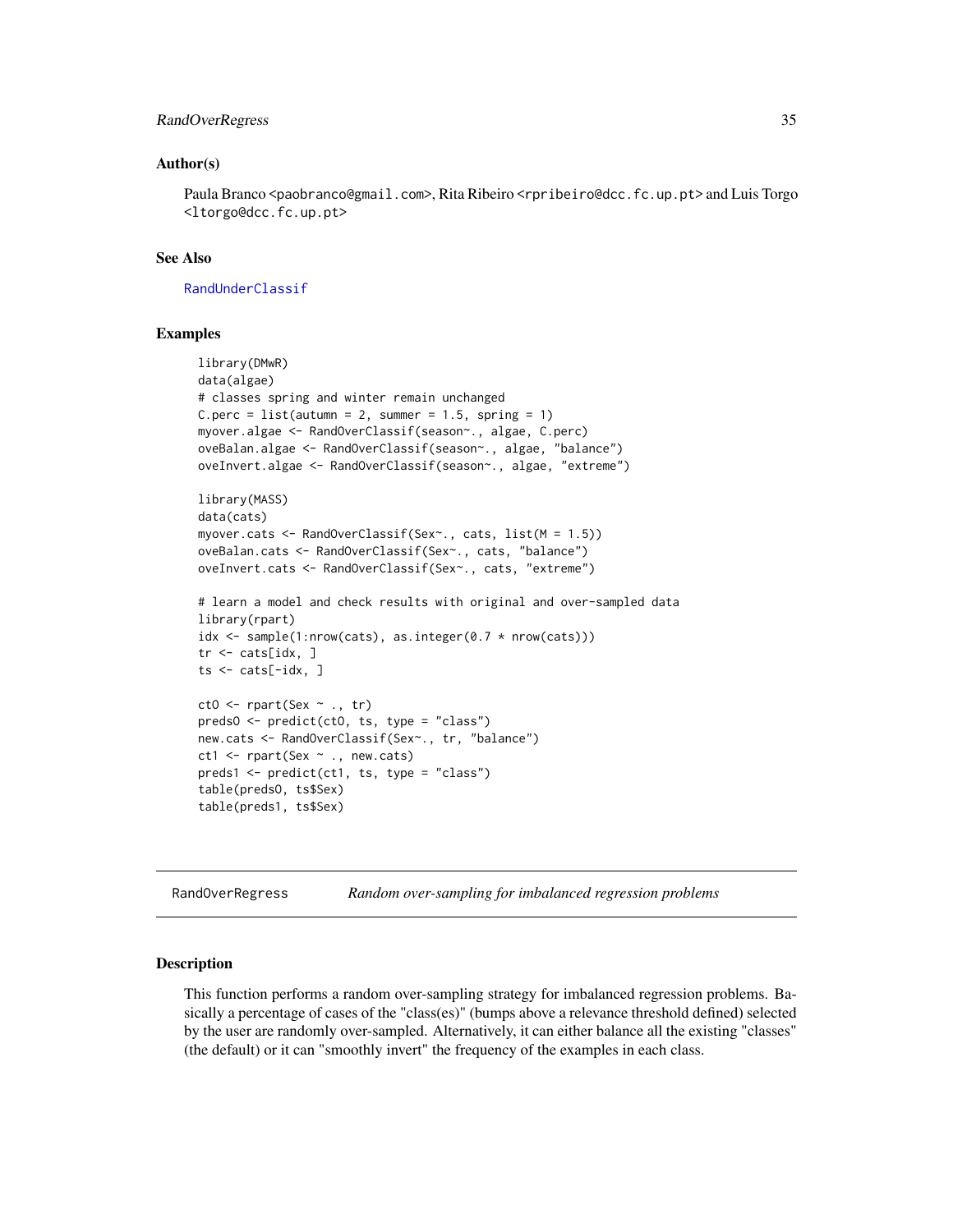# Usage

RandOverRegress(form, dat, rel = "auto", thr.rel =  $0.5$ , C.perc = "balance", repl = TRUE)

#### Arguments

| form    | A formula describing the prediction problem.                                                                                                                                                                                                                                                                                                                                                                                                                                                                                                                                                                                                                                                                                                                                                                                                                                                                                                                                                          |
|---------|-------------------------------------------------------------------------------------------------------------------------------------------------------------------------------------------------------------------------------------------------------------------------------------------------------------------------------------------------------------------------------------------------------------------------------------------------------------------------------------------------------------------------------------------------------------------------------------------------------------------------------------------------------------------------------------------------------------------------------------------------------------------------------------------------------------------------------------------------------------------------------------------------------------------------------------------------------------------------------------------------------|
| dat     | A data frame containing the original imbalanced data set.                                                                                                                                                                                                                                                                                                                                                                                                                                                                                                                                                                                                                                                                                                                                                                                                                                                                                                                                             |
| rel     | The relevance function which can be automatically ("auto") determined (the de-<br>fault) or may be provided by the user through a matrix with the interpolating<br>points.                                                                                                                                                                                                                                                                                                                                                                                                                                                                                                                                                                                                                                                                                                                                                                                                                            |
| thr.rel | A number indicating the relevance threshold above which a case is considered<br>as belonging to the rare "class".                                                                                                                                                                                                                                                                                                                                                                                                                                                                                                                                                                                                                                                                                                                                                                                                                                                                                     |
| C.perc  | A list containing the over-sampling percentage/s to apply to all/each "class"<br>(bump) obtained with the relevance threshold. Replicas of the examples are<br>are randomly added in each "class". If only one percentage is provided this<br>value is reused in all the "classes" that have values above the relevance thresh-<br>old. A different percentage can be provided to each "class". In this case, the<br>percentages should be provided in ascending order of target variable value. The<br>over-sampling percentage(s), should be numbers above 1, meaning that the im-<br>portant cases (cases above the threshold) are over-sampled by the corresponding<br>percentage. If the number 1 is provided then those examples are not changed.<br>Alternatively, C. perc parameter may be set to "balance" or "extreme", cases<br>where the over-sampling percentages are automatically estimated to either bal-<br>ance or invert the frequencies of the examples in the "classes" (bumps). |
| repl    | A boolean value controlling the possibility of having repetition of examples<br>when choosing the examples to repeat in the over-sampled data set. Defaults to<br>TRUE because this is a necessary condition if the selected percentage is greater<br>than 2. This parameter is only important when the over-sampling percentage is<br>between 1 and 2. In this case, it controls if all the new examples selected from a<br>given "class" can be repeated or not.                                                                                                                                                                                                                                                                                                                                                                                                                                                                                                                                    |

# Details

This function performs a random over-sampling strategy for dealing with imbalanced regression problems. The new examples included in the new data set are randomly selected replicas of the examples already present in the original data set.

#### Value

The function returns a data frame with the new data set resulting from the application of the random over-sampling strategy.

# Author(s)

Paula Branco <paobranco@gmail.com>, Rita Ribeiro <rpribeiro@dcc.fc.up.pt> and Luis Torgo <ltorgo@dcc.fc.up.pt>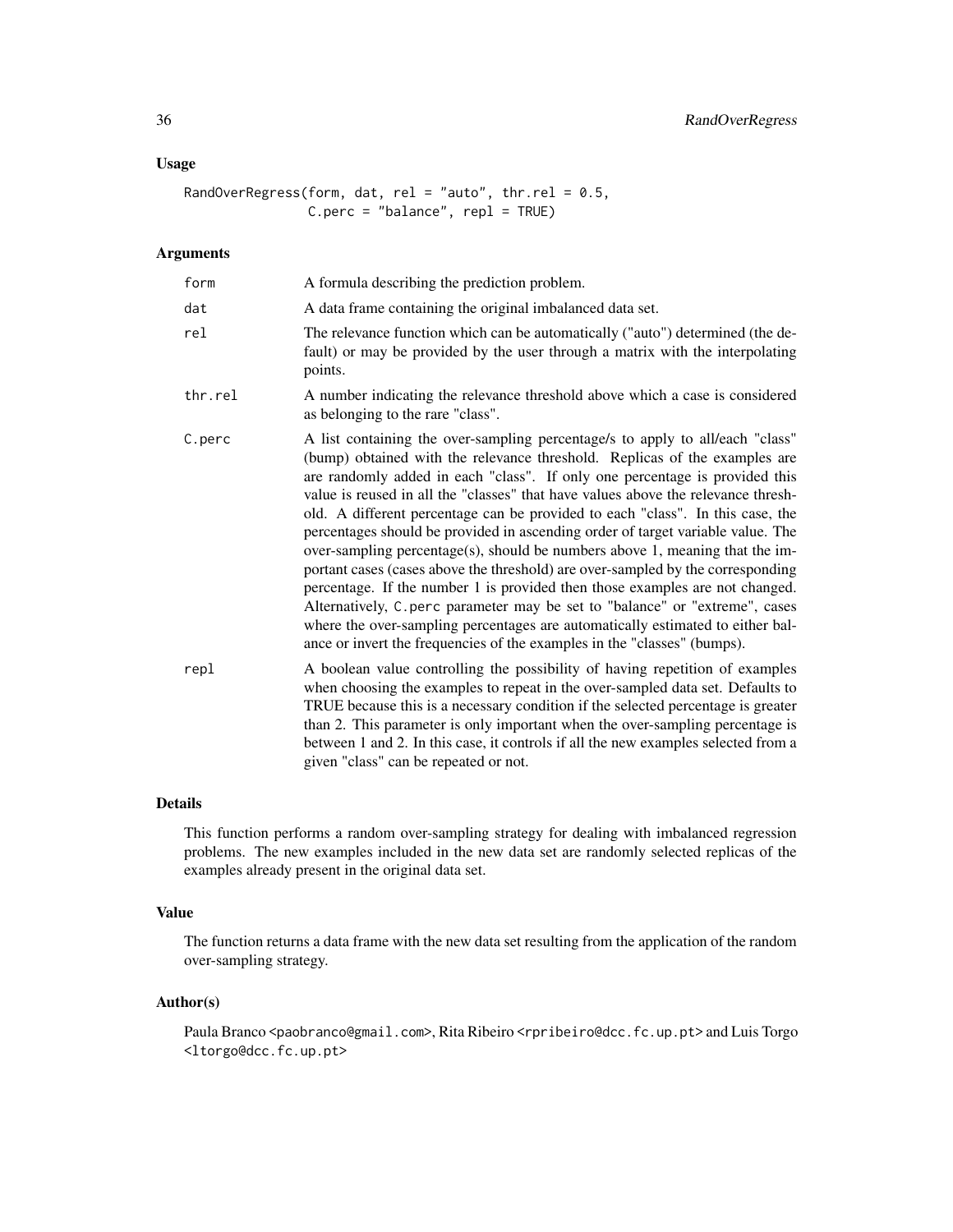<span id="page-36-0"></span>RandUnderClassif 37

# See Also

[RandUnderRegress](#page-38-1)

# Examples

data(morley)

```
C.perc = list(2, 4)myover <- RandOverRegress(Speed~., morley, C.perc=C.perc)
Bal <- RandOverRegress(Speed~., morley, C.perc= "balance")
Ext <- RandOverRegress(Speed~., morley, C.perc= "extreme")
library(DMwR)
data(algae)
clean.algae <- algae[complete.cases(algae), ]
# all automatic
ROB <-RandOverRegress(a7~., clean.algae)
# user defined percentage for the only existing extreme (high)
myRO <-RandOverRegress(a7~., clean.algae, rel = "auto", thr.rel = 0.7,
                       C.perc = list(5)# check the results
plot(clean.algae[,c(1,ncol(clean.algae))])
plot(ROB[,c(1,ncol(clean.algae))])
plot(myRO[,c(1,ncol(clean.algae))])
```
<span id="page-36-1"></span>RandUnderClassif *Random under-sampling for imbalanced classification problems*

#### Description

This function performs a random under-sampling strategy for imbalanced multiclass problems. Essentially, a percentage of cases of the class(es) selected by the user are randomly removed. Alternatively, the strategy can be applied to either balance all the existing classes or to "smoothly invert" the frequency of the examples in each class.

#### Usage

```
RandUnderClassif(form, dat, C.perc = "balance", repl = FALSE)
```
#### Arguments

| form | A formula describing the prediction problem.              |
|------|-----------------------------------------------------------|
| dat  | A data frame containing the original imbalanced data set. |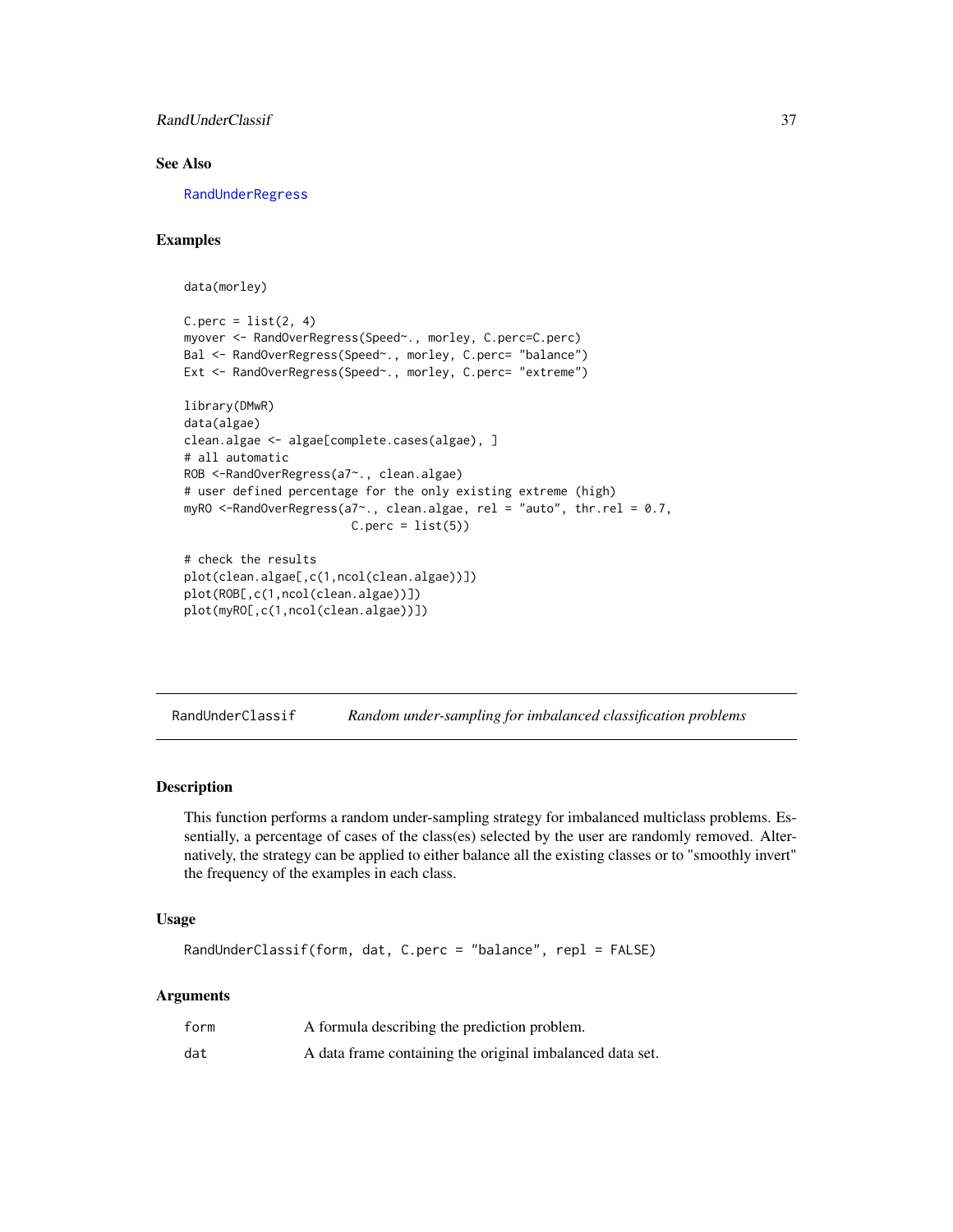<span id="page-37-0"></span>

| C.perc | A named list containing each class name and the corresponding under-sampling     |
|--------|----------------------------------------------------------------------------------|
|        | percentage, between 0 and 1, where 1 means that no under-sampling is to be ap-   |
|        | plied in the corresponding class. The user may indicate only the classes where   |
|        | he wants to apply random under-sampling. For instance, a percentage of 0.2       |
|        | means that, in the changed data set, the class is reduced to 20% of its origi-   |
|        | nal size. Alternatively, this parameter can be set to "balance" (the defualt) or |
|        | "extreme", cases where the under-sampling percentages are automatically esti-    |
|        | mated. The "balance" option tries to balance all the existing classes while the  |
|        | "extreme" option inverts the classes original frequencies.                       |
| repl   | A boolean value controlling the possibility of having repetition of examples in  |
|        | the under-sampled data set. Defaults to FALSE.                                   |

#### Details

This function performs a random under-sampling strategy for dealing with imbalanced multiclass problems. The examples removed are randomly selected among the examples belonging to each class containing the normal cases. The user can chose one or more classes to be under-sampled.

# Value

The function returns a data frame with the new data set resulting from the application of the random under-sampling strategy.

#### Author(s)

Paula Branco <paobranco@gmail.com>, Rita Ribeiro <rpribeiro@dcc.fc.up.pt> and Luis Torgo <ltorgo@dcc.fc.up.pt>

#### See Also

#### [RandOverClassif](#page-33-1)

# Examples

```
library(DMwR)
data(algae)
C.perc = list(autumn = 1, summer = 0.9, winter = 0.4)
# classes autumn and spring remain unchanged
myunder.algae <- RandUnderClassif(season~., algae, C.perc)
undBalan.algae <- RandUnderClassif(season~., algae, "balance")
undInvert.algae <- RandUnderClassif(season~., algae, "extreme")
library(MASS)
data(cats)
myunder.cats <- RandUnderClassif(Sex~., cats, list(M = 0.8))
undBalan.cats <- RandUnderClassif(Sex~., cats, "balance")
undInvert.cats <- RandUnderClassif(Sex~., cats, "extreme")
```
# learn a model and check results with original and under-sampled data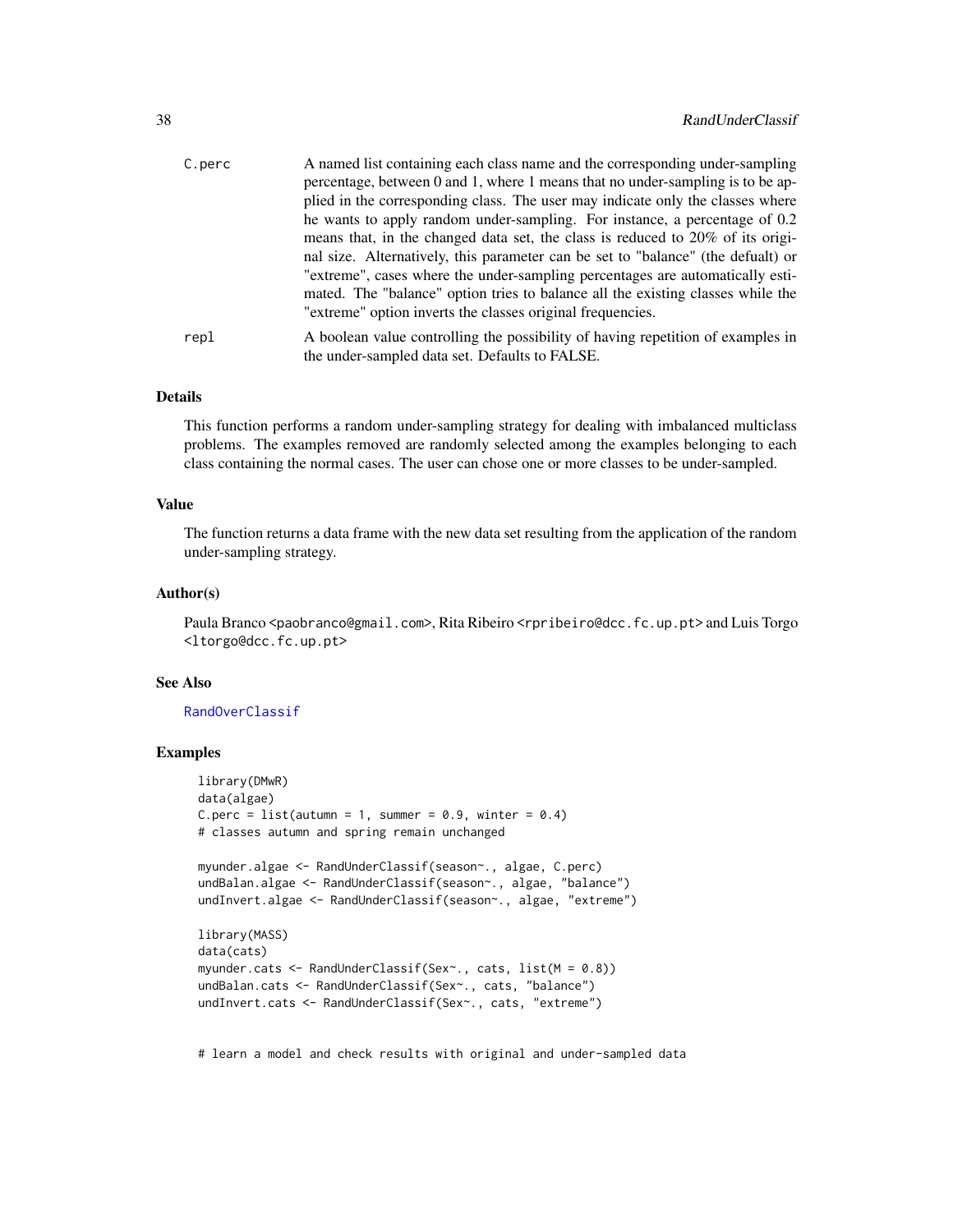```
library(rpart)
 idx <- sample(1:nrow(cats), as.integer(0.7*nrow(cats)))
 tr <- cats[idx, ]
 ts <- cats[-idx, ]
 idx <- sample(1:nrow(cats), as.integer(0.7*nrow(cats)))
 tr < - \text{ cats}[idx, ]
 ts <- cats[-idx, ]
 ct0 \leq -\text{part}(Sex \sim ., tr)predsO <- predict(ctO, ts, type = "class")
 new.cats <- RandUnderClassif(Sex~., tr, "balance")
 ct1 <- rpart(Sex ~ ., new.cats)
 preds1 <- predict(ct1, ts, type = "class")
 table(predsO, ts$Sex)
# predsO F M
# F 9 3
# M 7 25
 table(preds1, ts$Sex)
# preds1 F M
# F 13 4
# M 3 24
```
<span id="page-38-1"></span>RandUnderRegress *Random under-sampling for imbalanced regression problems*

# Description

This function performs a random under-sampling strategy for imbalanced regression problems. Essentially, a percentage of cases of the "class(es)" (bumps below a relevance threshold defined) selected by the user are randomly removed. Alternatively, the strategy can be applied to either balance all the existing "classes"" or to "smoothly invert" the frequency of the examples in each "class".

### Usage

RandUnderRegress(form, dat, rel = "auto", thr.rel =  $0.5$ ,  $C.perc = "balance", repl = FALSE)$ 

#### Arguments

| form    | A formula describing the prediction problem.                                                                                                                        |
|---------|---------------------------------------------------------------------------------------------------------------------------------------------------------------------|
| dat     | A data frame containing the original imbalanced data set.                                                                                                           |
| rel     | The relevance function which can be automatically ("auto") determined (the de-<br>fault) or may be provided by the user through a matrix with interpolating points. |
| thr.rel | A number indicating the relevance threshold below which a case is considered<br>as belonging to the normal "class".                                                 |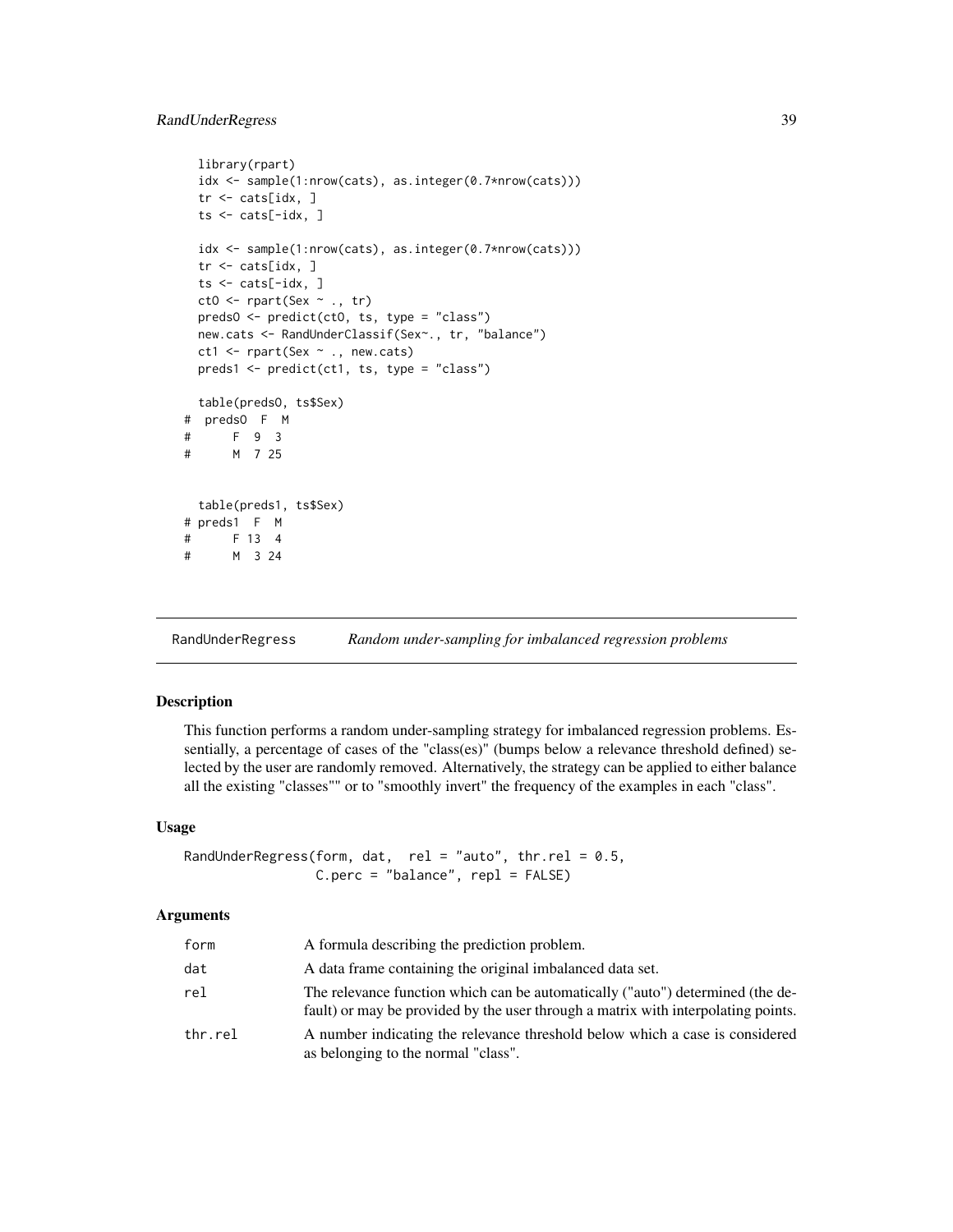<span id="page-39-0"></span>

| C.perc | A list containing the under-sampling percentage/s to apply to all/each "class"                                                    |
|--------|-----------------------------------------------------------------------------------------------------------------------------------|
|        | (bump) obtained with the relevance threshold. Examples are randomly removed                                                       |
|        | from the "class(es)". If only one percentage is provided this value is reused                                                     |
|        | in all the "classes" that have values below the relevance threshold. A different                                                  |
|        | percentage can be provided to each "class". In this case, the percentages should                                                  |
|        | be provided in ascending order of target variable value. The under-sampling                                                       |
|        | $percentage(s)$ , should be a number below 1, meaning that the normal cases (cases                                                |
|        | below the threshold) are under-sampled by the corresponding percentage. If                                                        |
|        | the number 1 is provided then those examples are not changed. Alternatively,                                                      |
|        | C, perc parameter may be set to "balance" or "extreme", cases where the under-                                                    |
|        | sampling percentages are automatically estimated to either balance or invert the                                                  |
|        | frequencies of the examples in the "classes" (bumps).                                                                             |
| repl   | A boolean value controlling the possibility of having repetition of examples in<br>the under-sampled data set. Defaults to FALSE. |
|        |                                                                                                                                   |

#### Details

This function performs a random under-sampling strategy for dealing with imbalanced regression problems. The examples removed are randomly selected among the examples belonging to the normal "class(es)" (bump of relevance below the threshold defined). The user can chose one or more bumps to be under-sampled.

#### Value

The function returns a data frame with the new data set resulting from the application of the random under-sampling strategy.

#### Author(s)

Paula Branco <paobranco@gmail.com>, Rita Ribeiro <rpribeiro@dcc.fc.up.pt> and Luis Torgo <ltorgo@dcc.fc.up.pt>

# See Also

[RandOverRegress](#page-34-1)

```
data(morley)
```

```
C.perc = list(0.5)myUnd <- RandUnderRegress(Speed~., morley, C.perc=C.perc)
Bal <- RandUnderRegress(Speed~., morley, C.perc= "balance")
Ext <- RandUnderRegress(Speed~., morley, C.perc= "extreme")
```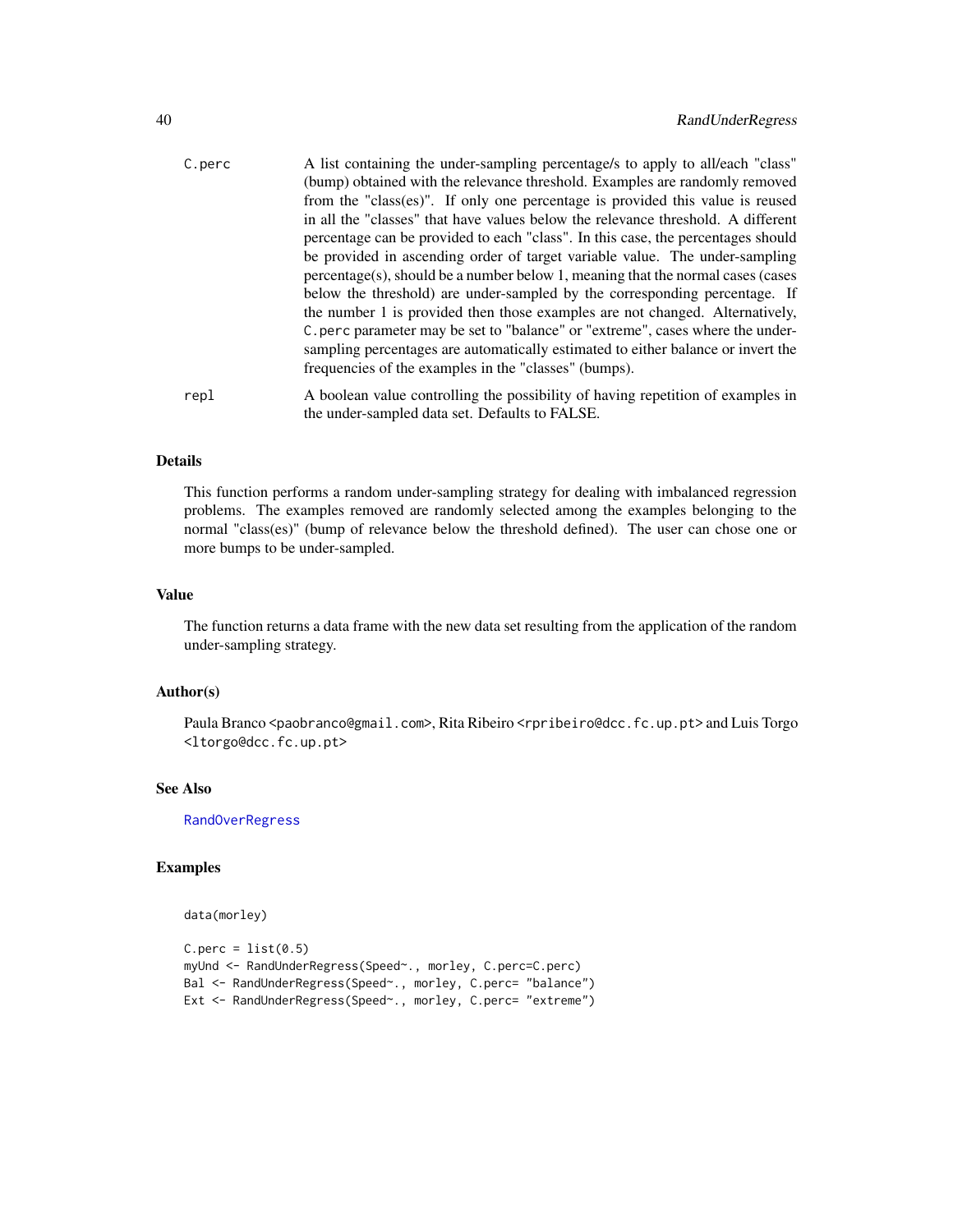<span id="page-40-1"></span><span id="page-40-0"></span>

#### Description

This function handles unbalanced classification problems using the SMOTE method. Namely, it can generate a new "SMOTEd" data set that addresses the class unbalance problem.

#### Usage

```
SmoteClassif(form, dat, C.perc = "balance", k = 5, repl = FALSE,
             dist = "Euclidean", p = 2)
```
# Arguments

| form   | A formula describing the prediction problem                                                                                                                                                                                                                                                                                                                                                                                                                                                                                                                                                                                                                              |
|--------|--------------------------------------------------------------------------------------------------------------------------------------------------------------------------------------------------------------------------------------------------------------------------------------------------------------------------------------------------------------------------------------------------------------------------------------------------------------------------------------------------------------------------------------------------------------------------------------------------------------------------------------------------------------------------|
| dat    | A data frame containing the original (unbalanced) data set                                                                                                                                                                                                                                                                                                                                                                                                                                                                                                                                                                                                               |
| C.perc | A named list containing the percentage(s) of under-or/and over-sampling to ap-<br>ply to each class. The over-sampling percentage is a number above 1 while the<br>under-sampling percentage should be a number below 1. If the number 1 is pro-<br>vided for a given class then that class remains unchanged. Alternatively it may<br>be "balance" (the default) or "extreme", cases where the sampling percentages<br>are automatically estimated either to balance the examples between the minority<br>and majority classes or to invert the distribution of examples across the existing<br>classes transforming the majority classes into minority and vice-versa. |
| k      | A number indicating the number of nearest neighbors that are used to generate<br>the new examples of the minority class(es).                                                                                                                                                                                                                                                                                                                                                                                                                                                                                                                                             |
| repl   | A boolean value controlling the possibility of having repetition of examples<br>when performing under-sampling by selecting among the majority class(es) ex-<br>amples.                                                                                                                                                                                                                                                                                                                                                                                                                                                                                                  |
| dist   | A character string indicating which distance metric to use when determining the<br>k nearest neighbors. See the details. Defaults to "Euclidean".                                                                                                                                                                                                                                                                                                                                                                                                                                                                                                                        |
| p      | A number indicating the value of p if the "p-norm" distance is chosen. Only<br>necessary to define if a "p-norm" is chosen in the dist argument. See details.                                                                                                                                                                                                                                                                                                                                                                                                                                                                                                            |

# Details

- dist parameter: The parameter dist allows the user to define the distance metric to be used in the neighbors computation. Although the default is the Euclidean distance, other metrics are available. This allows the computation of distances in data sets with, for instance, both nominal and numeric features. The options available for the distance functions are as follows: - for data with only numeric features: "Manhattan", "Euclidean", "Canberra", "Chebyshev", "p-norm";
	- for data with only nominal features: "Overlap";
	- for dealing with both nominal and numeric features: "HEOM", "HVDM".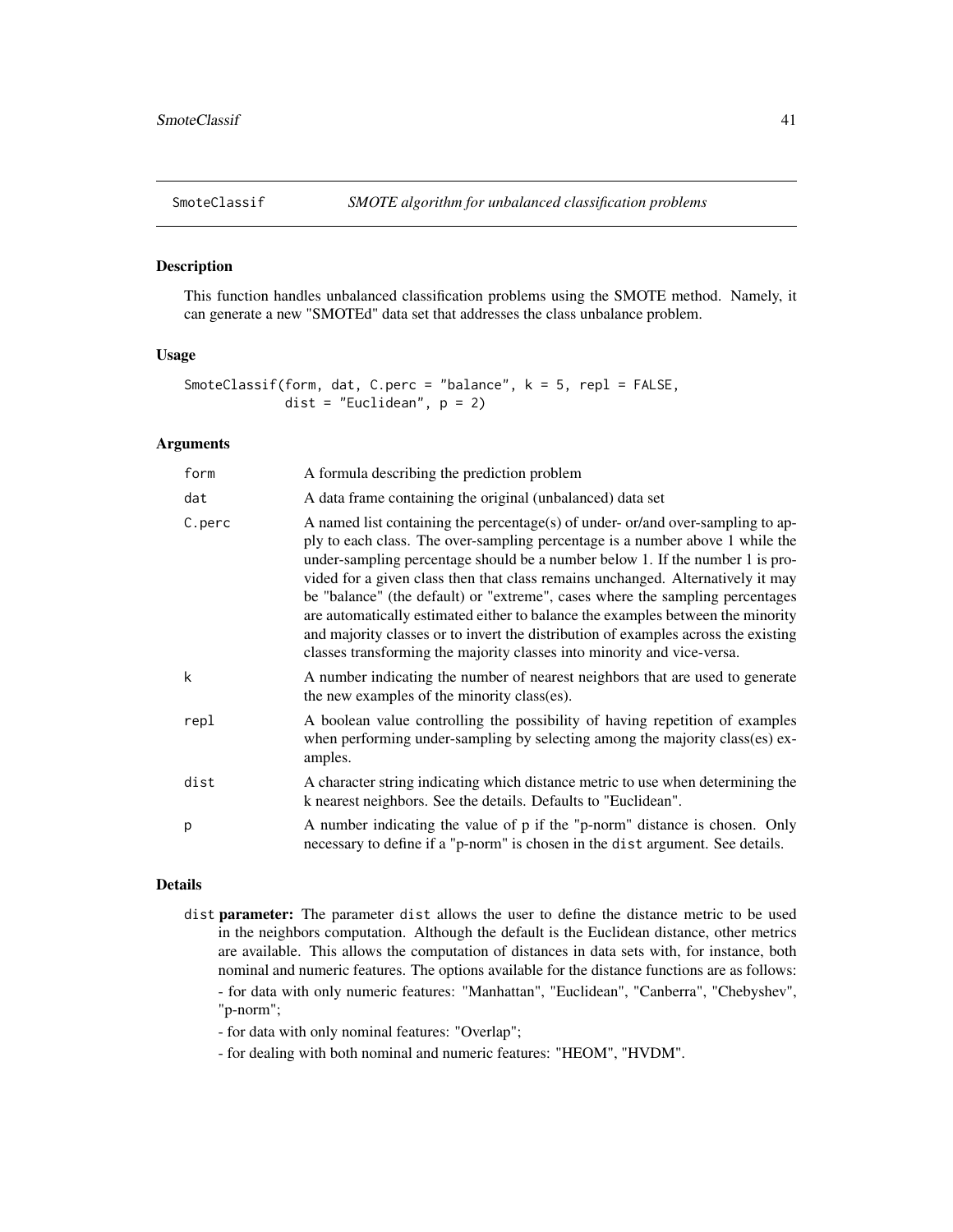<span id="page-41-0"></span>When the "p-norm" is selected for the dist parameter, it is also necessary to define the value of parameter p. The value of parameter p sets which "p-norm" will be used. For instance, if p is set to 1, the "1-norm" (or Manhattan distance) is used, and if p is set to 2, the "2-norm" (or Euclidean distance) is applied. For more details regarding the distance functions implemented in UBL package please see the package vignettes.

Smote algorithm: Unbalanced classification problems cause problems to many learning algorithms. These problems are characterized by the uneven proportion of cases that are available for each class of the problem.

SMOTE (Chawla et. al. 2002) is a well-known algorithm to fight this problem. The general idea of this method is to artificially generate new examples of the minority class using the nearest neighbors of these cases. Furthermore, the majority class examples are also undersampled, leading to a more balanced dataset.

The parameter C.perc controls the amount of over-sampling and under-sampling applied and can be automatically estimated either to balance or invert the distribution of examples across the different classes. The parameter k controls the number of neighbors used to generate new synthetic examples.

#### Value

The function returns a data frame with the new data set resulting from the application of the SMOTE algorithm.

#### Author(s)

Paula Branco <paobranco@gmail.com>, Rita Ribeiro <rpribeiro@dcc.fc.up.pt> and Luis Torgo <ltorgo@dcc.fc.up.pt>

#### References

Chawla, N. V., Bowyer, K. W., Hall, L. O., and Kegelmeyer, W. P. (2002). *Smote: Synthetic minority over-sampling technique*. Journal of Artificial Intelligence Research, 16:321-357.

#### See Also

[RandUnderClassif,](#page-36-1) [RandOverClassif](#page-33-1)

```
## A small example with a data set created artificially from the IRIS
## data
data(iris)
dat <- iris[, c(1, 2, 5)]
dat$Species <- factor(ifelse(dat$Species == "setosa", "rare", "common"))
## checking the class distribution of this artificial data set
table(dat$Species)
```

```
## now using SMOTE to create a more "balanced problem"
newData <- SmoteClassif(Species ~ ., dat, C.perc = list(common = 1,rare = 6))
table(newData$Species)
```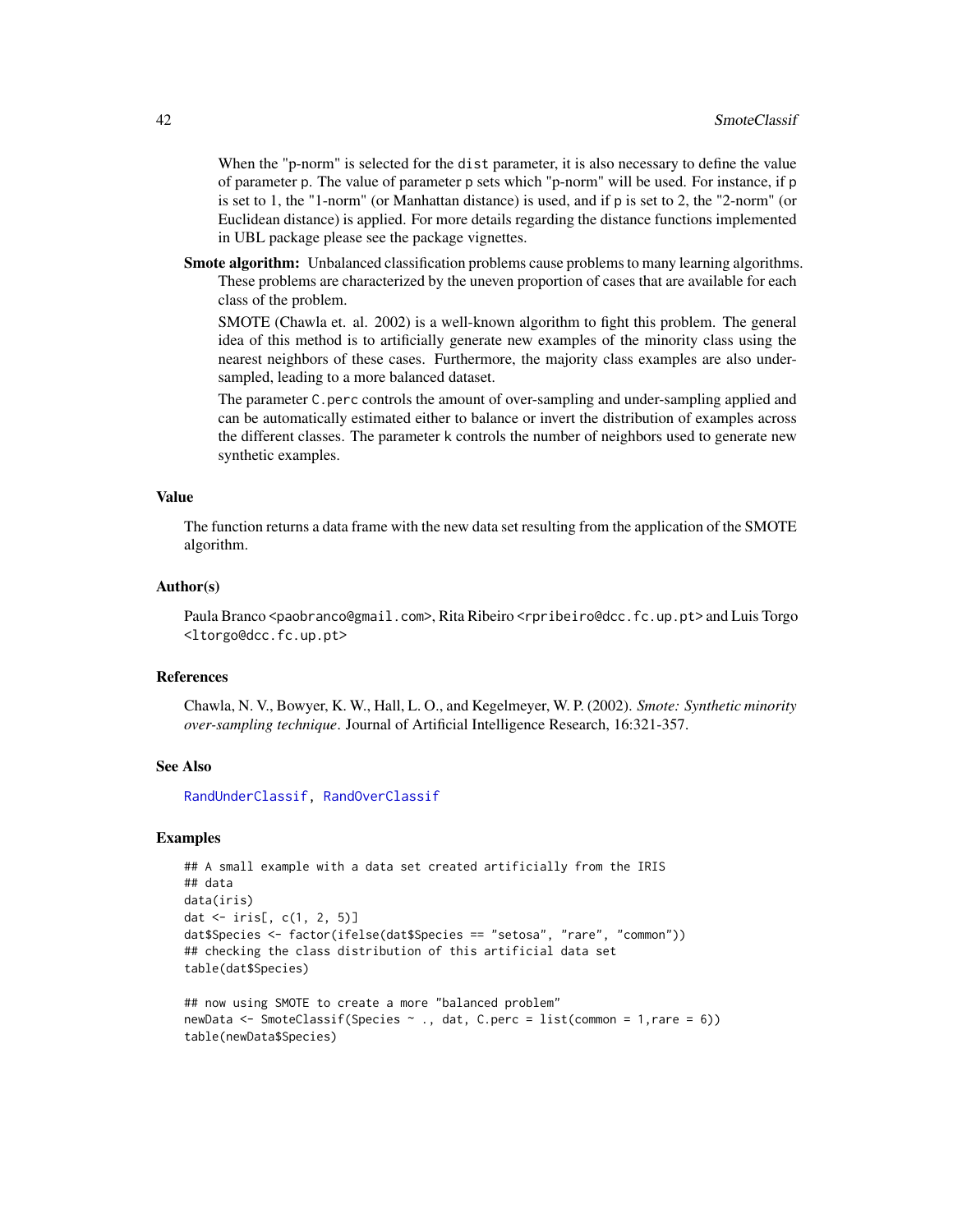# <span id="page-42-0"></span>SmoteRegress 43

```
## Checking visually the created data
par(mfrow = c(1, 2))plot(data[, 1], dat[, 2], pch = 19 + as.integer(data[, 3]),main = "Original Data")
plot(newData[, 1], newData[, 2], pch = 19 + as.integer(newData[, 3]),
    main = "SMOTE'd Data")
# automatically balancing the data maintaining the total number of examples
datBal <- SmoteClassif(Species ~ ., dat, C.perc = "balance")
table(datBal$Species)
# automatically inverting the original distribution of examples
datExt <- SmoteClassif(Species ~ ., dat, C.perc = "extreme")
table(datExt$Species)
library(DMwR)
data(algae)
 clean.algae <- algae[complete.cases(algae),]
C.perc = list(autumn = 2, summer = 1.5, winter = 0.9)
 # class spring remains unchanged
 # In this case it is necessary to define a distance function that
 # is able to deal with both nominal and numeric features
 mysmote.algae <- SmoteClassif(season~., clean.algae, C.perc, dist = "HEOM")
 # the distance function may be HVDM
 smoteBalan.algae <- SmoteClassif(season~., clean.algae, "balance",
                                  dist = "HVDM")smoteExtre.algae <- SmoteClassif(season~., clean.algae, "extreme",
                                  dist = "HVDM")library(MASS)
 data(cats)
 mysmote.cats <- SmoteClassif(Sex~., cats, list(M = 0.8, F = 1.8))
 smoteBalan.cats <- SmoteClassif(Sex~., cats, "balance")
 smoteExtre.cats <- SmoteClassif(Sex~., cats, "extreme")
```
<span id="page-42-1"></span>SmoteRegress *SMOTE algorithm for imbalanced regression problems*

#### Description

This function handles imbalanced regression problems using the SMOTE method. Namely, it can generate a new "SMOTEd" data set that addresses the problem of imbalanced domains.

#### Usage

```
SmoteRegress(form, dat, rel = "auto", thr.rel = 0.5, C.perc = "balance",
                         k = 5, repl = FALSE, dist = "Euclidean", p = 2)
```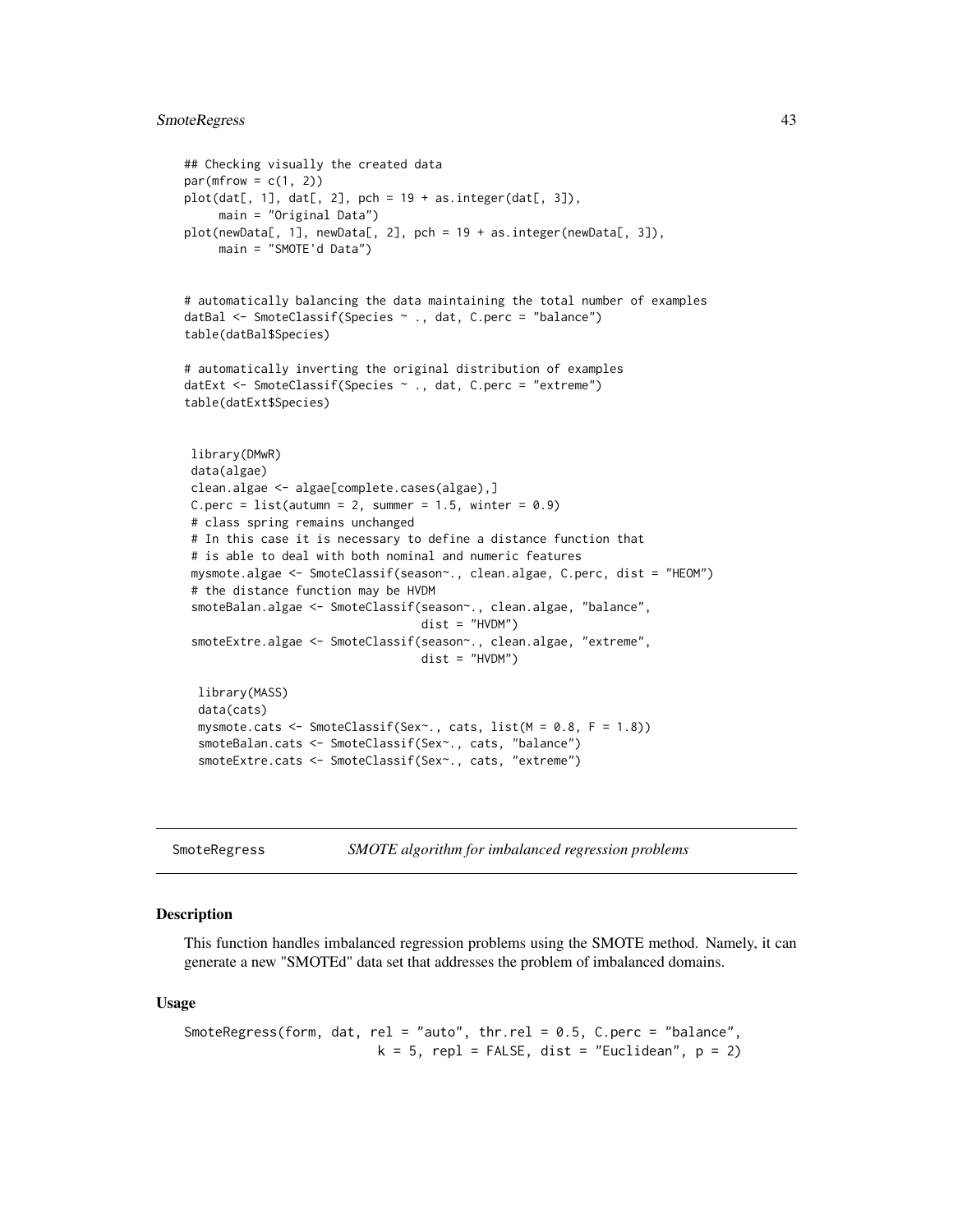#### **Arguments**

| form    | A formula describing the prediction problem                                                                                                                                                                                                                                                                                                                                                                                                                                                                                                                                                                                                                                                                                                                                                                     |
|---------|-----------------------------------------------------------------------------------------------------------------------------------------------------------------------------------------------------------------------------------------------------------------------------------------------------------------------------------------------------------------------------------------------------------------------------------------------------------------------------------------------------------------------------------------------------------------------------------------------------------------------------------------------------------------------------------------------------------------------------------------------------------------------------------------------------------------|
| dat     | A data frame containing the original (unbalanced) data set                                                                                                                                                                                                                                                                                                                                                                                                                                                                                                                                                                                                                                                                                                                                                      |
| rel     | The relevance function which can be automatically ("auto") determined (the de-<br>fault) or may be provided by the user through a matrix.                                                                                                                                                                                                                                                                                                                                                                                                                                                                                                                                                                                                                                                                       |
| thr.rel | A number indicating the relevance threshold above which a case is considered<br>as belonging to the rare "class".                                                                                                                                                                                                                                                                                                                                                                                                                                                                                                                                                                                                                                                                                               |
| C.perc  | A list containing the percentage(s) of under- $or/$ and over-sampling to apply to<br>each "class" (bump) obtained with the threshold. The percentages should be<br>provided in ascending order of target variable value. The percentages are applied<br>in this order to the "classes" (bumps) obtained through the threshold. The over-<br>sampling percentage, a number above 1, means that the examples in that bump<br>are increased by this percentage. The under-sampling percentage, a number<br>below 1, means that the cases in the corresponding bump are under-sampled<br>by this percentage. If the number 1 is provided then those examples are not<br>changed. Alternatively it may be "balance" (the default) or "extreme", cases<br>where the sampling percentages are automatically estimated. |
| k       | A number indicating the number of nearest neighbors to consider as the pool<br>from where the new generated examples are generated.                                                                                                                                                                                                                                                                                                                                                                                                                                                                                                                                                                                                                                                                             |
| repl    | A boolean value controlling the possibility of having repetition of examples<br>when performing under-sampling by selecting among the "normal" examples.                                                                                                                                                                                                                                                                                                                                                                                                                                                                                                                                                                                                                                                        |
| dist    | A character string indicating which distance metric to use when determining the<br>k nearest neighbors. See the details. Defaults to "Euclidean".                                                                                                                                                                                                                                                                                                                                                                                                                                                                                                                                                                                                                                                               |
| p       | A number indicating the value of p if the "p-norm" distance is chosen. Only<br>necessary to define if a "p-norm" is chosen in the dist argument. see details.                                                                                                                                                                                                                                                                                                                                                                                                                                                                                                                                                                                                                                                   |

#### Details

- dist parameter: The parameter dist allows the user to define the distance metric to be used in the neighbors computation. Although the default is the Euclidean distance, other metrics are available. This allows the computation of distances in data sets with, for instance, both nominal and numeric features. The options available for the distance functions are as follows: - for data with only numeric features: "Manhattan", "Euclidean", "Canberra", "Chebyshev",
	- "p-norm";
	- for data with only nominal features: "Overlap";
	- for dealing with both nominal and numeric features: "HEOM".

When the "p-norm" is selected for the dist parameter, it is also necessary to define the value of parameter p. The value of parameter p sets which "p-norm" will be used. For instance, if p is set to 1, the "1-norm" (or Manhattan distance) is used, and if p is set to 2, the "2-norm" (or Euclidean distance) is applied. For more details regarding the distance functions implemented in UBL package please see the package vignettes.

SmoteR algorithm: Imbalanced domains cause problems to many learning algorithms. These problems are characterized by the uneven proportion of cases that are available for certain ranges of the target variable which are the most important to the user.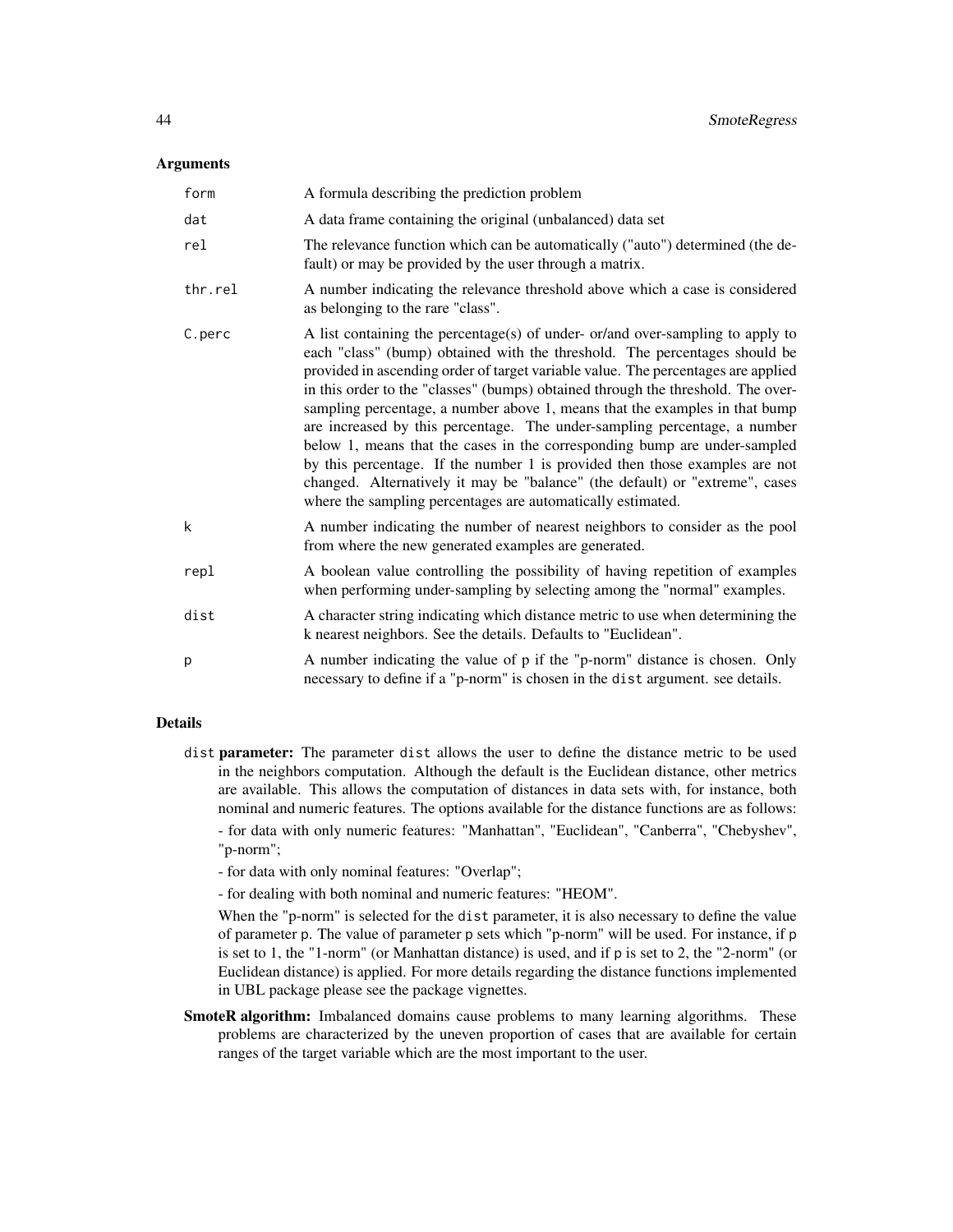#### <span id="page-44-0"></span>SmoteRegress 45

SMOTE (Chawla et. al. 2002) is a well-known algorithm for classification tasks to fight this problem. The general idea of this method is to artificially generate new examples of the minority class using the nearest neighbors of these cases. Furthermore, the majority class examples are also under-sampled, leading to a more balanced data set. SmoteR is a variant of SMOTE algorithm proposed by Torgo et al. (2013) to address the problem of imbalanced domains in regression tasks. This function uses the parameters rel and thr.rel, a relevance function and a relevance threshold for distinguishing between the normal and rare cases.

The parameter C.perc controls the amount of over-sampling and under-sampling applied and can be automatically estimated either to balance or invert the distribution of examples across the different bumps. The parameter k controls the number of neighbors used to generate new synthetic examples.

#### Value

The function returns a data frame with the new data set resulting from the application of the smoteR algorithm.

#### Author(s)

Paula Branco <paobranco@gmail.com>, Rita Ribeiro <rpribeiro@dcc.fc.up.pt> and Luis Torgo <ltorgo@dcc.fc.up.pt>

#### References

Chawla, N. V., Bowyer, K. W., Hall, L. O., and Kegelmeyer, W. P. (2002). *Smote: Synthetic minority over-sampling technique*. Journal of Artificial Intelligence Research, 16:321-357.

Torgo, Luis and Ribeiro, Rita P and Pfahringer, Bernhard and Branco, Paula (2013). *SMOTE for Regression*. Progress in Artificial Intelligence, Springer,378-389.

#### See Also

[RandUnderRegress,](#page-38-1) [RandOverRegress](#page-34-1)

```
ir \leftarrow iris[-c(95:130), ]mysmote1.iris <- SmoteRegress(Sepal.Width~., ir, dist = "HEOM",
                              C.perc=list(0.5,2.5))
mysmote2.iris <- SmoteRegress(Sepal.Width~., ir, dist = "HEOM",
                              C.perc = list(0.2, 4), thr.rel = 0.8)smoteBalan.iris <- SmoteRegress(Sepal.Width~., ir, dist = "HEOM",
                              C.perc = "balance")
smoteExtre.iris <- SmoteRegress(Sepal.Width~., ir, dist = "HEOM",
                              C.perc = "extreme")
# checking visually the results
plot(sort(ir$Sepal.Width))
plot(sort(smoteExtre.iris$Sepal.Width))
```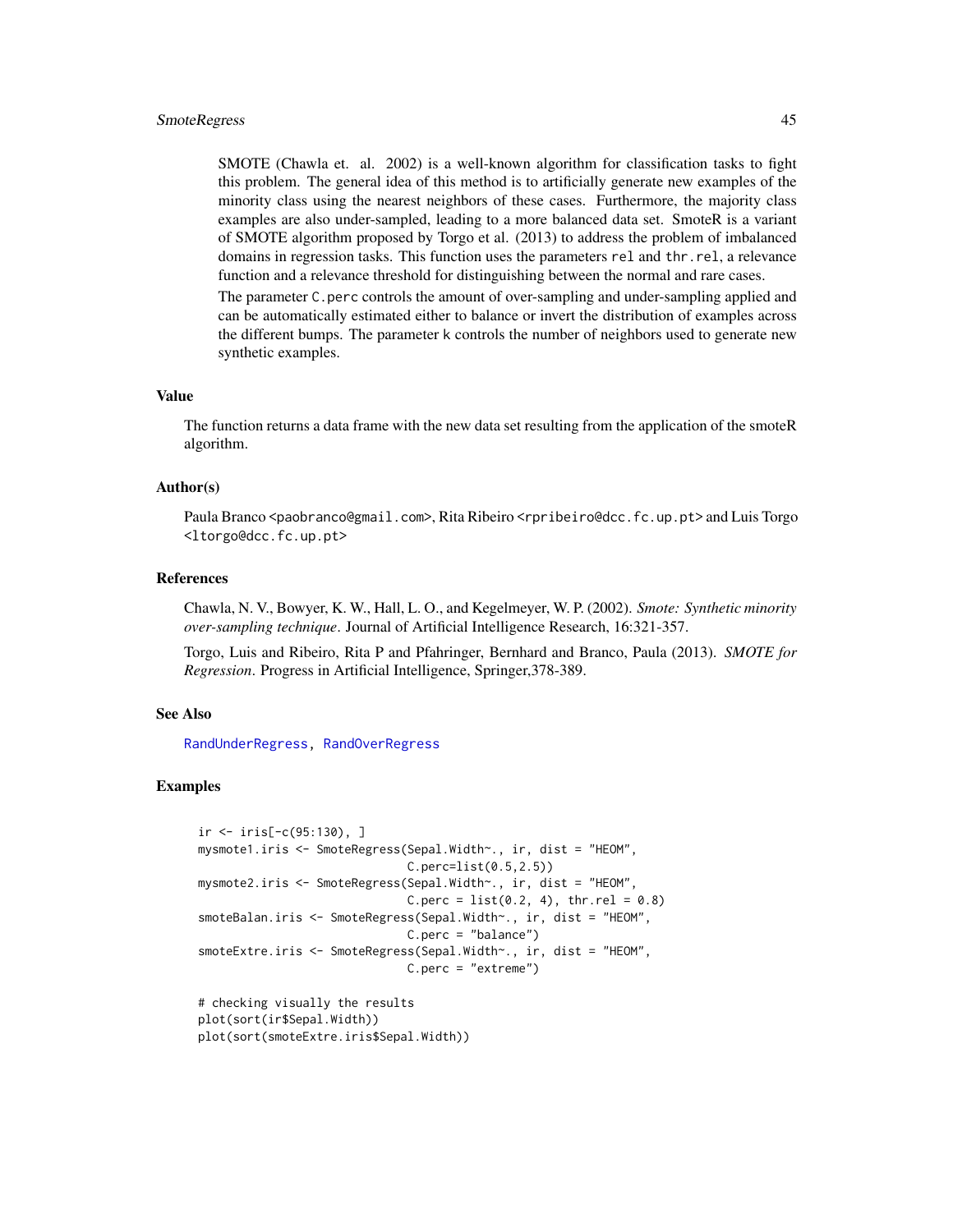```
# using a relevance function provided by the user
rel \leq matrix(0, ncol = 3, nrow = 0)
rel <- rbind(rel, c(2, 1, 0))
rel <- rbind(rel, c(3, 0, 0))
rel <- rbind(rel, c(4, 1, 0))
sP.ir <- SmoteRegress(Sepal.Width~., ir, rel = rel, dist = "HEOM",
                      C.perc = list(4, 0.5, 4)
```
- 
- <span id="page-45-1"></span>TomekClassif *Tomek links for imbalanced classification problems*

#### Description

This function uses Tomek links to perform under-sampling for handling imbalanced multiclass problems. Tomek links are broken by removing one or both examples forming the link.

## Usage

```
TomekClassif(form, dat, dist = "Euclidean", p = 2, Cl = "all", rem = "both")
```
#### Arguments

| form | A formula describing the prediction problem.                                                                                                                                                                                                                                |
|------|-----------------------------------------------------------------------------------------------------------------------------------------------------------------------------------------------------------------------------------------------------------------------------|
| dat  | A data frame containing the original imbalanced data set.                                                                                                                                                                                                                   |
| dist | A character string indicating which distance metric to use when determining the<br>k nearest neighbors. See the details. Defaults to "Euclidean".                                                                                                                           |
| р    | A number indicating the value of p if the "p-norm" distance is chosen. Only<br>necessary to define if a "p-norm" is chosen in the dist argument. See details.                                                                                                               |
| C1   | A character vector indicating which classes should be under-sampled. Defaults<br>to "all" meaning that examples from all existing classes can be removed. The<br>user may also specify a subset of classes for which tomek links should be re-<br>moved.                    |
| rem  | A character string indicating if both examples forming the Tomek link are to be<br>removed, or if only the example from the larger class should be discarded. In the<br>first case this parameter should be set to "both" and in the second case should be<br>set to "maj". |

#### Details

dist parameter: The parameter dist allows the user to define the distance metric to be used in the neighbors computation. Although the default is the Euclidean distance, other metrics are available. This allows the computation of distances in data sets with, for instance, both nominal and numeric features. The options available for the distance functions are as follows: - for data with only numeric features: "Manhattan", "Euclidean", "Canberra", "Chebyshev", "p-norm";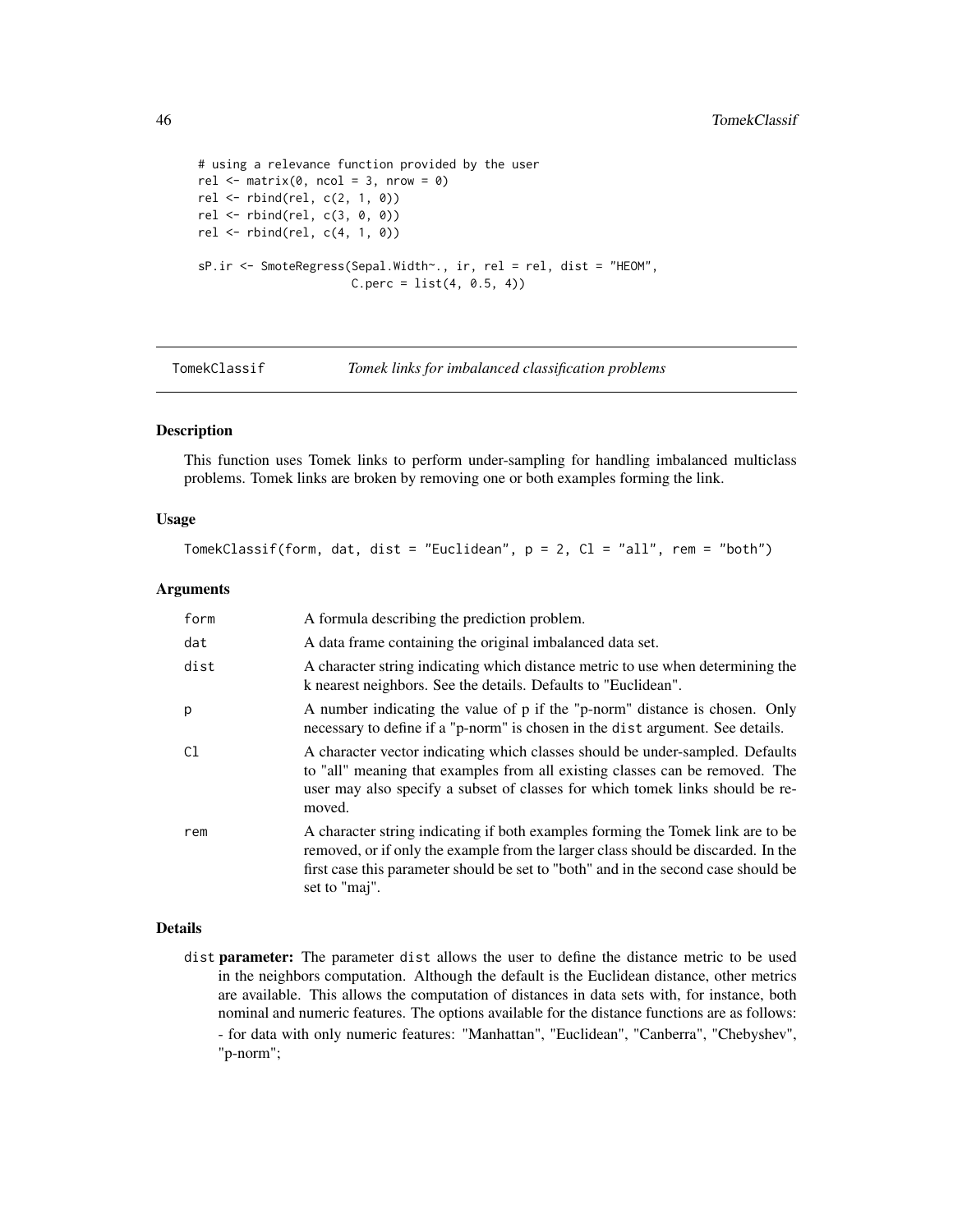- for data with only nominal features: "Overlap";
- for dealing with both nominal and numeric features: "HEOM", "HVDM".

When the "p-norm" is selected for the dist parameter, it is also necessary to define the value of parameter p. The value of parameter p sets which "p-norm" will be used. For instance, if p is set to 1, the "1-norm" (or Manhattan distance) is used, and if p is set to 2, the "2-norm" (or Euclidean distance) is applied. For more details regarding the distance functions implemented in UBL package please see the package vignettes.

Tomek method: This function performs an under-sampling strategy based on the notion of Tomek links for imbalanced multiclass problems. Two examples form a Tomek link if they are each other closest neighbors and they have different class labels.

The under-sampling procedure can be performed in two different ways. When detected the Tomek links, the examples of both classes can be removed, or the Tomek link can be broken by removing only one of the examples (traditionally the one belonging to the majority class). This function also includes these two procedures. Moreover, it allows for the user to identify in which classes under-sampling should be applied. These two aspects are controlled by the Cl and rem parameters. The Cl parameter is used to express the classes that can be under-sampled and its default is "all" (all existing classes are candidates for having examples removed). The parameter rem indicates if the Tomek link is broken by removing both examples ("both") or by removing only the example belonging to the more populated class between the two existing in the Tomek link.

Note that the options for Cl and rem may "disagree". In those cases, the preference is given to the Cl options once the user choose that specific set of classes to under-sample and not the other ones (even if the defined classes are not the larger ones). This means that, when making a decision on how many and which examples will be removed the first criteria used will be the Cl definition .

For a better clarification of the impact of the options selected for Cl and rem parameters we now provide some possible scenarios and the expected behavior:

1) Cl is set to one class which is neither the more nor the less frequent, and rem is set to "maj". The expected behavior is the following: - if a Tomek link exists connecting the largest class and another class(not included in Cl): no example is removed; - if a Tomek link exists connecting the larger class and the class defined in Cl: the example from the Cl class is removed (because the user expressly indicates that only examples from class Cl should be removed);

2) Cl includes two classes and rem is set to "both". This function will do the following: - if a Tomek link exists between an example with class in Cl and another example with class not in Cl, then, only the example with class in Cl is removed; - if the Tomek link exists between two examples with classes in Cl, then, both are removed.

3) Cl includes two classes and rem is set to "maj". The behavior of this function is the following: -if a Tomek link exists connecting two classes included in Cl, then only the example belonging to the more populated class is removed; -if a Tomek link exists connecting an example from a class included in Cl and another example whose class is not in Cl and is the largest class, then, no example is removed.

#### Value

The function returns a list containing a data frame with the new data set resulting from the application of the Tomek link strategy defined, and the indexes of the examples removed.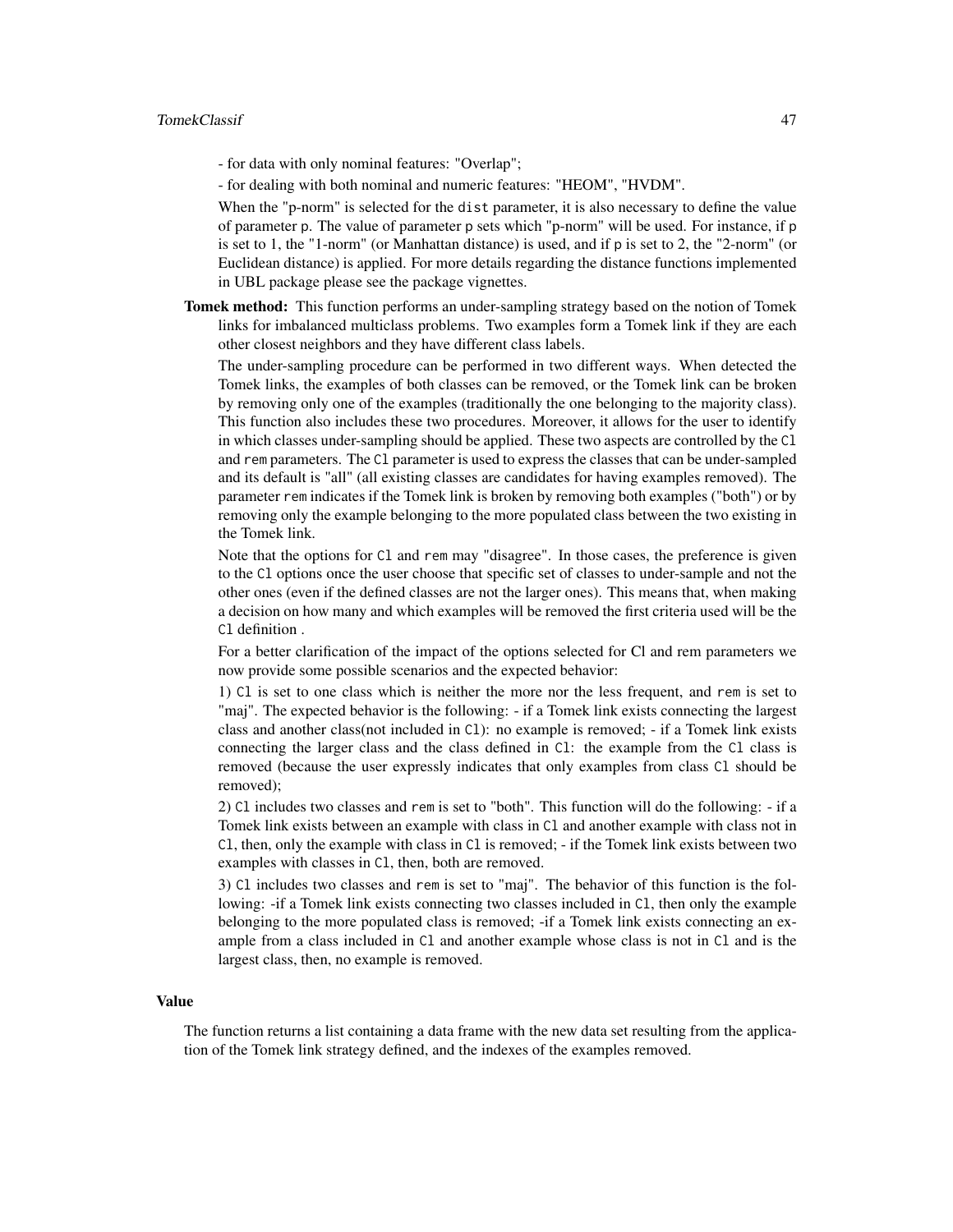#### <span id="page-47-0"></span>Author(s)

Paula Branco <paobranco@gmail.com>, Rita Ribeiro <rpribeiro@dcc.fc.up.pt> and Luis Torgo <ltorgo@dcc.fc.up.pt>

#### References

Tomek, I. (1976). *Two modifications of CNN* IEEE Trans. Syst. Man Cybern., 769-772

#### See Also

[OSSClassif,](#page-28-1) [CNNClassif](#page-6-1)

#### Examples

```
library(DMwR)
data(algae)
clean.algae <- algae[complete.cases(algae), ]
alg.HVDM1 <- TomekClassif(season~., clean.algae, dist = "HVDM",
                          Cl = c("winter", "spring"), rem = "both")
alg.HVDM2 <- TomekClassif(season~., clean.algae, dist = "HVDM", rem = "maj")
# removes only examples from class summer which are the
# majority class in the link
alg.EuM <- TomekClassif(season~., clean.algae, dist = "HEOM",
                        Cl = "summer", rem = "maj")# removes only examples from class summer in every link they appear
alg.EuB <- TomekClassif(season~., clean.algae, dist = "HEOM",
                        Cl = "summer", rem = "both")summary(clean.algae$season)
summary(alg.HVDM1[[1]]$season)
summary(alg.HVDM2[[1]]$season)
summary(alg.EuM[[1]]$season)
summary(alg.EuB[[1]]$season)
# check which were the indexes of the examples removed in alg.EuM
alg.EuM[[2]]
```
<span id="page-47-1"></span>UtilInterpol *Utility surface obtained through methods for spatial interpolation of points.*

#### Description

This function uses spatial interpolation methods for obtaining the utility surface. It depends on a set of points provided by the user and on a method selected for interpolation. The available interpolation methods are: bilinear, splines, idw and krige. Check the details section for more on these methods.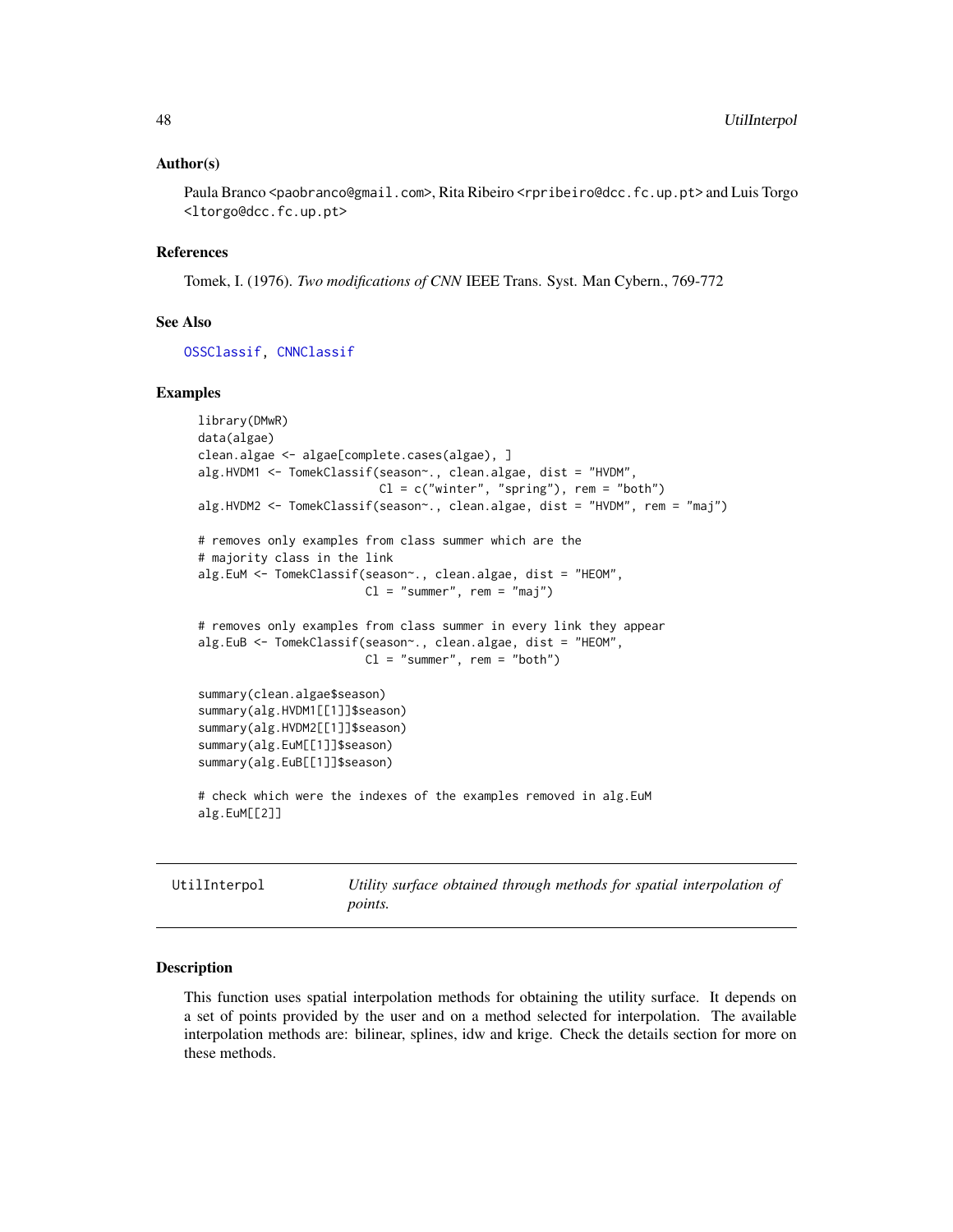# <span id="page-48-0"></span>UtilInterpol 49

# Usage

```
UtilInterpol(trues, preds, type = c("utility", "cost", "benefit"), control.parms,
          minds, maxds, m.pts, method = c("bilinear", "splines", "idw", "krige"),
             visual = FALSE, eps = 0.1, full.output = FALSE)
```
# Arguments

| trues         | A vector of true target variable values. Can be NULL. See details section.                                                                                                                                                                                                                                                                                                                                                                                                                                                                                                                                                                                                                                                                                                                                         |
|---------------|--------------------------------------------------------------------------------------------------------------------------------------------------------------------------------------------------------------------------------------------------------------------------------------------------------------------------------------------------------------------------------------------------------------------------------------------------------------------------------------------------------------------------------------------------------------------------------------------------------------------------------------------------------------------------------------------------------------------------------------------------------------------------------------------------------------------|
| preds         | A vector with corresponding predicted values for the trues provided. Can be<br>NULL. See details section.                                                                                                                                                                                                                                                                                                                                                                                                                                                                                                                                                                                                                                                                                                          |
| type          | A character specifying the type of surface that is being interpolated. It can be<br>set to either "utility", "cost" or "benefit". When set to "cost" we assume that the<br>diagonal of the surface (where y=y.pred) is zero. Therefore, in this case, the user<br>doesn't need to set the control.parms parameter.                                                                                                                                                                                                                                                                                                                                                                                                                                                                                                 |
| control.parms | These parameters are necessary for utility and benefit surfaces. control.parms<br>can be obtained with a call to function phi.control. This provides a list with the<br>parameters used for defining the relevance function phi. The points provided<br>through these parameters are used for interpolating the utility surface because<br>the relevance function matches the diagonal of the utility, i.e., the relevance<br>function $phi$ corresponds to the utility of accurate predictions ( $y = y$ , pred). Al-<br>ternatively, the user may build the control.parms list. When the user selects a<br>cost surface, control.parms can simply be NULL. In this case, we assume that<br>the surface diagonal is zero. If control.parms are not NULL, then specified<br>points are used. See examples section. |
| minds         | The lower bound of the target variable considered for interpolation. A new<br>minds value may be necessary when trues and/or preds provided have lower<br>values than minds. This is handled by extrapolation and a warning is issued (see<br>details).                                                                                                                                                                                                                                                                                                                                                                                                                                                                                                                                                            |
| maxds         | The upper bound of the target variable considered for interpolation. A new<br>maxds value may be necessary when trues and/or preds provided have values<br>higher than maxds. This is handled by extrapolation and a warning is issued<br>(see details).                                                                                                                                                                                                                                                                                                                                                                                                                                                                                                                                                           |
| m.pts         | A 3-column matrix with interpolating points for the off-diagonal cases (i.e., y<br>!= y.pred), provided by the user. The first column has the y value, the second<br>column the y.pred value and the third column has the corresponding utility value.<br>At least, the off diagonal domain boundary points (i.e., points (minds, maxds,<br>util) and (maxds, minds, util) ) must be provided in this matrix. Moreover, the<br>points provided through this parameter must be in [minds, maxds] range.                                                                                                                                                                                                                                                                                                             |
| method        | A character indicating which interpolation method should be used. Can be one<br>of: "bilinear", "splines", "idw" or "krige". See details section for a description<br>of the available methods.                                                                                                                                                                                                                                                                                                                                                                                                                                                                                                                                                                                                                    |
| visual        | Logical. If TRUE a plot of the utility surface isometrics obtained and the points<br>provided is displayed. If FALSE (the default) no image is plotted.                                                                                                                                                                                                                                                                                                                                                                                                                                                                                                                                                                                                                                                            |
| eps           | Numeric value for the precision considered during the interpolation. Defaults to<br>0.1. Only relevant if a plot is displayed, or when full output is set to TRUE. See<br>details section.                                                                                                                                                                                                                                                                                                                                                                                                                                                                                                                                                                                                                         |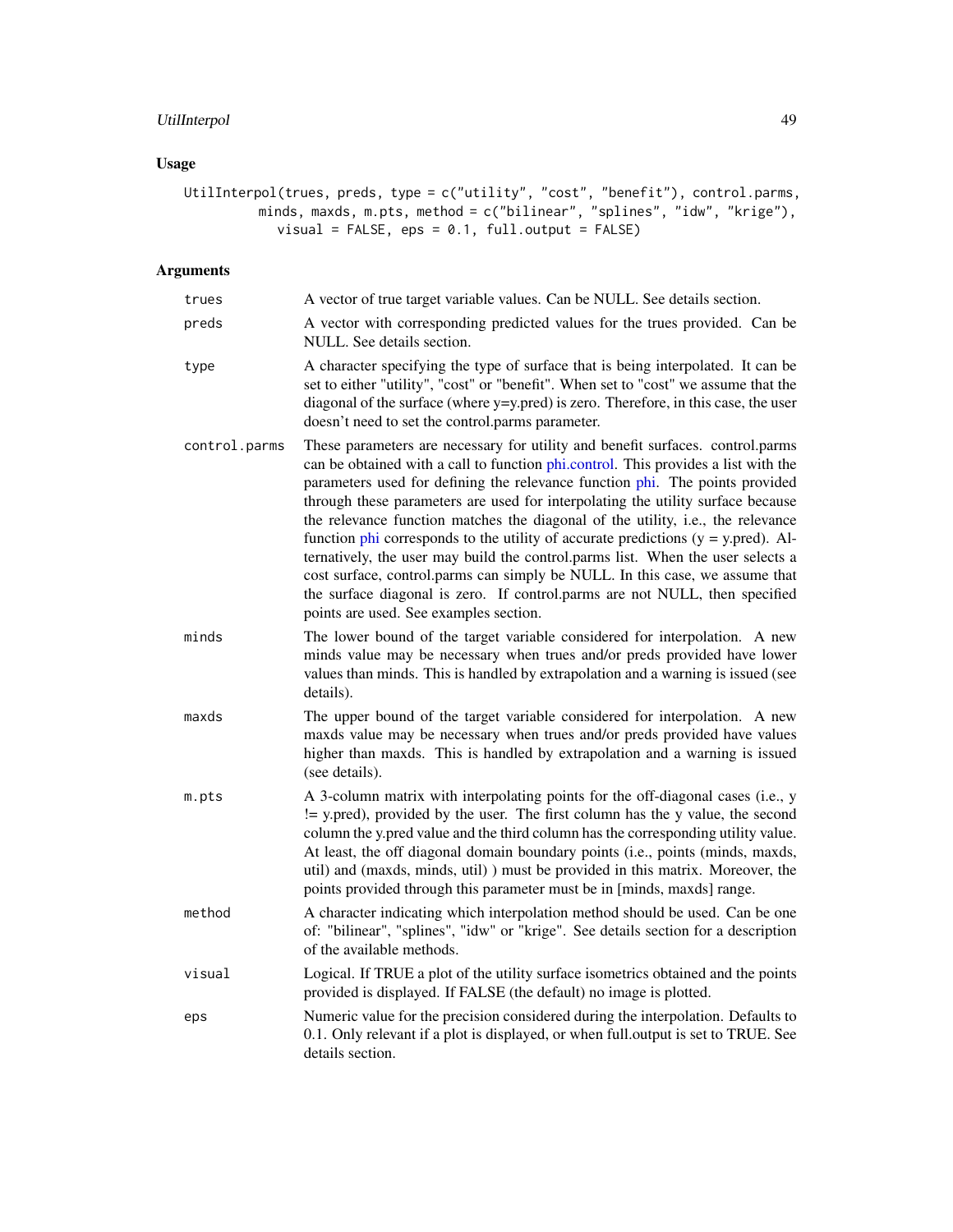full.output Logical. If FALSE (the default) only the results from points provided through parameters trues and preds are returned. If TRUE a matrix with the utility of all points in domain (considering the eps provided) are returned. See details section.

#### **Details**

- method parameter: The parameter method allows the user to select from a set of interpolation methods. The available methods are as follows:
	- bilinear: local fitting of a polynomial surface of degree 1 obtained through loess function of stats package.
	- splines: multilevel B-splines interpolation method obtained through MBA R package.
	- idw: inverse distance weighted interpolation obtained through R package gstat.
	- krige: automatic kriging obtained using automap R package.
- extrapolation: when trues or preds provided are outside the range [minds, maxds] the function performs an extrapolation of the domain. To achieve this, four new points are added that extend the initial target variable domain ([minds, maxds]). This extrapolation is performed as follows:

- first: determine inc.fac, the distance necessary to increase (the largest value needed increase the axes to include all trues and preds provided);

- second: define the new target variable domain ([minds - inc.fac, maxds + inc.fac]);

- third: add two new diagonal points evaluating the relevance function on these new points (i.e. add (minds-inc.fac, minds-nc.fac, phi(minds-inc.fac, minds.inc.fac)) and (maxds+inc.fac, maxds+inc.fac, phi(maxds+inc.fac, maxds+inc.fac)));

- fourth: add two new off-diagonal points using the new min and max values of the domain and the utility provided by the user for the two mandatory points (minds, maxds) and (maxds, minds).

In order to avoid this extrapolation, the user must ensure that the values provided in trues and preds vectors are inside the [minds, maxds] range provided.

full.output parameter: This parameter is used to select which utility values are returned. There are two options for this parameter:

- FALSE: This means that the user is only interested in obtaining the utility surface values of some points (y, y.pred). In this case, the y and y.pred should be provided through parameters trues and preds and the function returns a vector with the utility for the corresponding points.

- TRUE: The user is interested in obtaining the utility surface values on a grid of equally spaced values of the target variable domain. In this case, there is no need for specifying parameters trues and preds, because the goal is not to observe the utility of these points. Parameters trues and preds can be set to NULL in this case. The function returns a lXl matrix with the utility of all points in a grid defined as follows. The l equally spaced points are a sequence that starts at minds-0.01, ends at maxds+0.01 and are incremented by eps value.

#### Value

The function returns a vector with utility of the points provided through the vectors trues and preds.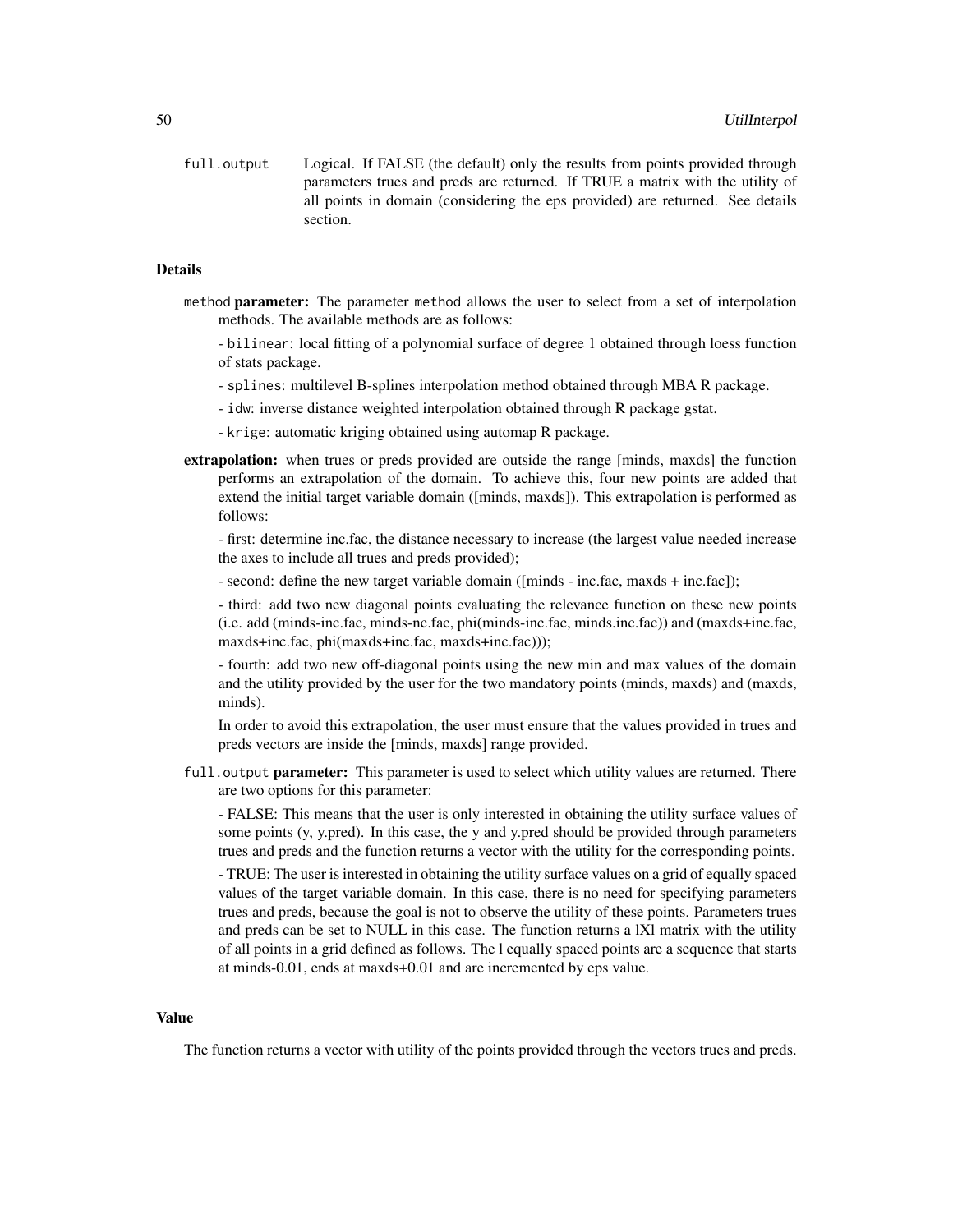## <span id="page-50-0"></span>UtilInterpol 51

#### Author(s)

Paula Branco <paobranco@gmail.com>, Rita Ribeiro <rpribeiro@dcc.fc.up.pt> and Luis Torgo <ltorgo@dcc.fc.up.pt>

#### See Also

[phi.control,](#page-31-1) [UtilOptimRegress](#page-54-1)

```
## Not run:
# examples with a utility surface
data(Boston, package = "MASS")
tgt <- which(colnames(Boston) == "medv")
sp <- sample(1:nrow(Boston), as.integer(0.7*nrow(Boston)))
train <- Boston[sp,]
test <- Boston[-sp,]
control.parms <- phi.control(Boston[,tgt], method="extremes", extr.type="both")
# the boundaries of the domain considered
minds <- min(Boston[,tgt])-5
maxds <- max(Boston[,tgt])+5
# build m.pts to include at least the utility of the
# points (minds, maxds) and (maxds, minds)
m.pts <- matrix(c(minds, maxds, -1, maxds, minds, 0),
                byrow=TRUE, ncol=3)
trues <- test[,tgt]
library(randomForest)
model <- randomForest(medv~., train)
preds <- predict(model, test)
resLIN <- UtilInterpol(trues, preds, type="util", control.parms, minds, maxds, m.pts,
                         method = "bilinear", visual=TRUE)
resIDW <- UtilInterpol(trues, preds, type="util", control.parms, minds, maxds, m.pts,
                        method = "idw", visual=TRUE)
resSPL <- UtilInterpol(trues, preds, type="util", control.parms, minds, maxds, m.pts,
                        method = "spl", visual=TRUE)
resKRIGE <- UtilInterpol(trues, preds, type="util", control.parms, minds, maxds, m.pts,
                          method = "krige", visual=TRUE)
# examples with a cost surface
data(Boston, package = "MASS")
tgt <- which(colnames(Boston) == "medv")
sp <- sample(1:nrow(Boston), as.integer(0.7*nrow(Boston)))
train <- Boston[sp,]
test <- Boston[-sp,]
# the boundaries of the domain considered
```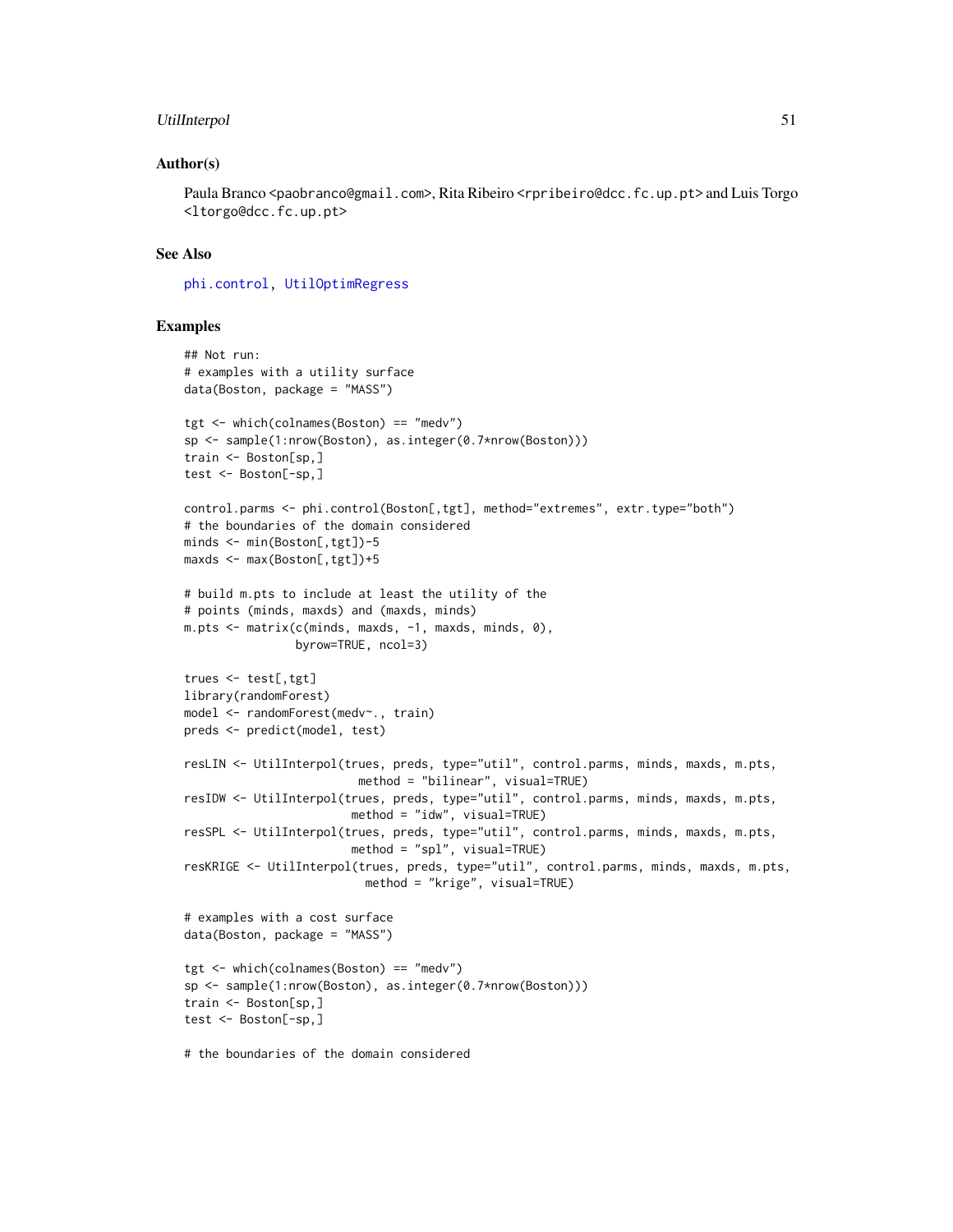```
minds <- min(Boston[,tgt])-5
maxds <- max(Boston[,tgt])+5
# build m.pts to include at least the utility of the
# points (minds, maxds) and (maxds, minds)
m.pts <- matrix(c(minds, maxds, 5, maxds, minds, 20),
                byrow=TRUE, ncol=3)
trues <- test[,tgt]
# train a model and predict on test set
library(randomForest)
model <- randomForest(medv~., train)
preds <- predict(model, test)
costLIN <- UtilInterpol(trues, preds, type="cost", control.parms=NULL, minds, maxds, m.pts,
                         method = "bilinear", visual=TRUE )
costSPL <- UtilInterpol(trues, preds, type="cost", control.parms=NULL, minds, maxds, m.pts,
                        method = "spl", visual=TRUE)
costKRIGE <- UtilInterpol(trues, preds, type="cost", control.parms=NULL, minds, maxds, m.pts,
                          method = "krige", visual=TRUE)
costIDW <- UtilInterpol(trues, preds, type="cost", control.parms=NULL, minds, maxds, m.pts,
                        method = "idw", visual=TRUE)
# if the user has a cost matrix and wants to specify the control.parms:
my.pts <- matrix(c(0, 0, 0, 10, 0, 0, 20, 0, 0, 45, 0, 0), byrow=TRUE, ncol=3)
control.parms <- phi.control(trues, method="range", control.pts = my.pts)
costLIN <- UtilInterpol(trues, preds, type="cost", control.parms=control.parms,
                        minds, maxds, m.pts, method = "bilinear", visual=TRUE )
# first trues and preds
trues[1:5]
preds[1:5]
trues[1:5]-preds[1:5]
# first cost results on these predictions for cost surface costIDW
costIDW[1:5]
# a summary of these prediction costs:
summary(costIDW)
#example with a benefit surface
# define control.parms either by defining a list with 3 named elements
# or by calling phi.control function with method range and passing
# the selected control.pts
control.parms <- list(method="range", npts=5,
                      control.pts=c(0,1,0,10,5,0.5,20,10,0.5,30,30,0,50,30,0))
```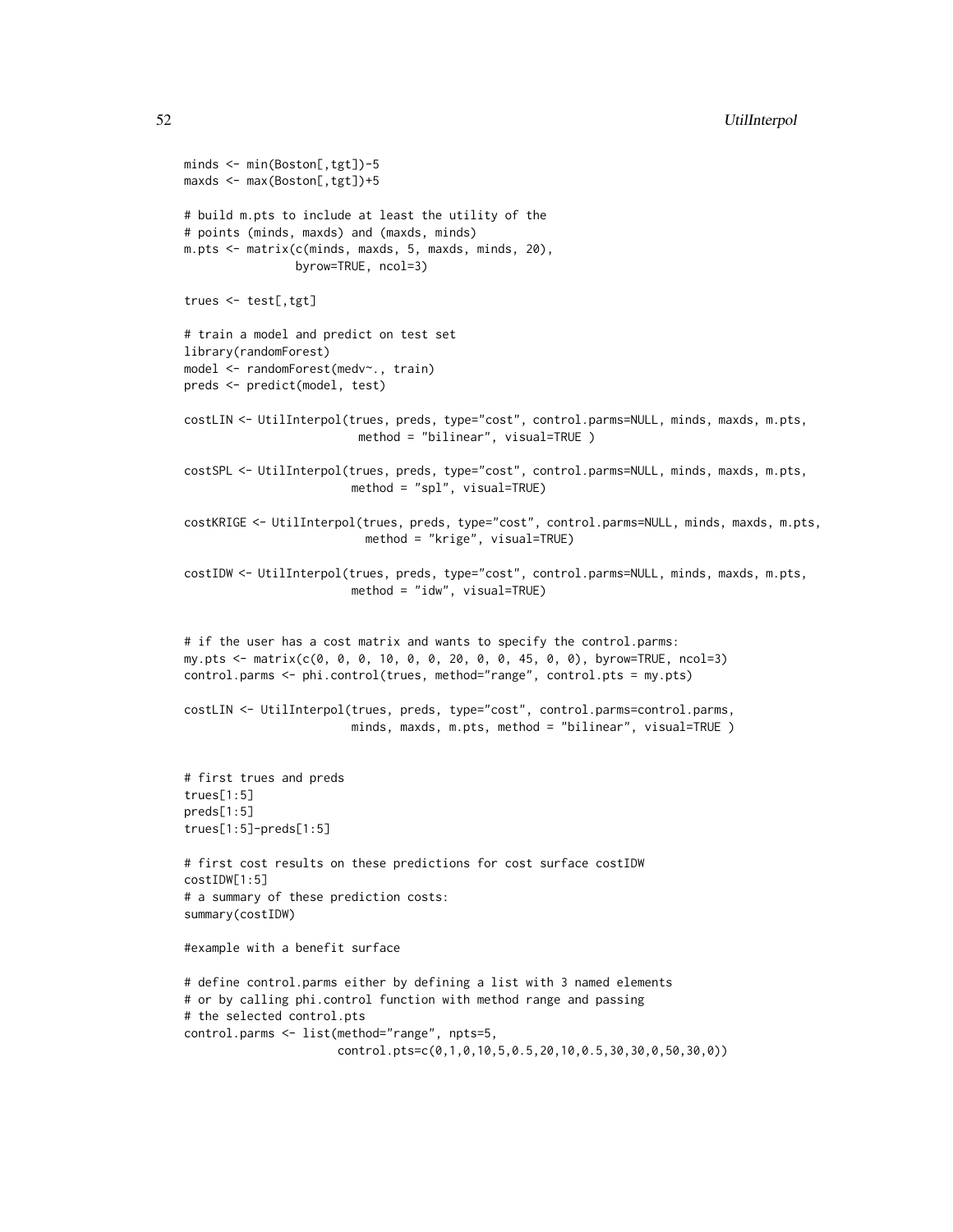# <span id="page-52-0"></span>UtilOptimClassif 53

```
m.pts <- matrix(c(minds, maxds, 0, maxds, minds, 0),
                byrow=TRUE, ncol=3)
benLIN <- UtilInterpol(trues, preds, type="ben", control.parms, minds, maxds, m.pts,
                       method = "bilinear", visual=TRUE)
benIDW <- UtilInterpol(trues, preds, type="ben", control.parms, minds, maxds, m.pts,
                       method = "idw", visual=TRUE)
benSPL <- UtilInterpol(trues, preds, type="ben", control.parms, minds, maxds, m.pts,
                       method = "spl", visual=TRUE)
benKRIGE <- UtilInterpol(trues, preds, type="ben", control.parms, minds, maxds, m.pts,
                         method = "krige", visual=TRUE)
## End(Not run)
```
<span id="page-52-1"></span>UtilOptimClassif *Optimization of predictions utility, cost or benefit for classification problems.*

## Description

This function determines the optimal predictions given a utility, cost or benefit matrix for the selected learning algorithm. The learning algorithm must provide probabilities for the problem classes. If the matrix provided is of type utility or benefit a maximization process is carried out. If the user provides a cost matrix, then a minimization process is applied.

#### Usage

```
UtilOptimClassif(form, train, test, mtr, type = "util",
                 learner = NULL, learner.pars=NULL, predictor="predict",
                 predictor.pars=NULL)
```
#### Arguments

| form         | A formula describing the prediction problem.                                                                                                                                                                                                                                                                                                                                    |
|--------------|---------------------------------------------------------------------------------------------------------------------------------------------------------------------------------------------------------------------------------------------------------------------------------------------------------------------------------------------------------------------------------|
| train        | A data frame with the training data.                                                                                                                                                                                                                                                                                                                                            |
| test         | A data frame with the test data.                                                                                                                                                                                                                                                                                                                                                |
| mtr          | A matrix, specifying the utility, cost, or benefit values associated to accurate<br>predictions and misclassification errors. It can be either a cost matrix, a benefit<br>matrix or a utility matrix. The corresponding type should be set in parameter<br>type. The matrix must be always provided with the true class in the rows and<br>the predicted class in the columns. |
| type         | The type of mtr provided. Can be set to: "utility" (default), "cost" or "benefit".                                                                                                                                                                                                                                                                                              |
| learner      | Character specifying the learning algorithm to use. It is required for the selected<br>learner to provide class probabilities.                                                                                                                                                                                                                                                  |
| learner.pars | A named list containing the parameters of the learning algorithm.                                                                                                                                                                                                                                                                                                               |
| predictor    | Character specifying the predictor selected (defaults to "predict").                                                                                                                                                                                                                                                                                                            |
|              | predictor pars A named list with the predictor selected parameters.                                                                                                                                                                                                                                                                                                             |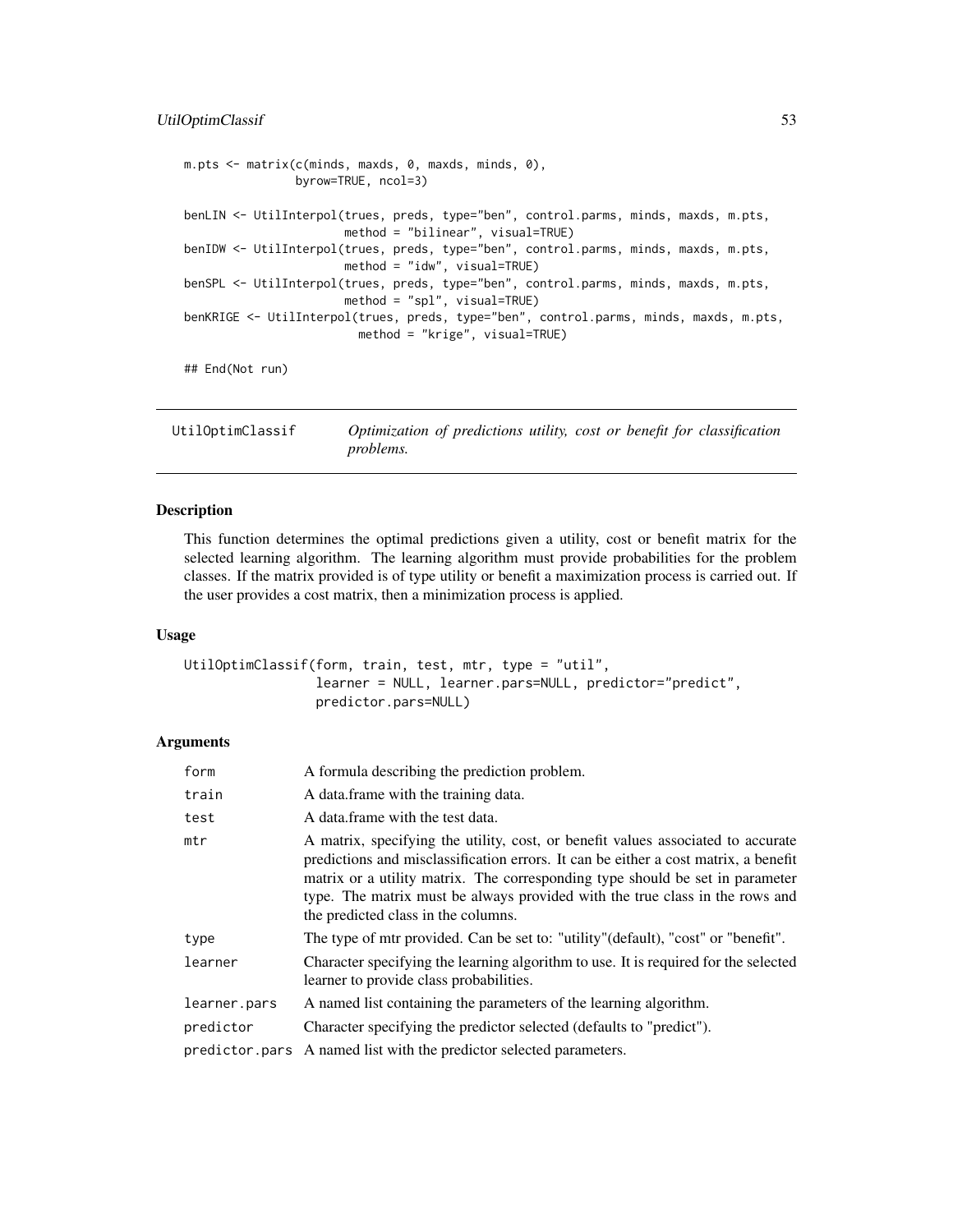#### <span id="page-53-0"></span>Value

The function returns a vector with the predictions for the test data optimized using the matrix provided.

#### Author(s)

Paula Branco <paobranco@gmail.com>, Rita Ribeiro <rpribeiro@dcc.fc.up.pt> and Luis Torgo <ltorgo@dcc.fc.up.pt>

## References

Elkan, C., 2001, August. The foundations of cost-sensitive learning. In International joint conference on artificial intelligence (Vol. 17, No. 1, pp. 973-978). LAWRENCE ERLBAUM ASSO-CIATES LTD.

#### See Also

[UtilOptimRegress,](#page-54-1) [EvalClassifMetrics](#page-11-1)

```
# the synthetic data set provided with UBL package for classification
data(ImbC)
sp <- sample(1:nrow(ImbC), round(0.7*nrow(ImbC)))
train <- ImbC[sp, ]
test \leq ImbC[-sp,]
# example with a utility matrix
# define a utility matrix (true class in rows and pred class in columns)
matU <- matrix(c(0.2, -0.5, -0.3, -1, 1, -0.9, -0.9, -0.8, 0.9), byrow=TRUE, ncol=3)
library(e1071) # for the naiveBayes classifier
resUtil <- UtilOptimClassif(Class~., train, test, mtr = matU, type="util",
                       learner = "naiveBayes",
                       predictor.pars = list(type="raw", threshold = 0.01))# learning a standard model without maximizing utility
model <- naiveBayes(Class~., train)
resNormal <- predict(model, test, type="class", threshold = 0.01)
# Check the difference in the total utility of the results
EvalClassifMetrics(test$Class, resNormal, mtr=matU, type= "util")
EvalClassifMetrics(test$Class, resUtil, mtr=matU, type= "util")
#example with a cost matrix
# define a cost matrix (true class in rows and pred class in columns)
matC <- matrix(c(0, 0.5, 0.3, 1, 0, 0.9, 0.9, 0.8, 0), byrow=TRUE, ncol=3)
resUtil <- UtilOptimClassif(Class~., train, test, mtr = matC, type="cost",
                           learner = "naiveBayes",
                           predictor.pars = list(type="raw", threshold = 0.01))
```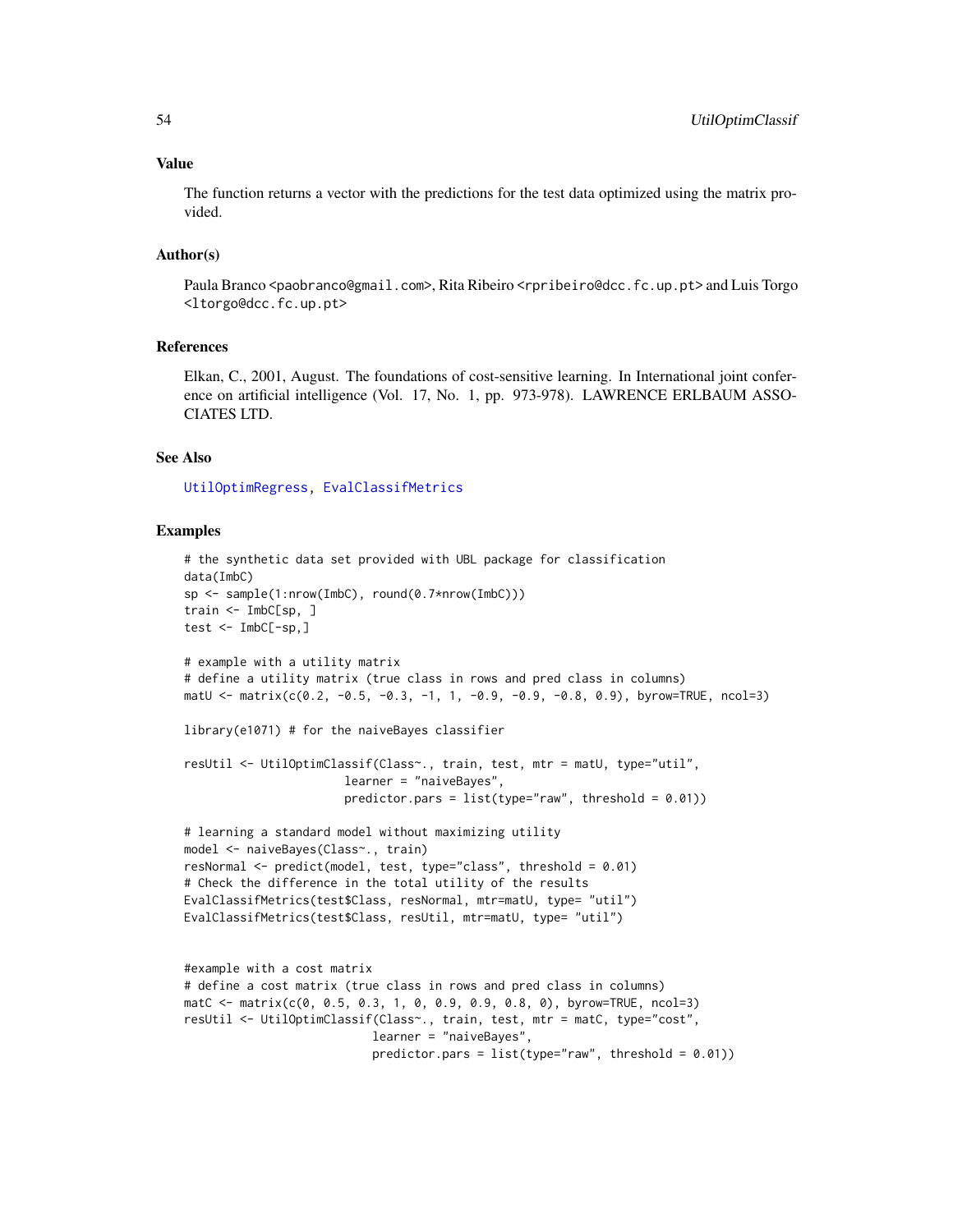```
# learning a standard model without minimizing the costs
model <- naiveBayes(Class~., train)
resNormal <- predict(model, test, type="class")
# Check the difference in the total utility of the results
EvalClassifMetrics(test$Class, resNormal, mtr=matC, type= "cost")
EvalClassifMetrics(test$Class, resUtil, mtr=matC, type= "cost")
#example with a benefit matrix
# define a benefit matrix (true class in rows and pred class in columns)
matB <- matrix(c(0.2, 0, 0, 0, 1, 0, 0, 0, 0.9), byrow=TRUE, ncol=3)
resUtil <- UtilOptimClassif(Class~., train, test, mtr = matB, type="ben",
                           learner = "naiveBayes",
                           predictor.pars = list(type="raw", threshold = 0.01))# learning a standard model without maximizing benefits
model <- naiveBayes(Class~., train)
resNormal <- predict(model, test, type="class", threshold = 0.01)
# Check the difference in the total utility of the results
EvalClassifMetrics(test$Class, resNormal, mtr=matB, type= "ben")
EvalClassifMetrics(test$Class, resUtil, mtr=matB, type= "ben")
table(test$Class,resNormal)
table(test$Class,resUtil)
```
<span id="page-54-1"></span>UtilOptimRegress *Optimization of predictions utility, cost or benefit for regression problems.*

#### Description

This function determines the optimal predictions given a utility, cost or benefit surface. This surface is obtained through a specified strategy with some parameters. For determining the optimal predictions an estimation of the conditional probability density function is performed for each test case. If the surface provided is of type utility or benefit a maximization process is carried out. If the user provides a cost surface, then a minimization is performed.

#### Usage

```
UtilOptimRegress(form, train, test, type = "util", strat = "interpol",
                 strat.parms = list(method = "bilinear"), control.parms, m.pts,
                 minds, maxds, eps = 0.1)
```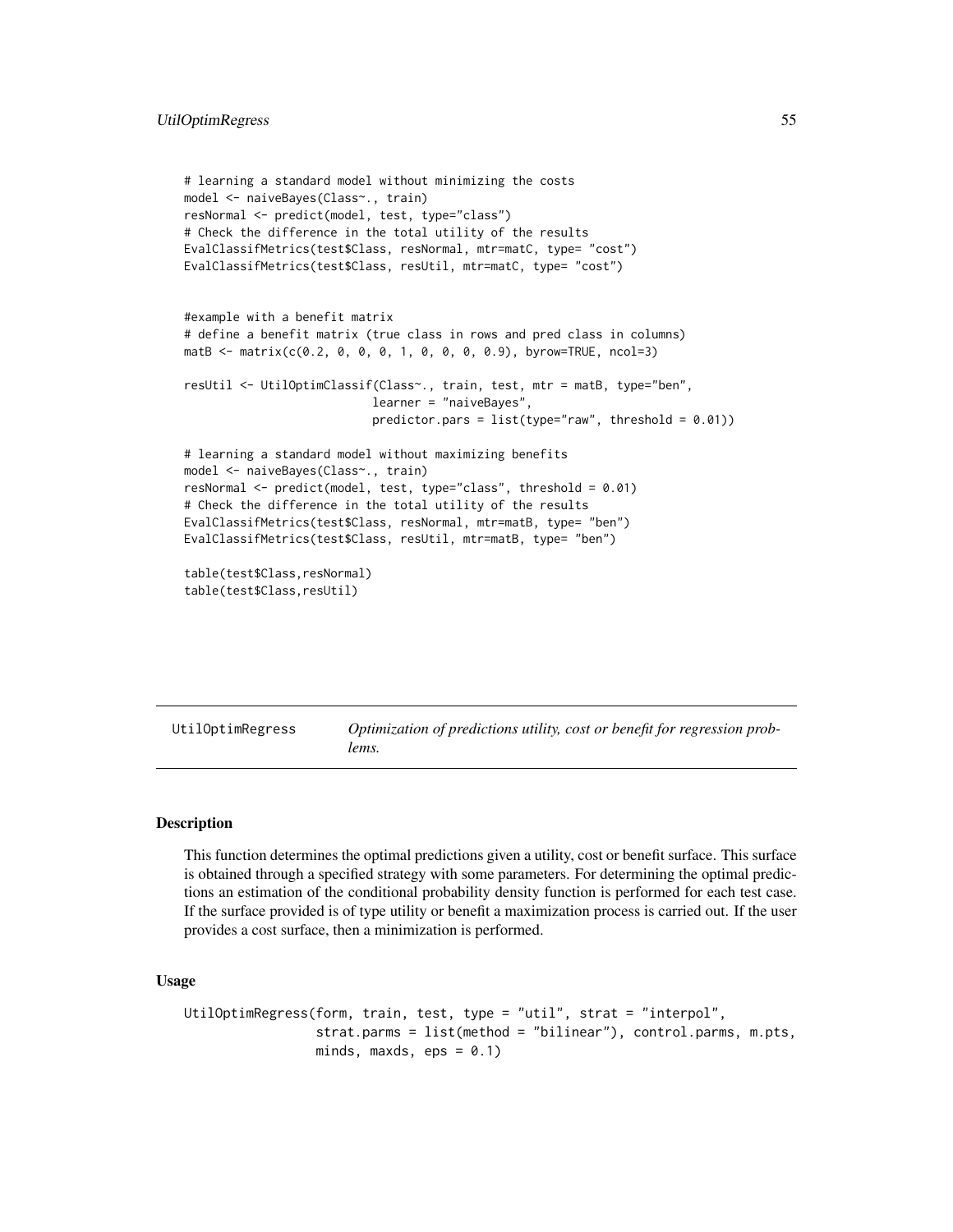#### <span id="page-55-0"></span>**Arguments**

| form          | A formula describing the prediction problem.                                                                                                                                                                                                                                                                                                                                                                                                                                                                                                                                                                                                                                                                |
|---------------|-------------------------------------------------------------------------------------------------------------------------------------------------------------------------------------------------------------------------------------------------------------------------------------------------------------------------------------------------------------------------------------------------------------------------------------------------------------------------------------------------------------------------------------------------------------------------------------------------------------------------------------------------------------------------------------------------------------|
| train         | A data.frame with the training data.                                                                                                                                                                                                                                                                                                                                                                                                                                                                                                                                                                                                                                                                        |
| test          | A data.frame with the test data.                                                                                                                                                                                                                                                                                                                                                                                                                                                                                                                                                                                                                                                                            |
| type          | A character specifying the type of surface provided. Can be one of: "utility",<br>"cost" or "benefit". Defaults to "utility".                                                                                                                                                                                                                                                                                                                                                                                                                                                                                                                                                                               |
| strat         | A character determining the strategy for obtaining the surface of the problem.<br>For now, only the interpolation strategy is available (the default).                                                                                                                                                                                                                                                                                                                                                                                                                                                                                                                                                      |
| strat.parms   | A named list containing the parameters necessary for the strategy previously<br>specified. For the interpolation strategy (the default and only strategy available<br>for now), it is required that the user specifies wich method sould be used for<br>interpolating the points.                                                                                                                                                                                                                                                                                                                                                                                                                           |
| control.parms | A named list with the control.parms defined through the function phi.control.<br>These parameters stablish the diagonal of the surface provided. If the type of<br>surface defined is "cost" this parameter can be set to NULL, because in this case<br>we assume that the accurate prediction, i.e., points in the diagonal of the surface<br>have zero cost. See examples.                                                                                                                                                                                                                                                                                                                                |
| m.pts         | A matrix with 3-columns, with interpolation points specifying the utility, cost or<br>benefit of the surface. The points sould be in the off-diagonal of the surface, i.e.,<br>the user should provide points where $y \ge y$ . pred. The first column must have<br>the true value (y), the second column the corresponding prediction (y.pred) and<br>the third column sets the utility cost or benefit of that point (y, y.pred). The user<br>should define as many points as possible. The minimum number of required<br>points are two. More specifically, the user must always set the surface values of<br>at least the points (minds, maxds) and (maxds, minds). See minds and maxds<br>description. |
| maxds         | The numeric upper bound of the target variable considered.                                                                                                                                                                                                                                                                                                                                                                                                                                                                                                                                                                                                                                                  |
| minds         | The numeric lower bound of the target variable considered.                                                                                                                                                                                                                                                                                                                                                                                                                                                                                                                                                                                                                                                  |
| eps           | Numeric value for the precision considered during the interpolation. Defaults to<br>0.1.                                                                                                                                                                                                                                                                                                                                                                                                                                                                                                                                                                                                                    |

# Details

The optimization process carried out by this function uses a method for conditional density estimation proposed by Rau M.M et al.(2015). Code for conditional density estimation (available on github https://github.com/MarkusMichaelRau/OrdinalClassification) kindly contributed by M. M. Rau with changes made by P.Branco. The optimization is achieved generalizing the method proposed by Elkan (2001) for classification tasks. In regression, this process involves determining, for each test case, the maximum integral (for utility or benefit surfaces, or the minimum if we have a cost surface) of the product of the conditional density function estimated and either the utility, the benefit or the cost surface. The optimal prediction for a case q is given by:  $y^*(q) = argmax[z] \int pdf(y|q) \cdot U(y, z) dy$ , where pdf(y|q) is the conditional densitiy estimation for case q, and  $U(y, z)$  is the utility, benefit or cost surface evaluated on the true value y and predictied value z.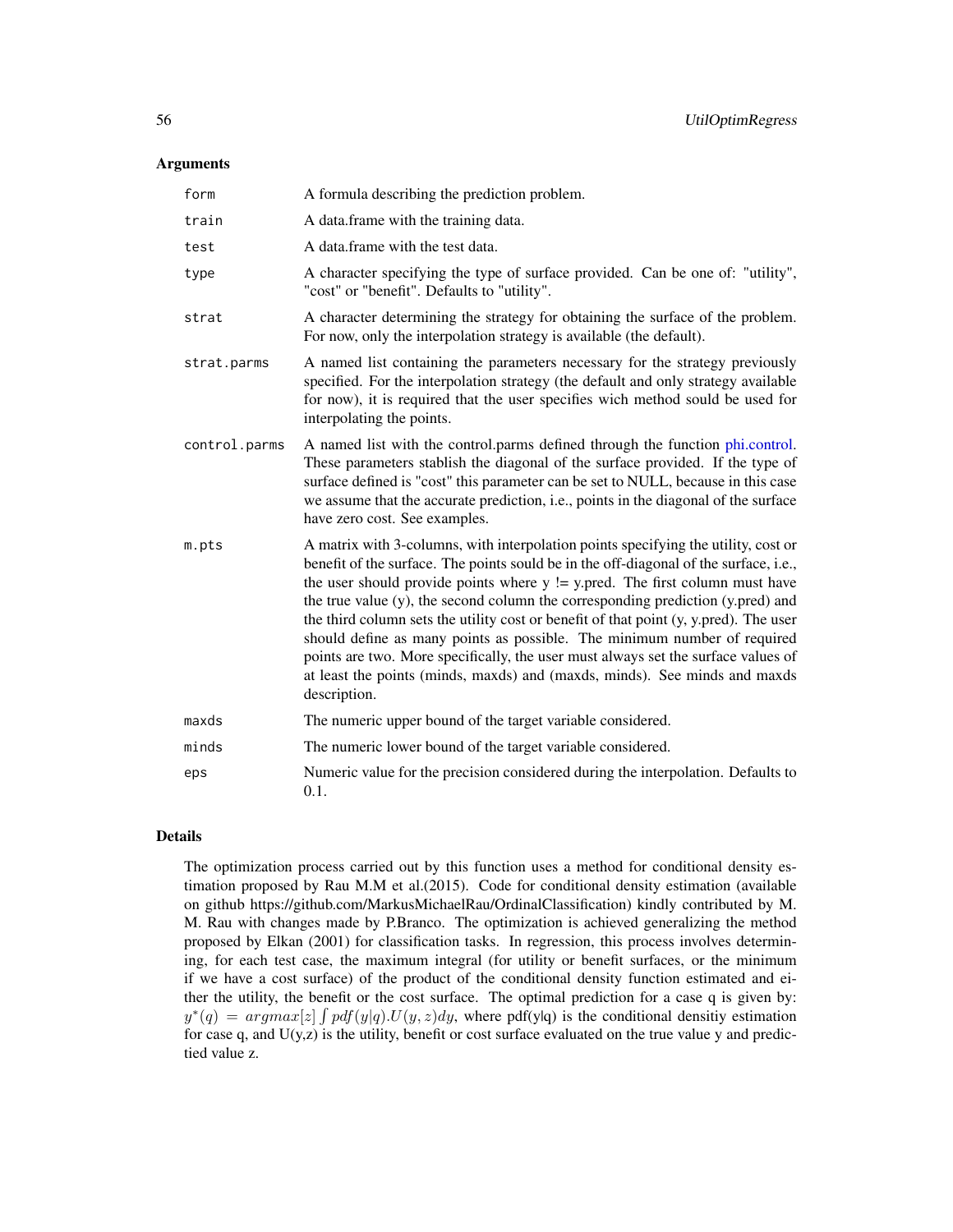# <span id="page-56-0"></span>Value

The function returns a vector with the predictions for the test data optimized using the surface provided.

#### Author(s)

Paula Branco <paobranco@gmail.com>, Rita Ribeiro <rpribeiro@dcc.fc.up.pt> and Luis Torgo <ltorgo@dcc.fc.up.pt>

# References

Rau, M.M., Seitz, S., Brimioulle, F., Frank, E., Friedrich, O., Gruen, D. and Hoyle, B., 2015. Accurate photometric redshift probability density estimation-method comparison and application. Monthly Notices of the Royal Astronomical Society, 452(4), pp.3710-3725.

Elkan, C., 2001, August. The foundations of cost-sensitive learning. In International joint conference on artificial intelligence (Vol. 17, No. 1, pp. 973-978). LAWRENCE ERLBAUM ASSO-CIATES LTD.

## See Also

[phi.control,](#page-31-1) [UtilOptimClassif,](#page-52-1) [UtilInterpol](#page-47-1)

```
## Not run:
#Example using a utility surface:
data(Boston, package = "MASS")
tgt <- which(colnames(Boston) == "medv")
sp <- sample(1:nrow(Boston), as.integer(0.7*nrow(Boston)))
train <- Boston[sp,]
test <- Boston[-sp,]
control.parms <- phi.control(Boston[,tgt], method="extremes", extr.type="both")
# the boundaries of the domain considered
minds <- min(train[,tgt])
maxds <- max(train[,tgt])
# build m.pts to include at least (minds, maxds) and (maxds, minds) points
# m.pts must only contain points in [minds, maxds] range.
m.pts \leq matrix(c(minds, maxds, -1, maxds, minds, -1),
                byrow=TRUE, ncol=3)
pred.res <- UtilOptimRegress(medv~., train, test, type = "util", strat = "interpol",
                             strat.parms=list(method = "bilinear"),
                             control.parms = control.parms,
                             m.pts = m.pts, minds = minds, maxds = maxds)
eval.util <- EvalRegressMetrics(test$medv, pred.res$optim, pred.res$utilRes,
                                 thr=0.8, control.parms = control.parms)
```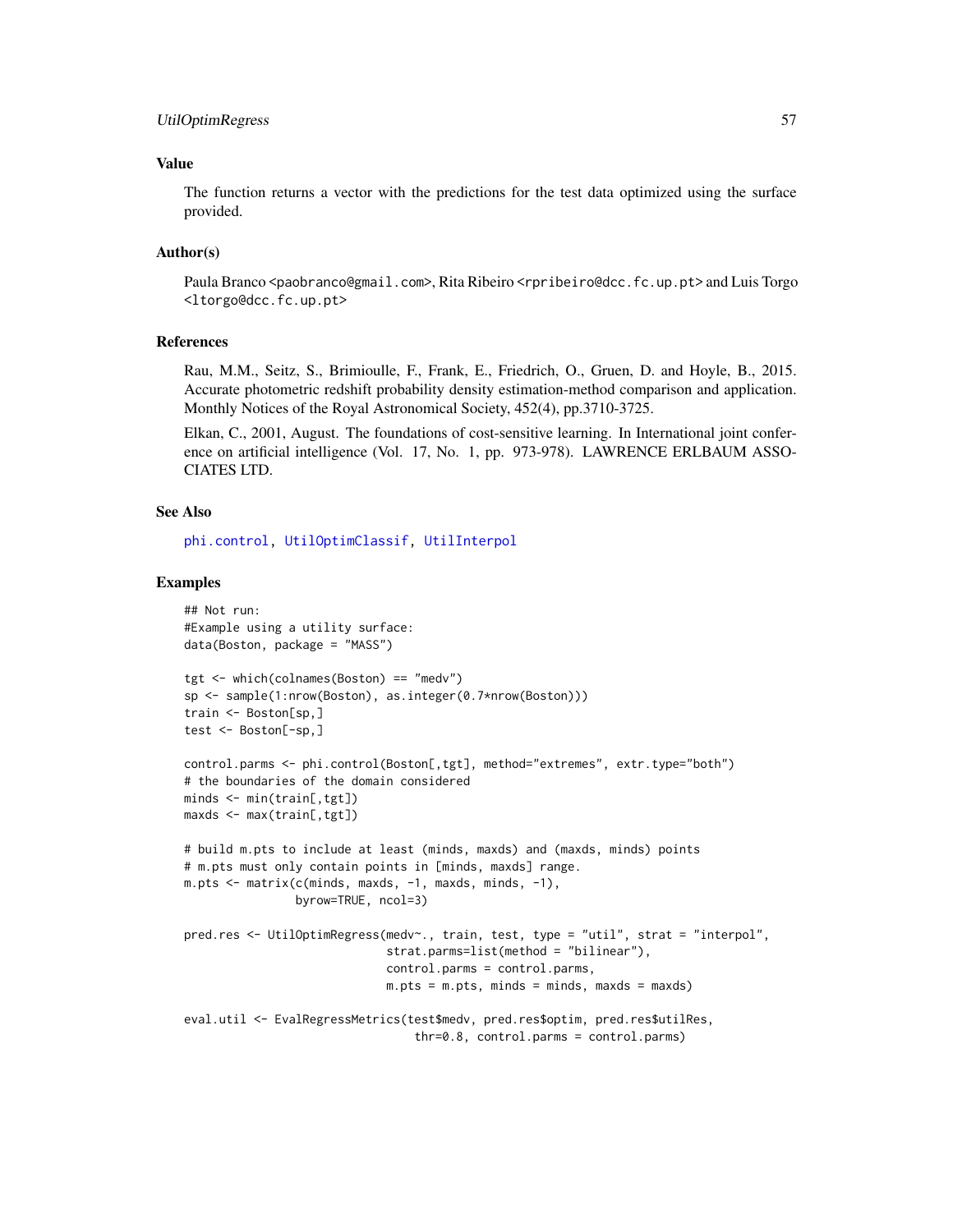```
# train a normal model
model <- randomForest(medv~.,train)
normal.preds <- predict(model, test)
#obtain the utility of the new points (trues, preds)
NormalUtil <- UtilInterpol(test$medv, normal.preds, type="util",
                           control.parms = control.parms,
                           minds, maxds, m.pts, method = "bilinear")
#check the performance
eval.normal <- EvalRegressMetrics(test$medv, normal.preds, NormalUtil,
                                  thr=0.8, control.parms = control.parms)
#check both results
eval.util
eval.normal
#check visually both predictions and the surface used
UtilInterpol(test$medv, normal.preds, type = "util", control.parms = control.parms,
                           minds, maxds, m.pts, method = "bilinear", visual=TRUE)
points(test$medv, normal.preds, col="green")
points(test$medv, pred.res$optim, col="blue")
# another example now using points interpolation with splines
data(algae,package="DMwR")
ds <- algae[complete.cases(algae[,1:12]),1:12]
tgt \le which(colnames(ds) == "a1")
sp <- sample(1:nrow(ds), as.integer(0.7*nrow(ds)))
train \leq ds[sp,]
test \leq ds[-sp,]
control.parms <- phi.control(ds[,tgt], method="extremes", extr.type="both")
# the boundaries of the domain considered
minds <- min(train[,tgt])
maxds <- max(train[,tgt])
# build m.pts to include at least (minds, maxds) and (maxds, minds) points
m.pts < - matrix(c(minds, maxds, -1, maxds, minds, -1),byrow=TRUE, ncol=3)
pred.res <- UtilOptimRegress(a1~., train, test, type = "util", strat = "interpol",
                             strat.parms=list(method = "splines"),
                             control.parms = control.parms,
                             m.pts = m.pts, minds = minds, maxds = maxds)
# check the predictions
plot(test$a1, pred.res$optim)
# assess the performance
eval.util <- EvalRegressMetrics(test$a1, pred.res$optim, pred.res$utilRes,
                                thr=0.8, control.parms = control.parms)
```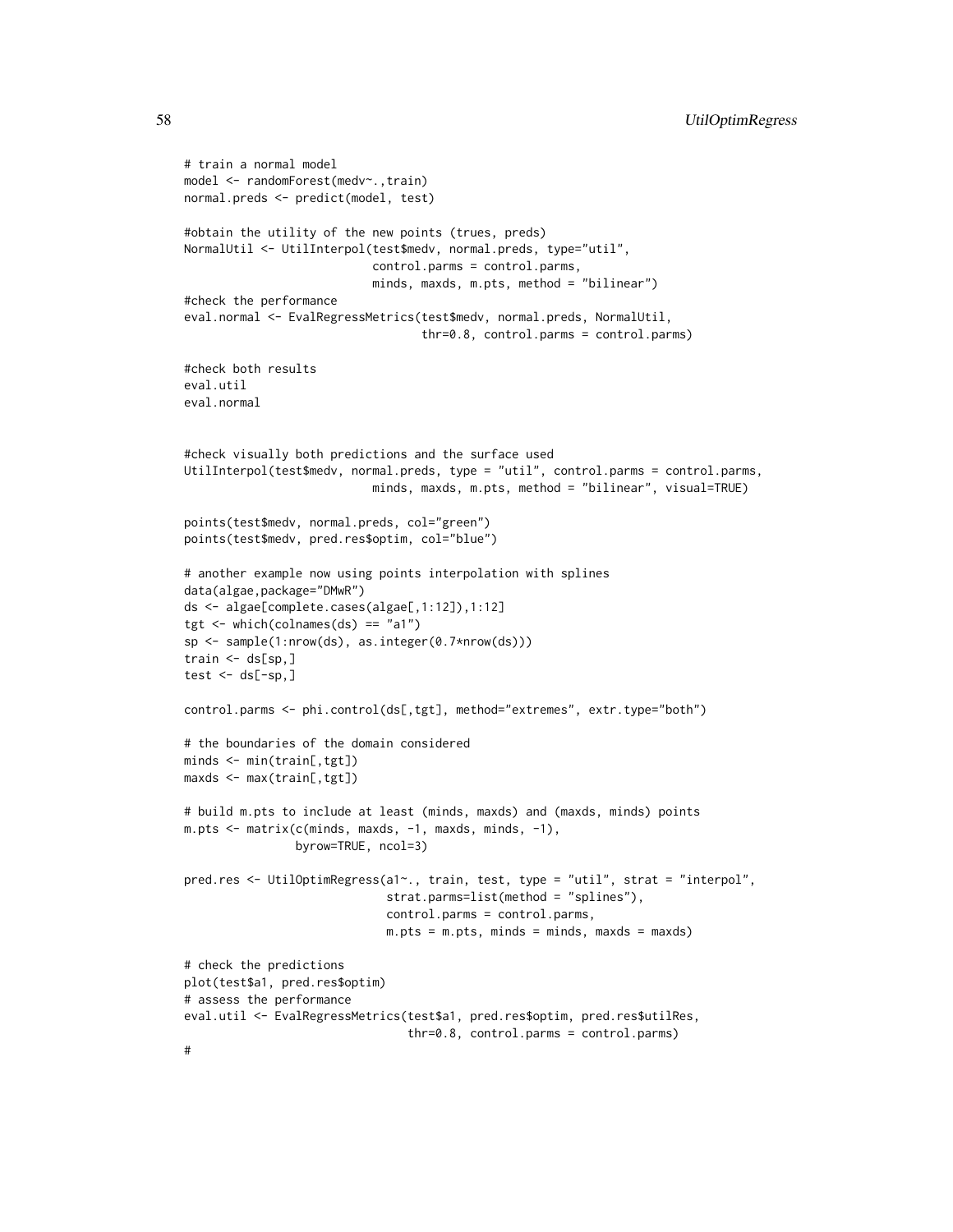# UtilOptimRegress 59

```
# train a normal model
model <- randomForest(a1~.,train)
normal.preds <- predict(model, test)
#obtain the utility of the new points (trues, preds)
NormalUtil <- UtilInterpol(test$medv, normal.preds, type = "util",
                           control.parms = control.parms,
                           minds, maxds, m.pts, method="splines")
#check the performance
eval.normal <- EvalRegressMetrics(test$medv, normal.preds, NormalUtil,
                                  thr=0.8, control.parms = control.parms)
eval.util
eval.normal
# observe the utility surface with the normal preds
UtilInterpol(test$a1, normal.preds, type="util", control.parms = control.parms,
             minds, maxds, m.pts, method="splines", visual=TRUE)
# add the optim preds
points(test$a1, pred.res$optim, col="green")
# Example using a cost surface:
data(Boston, package = "MASS")
tgt <- which(colnames(Boston) == "medv")
sp <- sample(1:nrow(Boston), as.integer(0.7*nrow(Boston)))
train <- Boston[sp,]
test <- Boston[-sp,]
# if using interpolation methods for COST surface, the control.parms can be set to NULL
# the boundaries of the domain considered
minds <- min(train[,tgt])
maxds <- max(train[,tgt])
# build m.pts to include at least (minds, maxds) and (maxds, minds) points
m.pts <- matrix(c(minds, maxds, 5, maxds, minds, 20),
                byrow=TRUE, ncol=3)
pred.res <- UtilOptimRegress(medv~., train, test, type = "cost", strat = "interpol",
                             strat.parms = list(method = "bilinear"),
                             control.parms = NULL,
                             m.pts = m.pts, minds = minds, maxds = maxds)
# check the predictions
plot(test$medv, pred.res$optim)
# assess the performance
eval.util <- EvalRegressMetrics(test$medv, pred.res$optim, pred.res$utilRes,
                                type="cost", maxC = 20)
#
# train a normal model
model <- randomForest(medv~.,train)
normal.preds <- predict(model, test)
```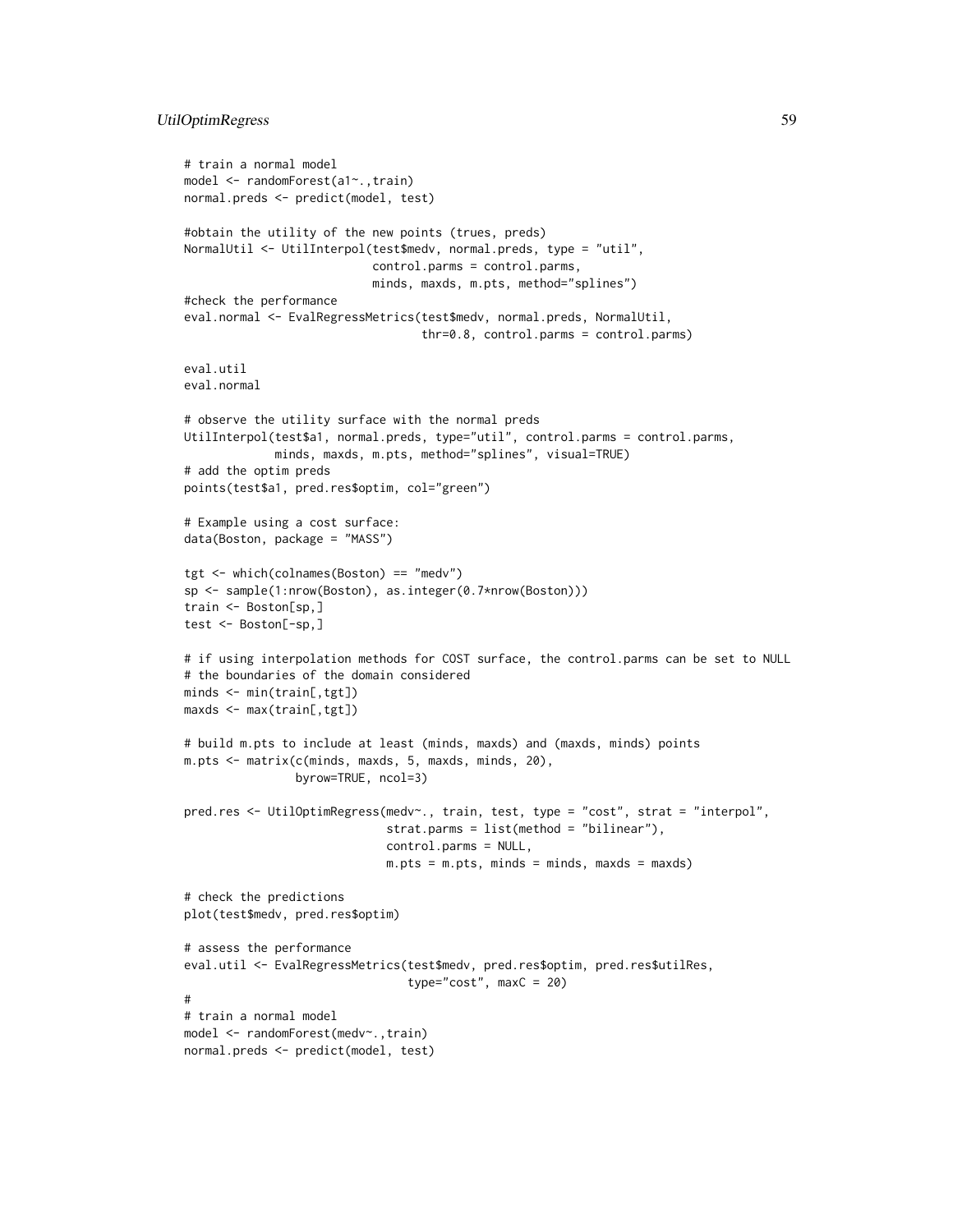```
#obtain the utility of the new points (trues, preds)
NormalUtil <- UtilInterpol(test$medv, normal.preds, type="cost", control.parms = NULL,
                           minds, maxds, m.pts, method="bilinear")
#check the performance
eval.normal <- EvalRegressMetrics(test$medv, normal.preds, NormalUtil,
                                  type="cost", maxC = 20)
eval.normal
eval.util
# check visually the surface and the predictions
UtilInterpol(test$medv, normal.preds, type="cost", control.parms = NULL,
                           minds, maxds, m.pts, method="bilinear",
                           visual=TRUE)
points(test$medv, pred.res$optim, col="blue")
```
## End(Not run)